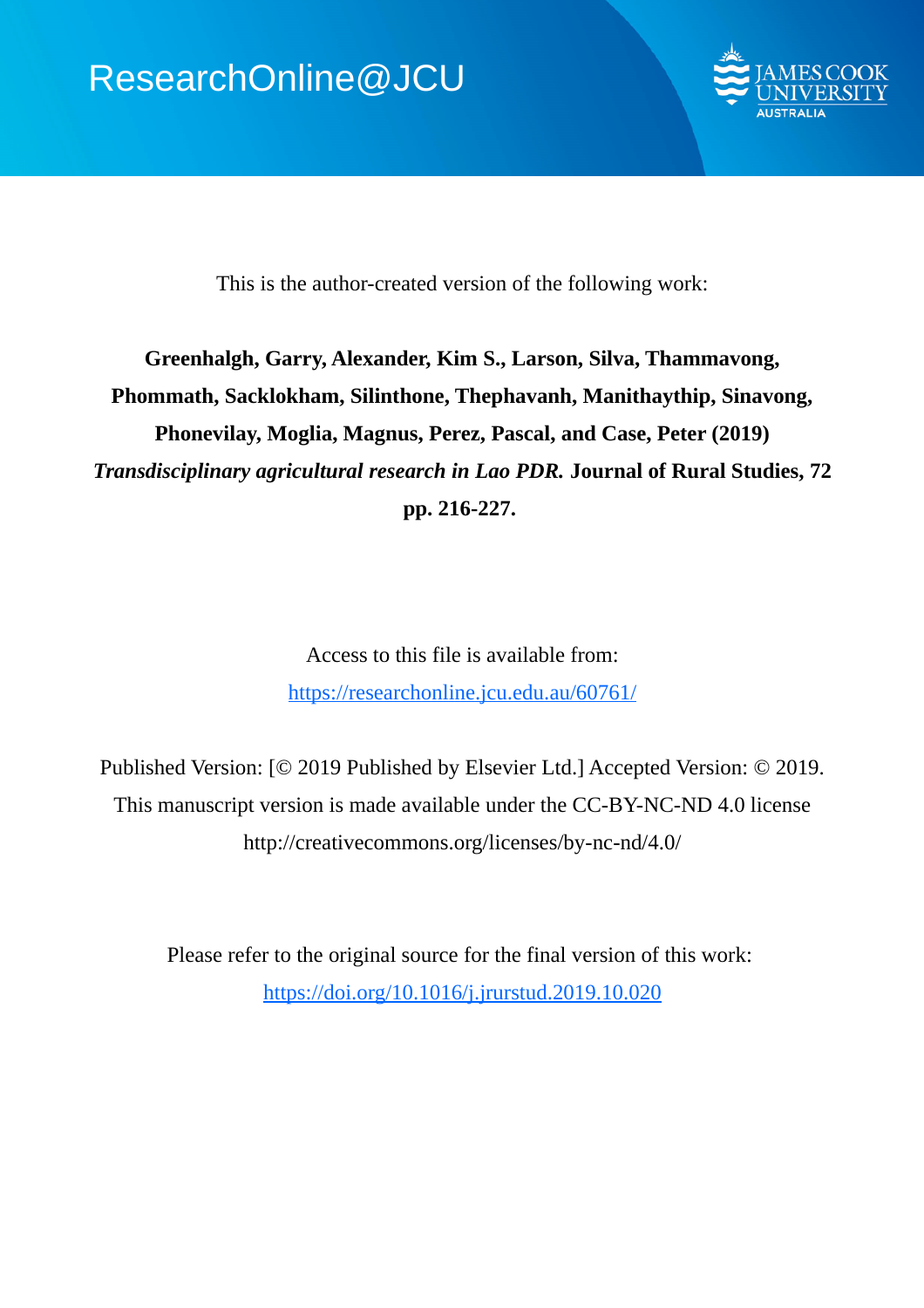# **Transdisciplinary agricultural research in Lao PDR**

Garry Greenhalgh<sup>a</sup>, Kim S. Alexander<sup>a</sup>, Silva Larson<sup>b</sup>, Phommath Thammavong<sup>c</sup>, Silinthone, Sacklokham<sup>c</sup>, Manithaythip Thephavanh<sup>d</sup>, Phonevilay Sinavong<sup>d</sup>, Magnus Moglia<sup>e</sup>, Pascal Perez<sup>t</sup> Peter Case<sup>a,g</sup>

aJames Cook University, <sup>b</sup>University of Sunshine Coast, <sup>c</sup>National University of Laos, <sup>d</sup>National Agricultural and Forestry Research Institute, <sup>e</sup>Commonwealth Scientific and Industrial Research Organisation (CSIRO), <sup>f</sup> Hema Consulting, <sup>g</sup>University of the West of England (UWE), Bristol

Corresponding author: Kim S. Alexander, College of Business, Law and Governance, Division of Tropical Environments and Societies, James Cook University Townsville, Australia. Email: [kim.alexander56@gmail.com](mailto:kim.alexander56@gmail.com)

# **Abstract**

Transdisciplinary research focussing on improving smallholder farmers' uptake of technological innovations enables the integration of knowledge systems and the co-design and delivery of creative solutions. In this paper, we illustrate how scientific research can be mobilized within professionally facilitated change management workshops to engage a broad range of stakeholders and co-create knowledge in a rural development context. Multi-institutional, multi-disciplinary and multi-national stakeholders have contributed to finding innovative solutions to challenges experienced by smallholder farmers. By combining different worldviews we were able to assess research priorities, define problems and determine research options based on new hybrid knowledge systems. The outcome of this transdisciplinary process was the co-creation of a Research Discussion Tool and identification of 9 thematic areas which, in combination, enabled obstacles to technology uptake to be overcome and for smallholder farmers to benefit from research-based innovations. The process involved assisting Lao national researchers and extension agents to co-develop solutions, strategies and methods to improve technology uptake by farmers in the lowlands of southern Lao PDR using a series of change management interventions. A complex ecology of factors involving farmers' decision drivers/motivations and farmers' decision enablers within farmers' production systems influence technology uptake. The relative importance of each factor is dependent on the specific technology that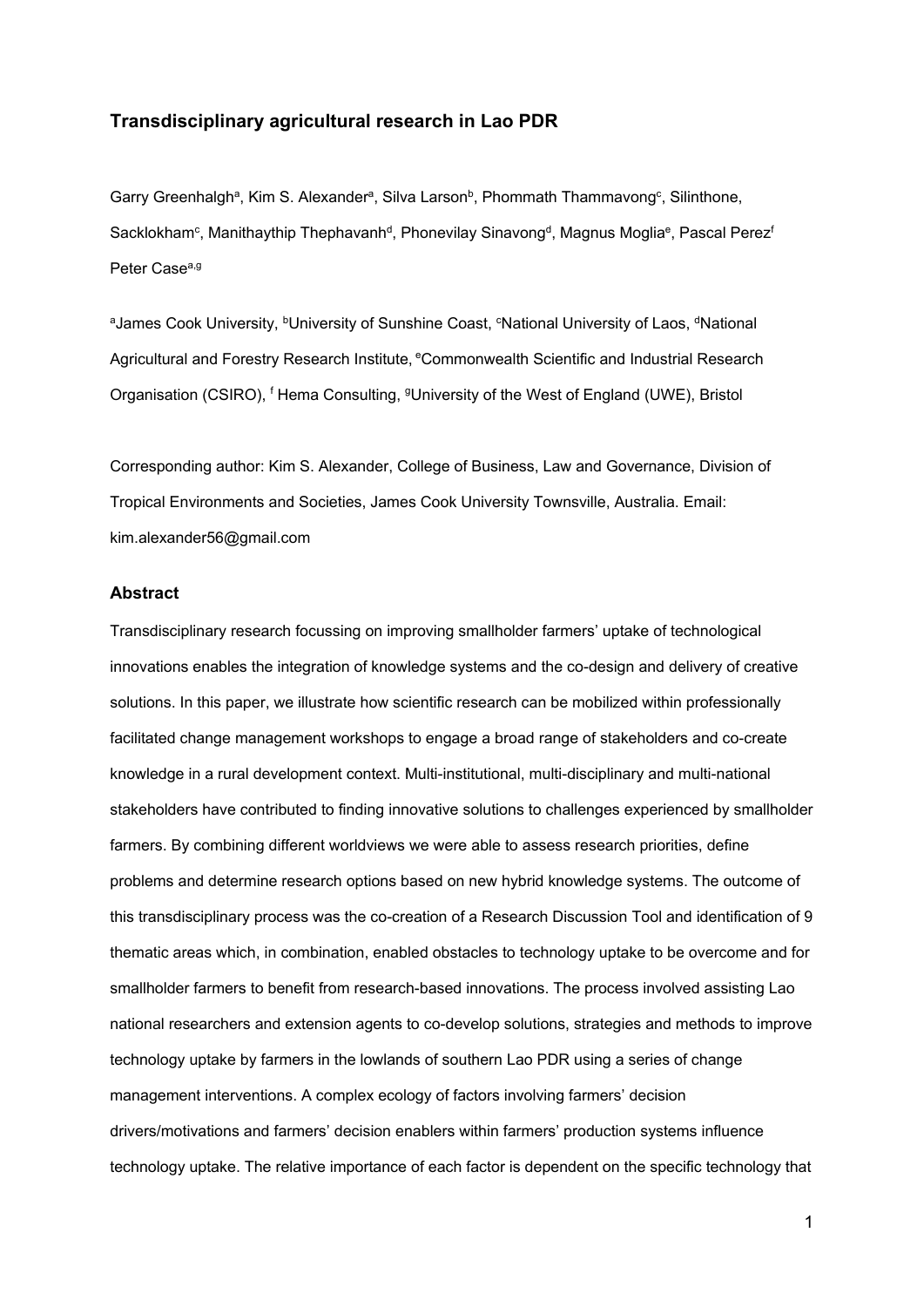is being introduced. Hence, projects that introduce new technologies struggle to address all relevant factors and often do not have the ability to deal with the complex array of factors that are at play. The process of co-construction embeds local knowledge that becomes accessible to projects. The approach we document in this paper also has the potential to harness collaborative exchanges with other projects in similar geographical regions.

# **Keywords: adoption; technology; knowledge; international development; rural development agriculture; innovation.**

# **1. Introduction**

Many well-intentioned international agricultural programs have been less effective than forecast, often through an inability to fully understand the realities and priorities of small-scale farmers, particularly those cultivating in resource-poor areas (Collinson, 2000, Thornton et al., 2017, Wossen et al., 2017). Orr (2012) supports this notion by suggesting that the socioeconomic, political and institutional contexts within which small-scale farmers operate have been poorly understood.

Originally, notions of domination and economic gain, progress and welfarism arose from the age of imperialism (1860-1945) (Gardner and Lewis 1996, Potter et al., 2008). Advancing agricultural production has continued to be the remit of developed nations. The Green Revolution initiated international research and technology transfers (ToT) during 1950-1960s, aimed at increasing agricultural production worldwide (Stevenson et al. 2013). With the advent and development of new cultivars and practices to increase agricultural production, an exchange of knowledge between smallscale farmers and international agencies was required (Stevenson et al., 2013). Knowledge exchange occurred through field research and national agricultural research and extension systems using a pipeline approach, where the farmer was assumed to be a passive recipient of new technologies and practices (Douthwaite et al., 2017, Sumberg et al., 2013). Scientific knowledge was expected to trickle down and technology transfer used to leverage changed behaviours (Latour, 1998). These processes were informed by government policies and agricultural research projects and devolved through statebased extension bodies. The role of extension agents was to disseminate information and transfer new technologies to farmers, aiming to increase agricultural productivity (Feder et al., 1985). Hence agricultural extension was seen as a 'boundary institution'; an interface providing a dissemination mechanism between agricultural science and farmers (Cash, 2000).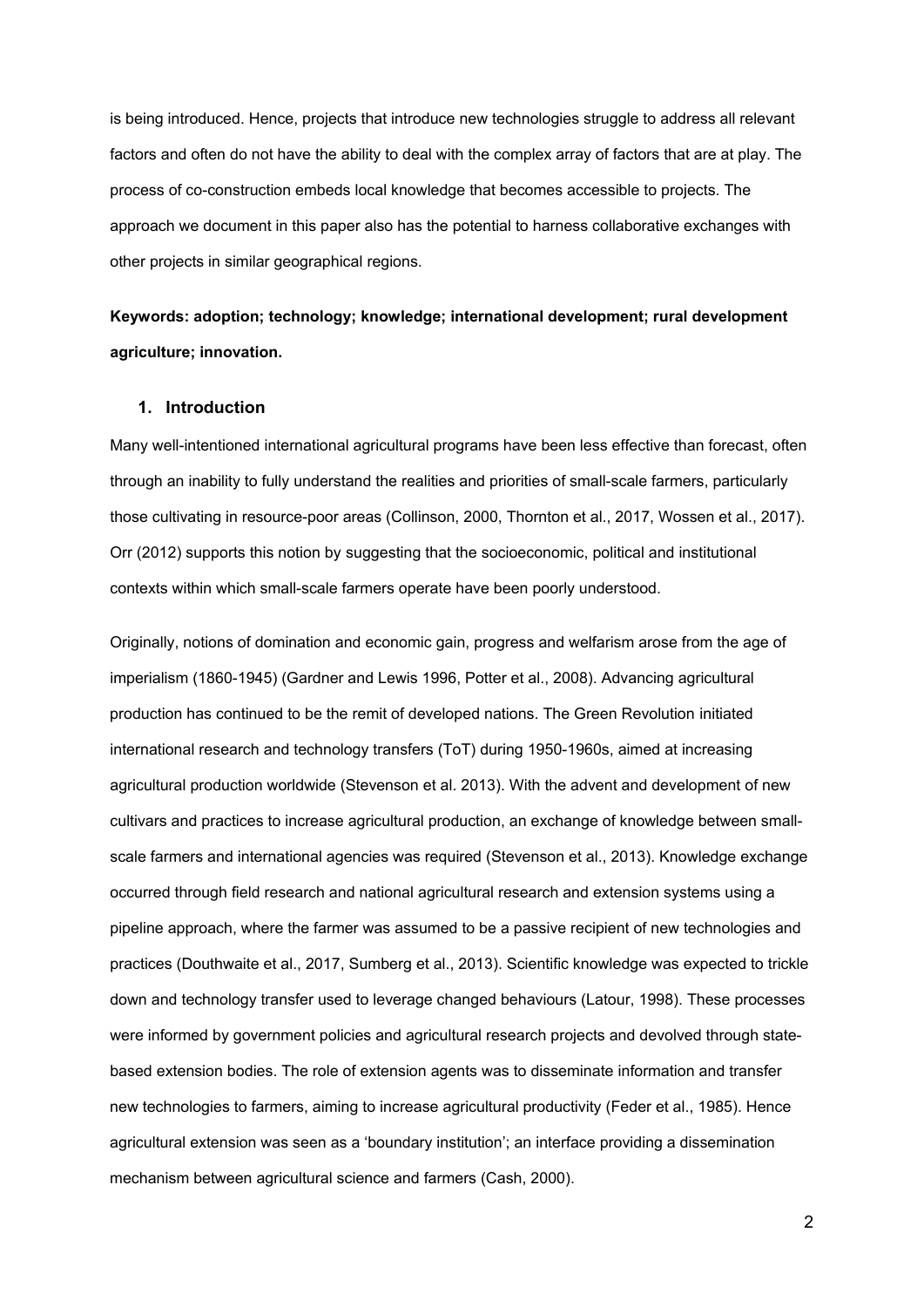The 1980's saw new approaches to inclusion, participation and learning in rural development. Chambers (1983) and Pretty (1995) provide examples of participatory practices that enabled farming systems researchers to engage more effectively with farming communities using action research methods (Sumberg and Thompson, 2012). Jiggins (2000) claims that participatory methods, taking a gender-inclusive farming system and extension approach provided a richer, more deeply contextualized understanding of the farmers' circumstance and how to build the capacity of farmers. Participatory methods were often used to establish convergence, consistency and agreement, increasing confidence in the appropriateness of specific technical solutions (Farrington and Martin, 1988). Participatory methods were also useful in illuminating challenging assumptions and encouraging further engagement. Not surprisingly, participatory methods revealed barriers and constraints for smallholder farmers that could outweigh the projected opportunities of introduced technical solutions (Jiggins, 2000). To achieve technology uptake, the complexity and variability of agro-ecological conditions, the biomass and the diverse criteria by which farmers assess a new technology are all of critical importance (Farrington and Martin, 1988).

To accommodate the need for more holistic approaches to support technology uptake and acknowledging the web of interacting providers that support agriculture, participatory farming systems research broadened to multi-disciplinary agricultural research. The sustainable livelihoods approach was used to determine farmers' livelihood strategies, land use decisions and contextual forms of assets and capital (natural resources, human capital, physical and financial capital, community-owned resources and political capital) (Scoones, 2009). Resource assets and capital significantly influenced household production and land use (Pretty, 1998, Vosti and Witcover, 1996). Scoones (2009) developed a checklist of issues for exploring key connections and linkages between the various elements within the framework. Rather than a precise measurement, the heuristic tool provided an indepth consideration and qualitative discussions of key issues.

To understand more broadly the implications of farming systems changes, socio-technical systems considered innovation niches within which movements from one state to another occur, influenced by the regimes, or rules and institutions, and the landscape in which the social and technological change occurs (Geels and Schot, 2007, Geels and Schot, 2011). To inform a systems perspective, participation, collaboration and knowledge exchange were required to explore diverse visions and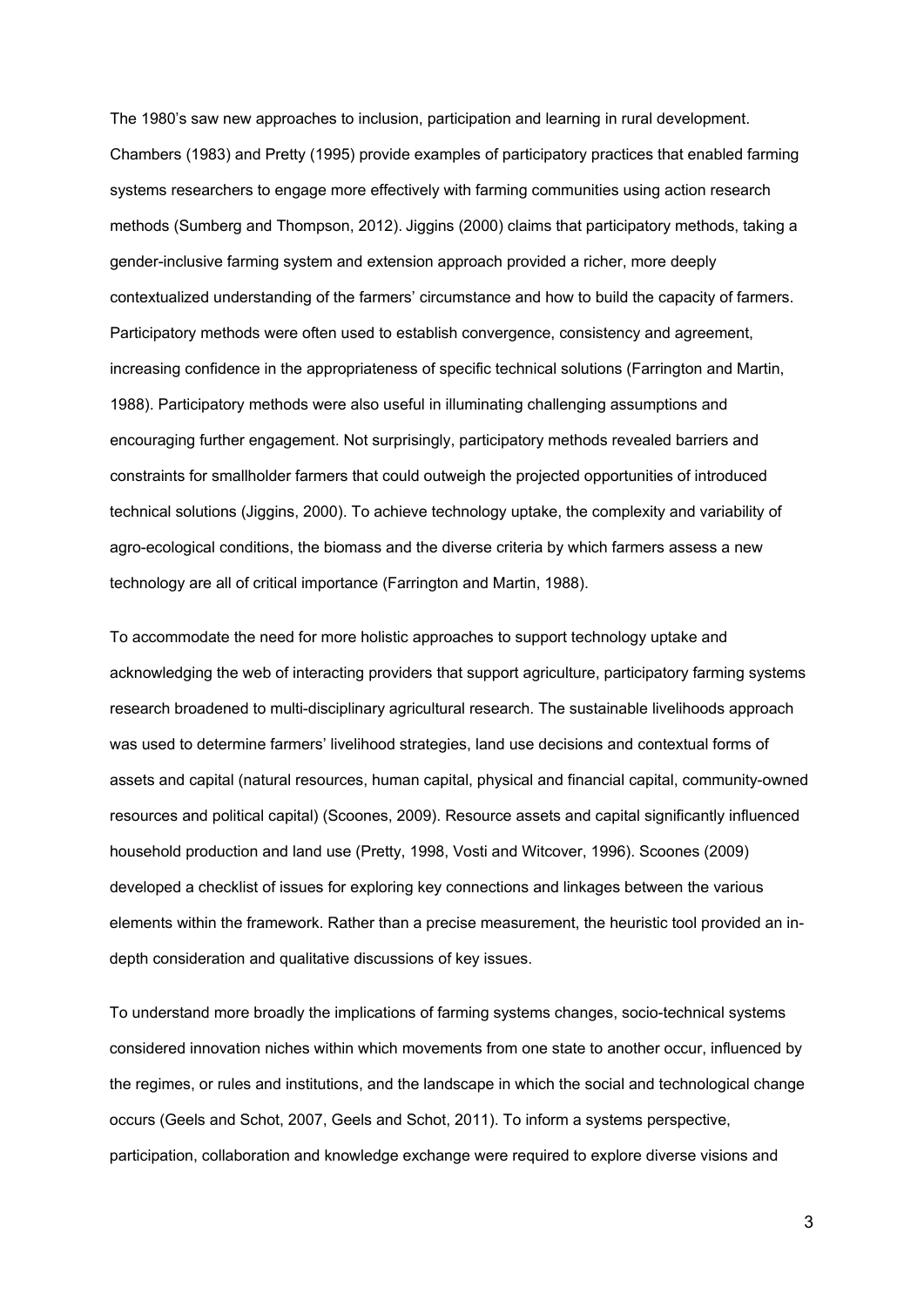standpoints (Pereira et al., 2015, Pereira et al., 2016). Innovation is not straight forward, particularly within centrally controlled agricultural economies (Friederichsen et al., 2013).

The emergence of the Agricultural Innovation Systems framework (AIS) (Hall et al., 2006, Klerkx and Nettle, 2013, Lamprinopoulou et al., 2014, World Bank, 2012) broadened the definition of the agricultural system and further established the need for reflexive, learning interactions between actors. The AIS framework has been primarily used to understand how agrarian production is influenced by complex interactions between public, private, and civil society actors, in rapidly changing market and policy regimes (Spielman et al., 2009) and how institutional dynamics across a variety of levels influence agricultural development (Basu and Leeuwis, 2012). Understanding institutional structures (e.g., from government policy through to local cultural norms) across institutional settings, can highlight many of the constraints and opportunities for change (Biggs, 2007; Nederlof et al., 2007). More recently, Douthwaite and Hoffecker (2017) argue that to promote agricultural change, agricultural research for development (AR4D) initiatives require more systemic, experimental, iterative, and participatory interventions if successful technology uptake is to occur. Notably, these methods of envisaging and formulating models of agricultural change, development and extension have incorporated farmers' knowledge, farmers' participation, and farmers' needs while cognizant of prevailing political and socio-cultural contexts (Dias et al., 2019, Friederichsen et al., 2013, Morris et al., 2017).

Vogel et al. (2007) suggest that different worldviews, positions and knowledge when engaged in negotiations of research priorities, problem definitions and research options give rise to new hybrid knowledge systems. Scoones et al. (2018) claim that co-constructed new knowledges are essential for transdisciplinarity - the crossing of disciplinary boundaries to create a more holistic approach, involving creative solutions, stakeholder involvement and ensuring outcomes of socially responsible science (Bernstein, 2015). Transdisciplinary research fosters the integration of multiple disciplines and knowledge systems and requires a broad range of stakeholders beyond academia. The process involves reflecting on real-world problems and combines expert facilitation to enable co-designed research that leads to impact (Blythe et al., 2017, Davila et al., 2018, van Kerkhoff and Lebel, 2015). Jasanoff (2004) believes that co-constructed new knowledges are a combination of new ways of thinking about problems, manifesting solutions involving new ways of tackling problems.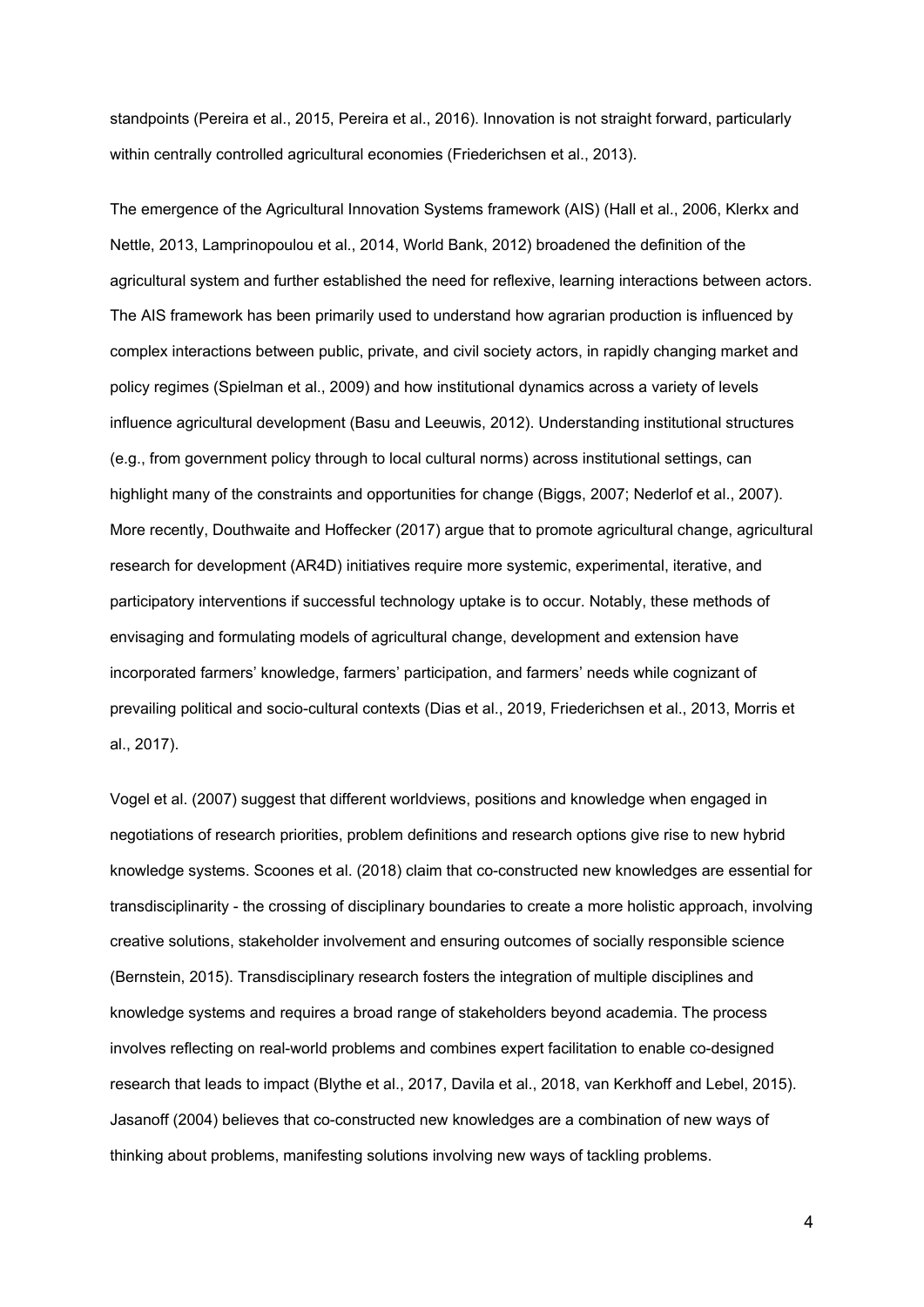In this paper we report on an integrative and deliberative process of engagement with multiple stakeholders (farmers, private sector actors, government agencies and researchers) used to determine the supporting conditions required to maximize the likelihood of farmers' technology uptake. The process involved assisting Lao national researchers and extension agents to co-develop solutions, strategies and methods to improve technology uptake by farmers in the lowlands of southern Lao PDR using a change management process (Greenhalgh and Alexander, 2017, Stein and Valters, 2012, Vogel, 2012). Collectively, local knowledge from stakeholders and qualitative and quantitative research data have been synthesized into a Research Discussion Tool (RDT). In a deliberative, transdisciplinary process, the data from multidisciplinary research methods has been merged with local knowledge during workshops designed to co-construct new knowledge. Based on consensus, collective actions were determined in the key areas that were found to influence technology adoption.

Specifically, this paper intends to make four contributions to academic literature. Firstly, we demonstrate that this transdisciplinary approach can be an effective method when investigating how to boost the uptake of agricultural technology by smallholder farmers. Secondly, change management practices developed and applied in the private sector (of the western world), when adapted are powerful tools to generate ownership and leadership within a rural development research context. Thirdly, we have designed an innovative tool to assist stakeholders understand more about the introduced technology and to identify suitable villages (and hence farmers) likely to adopt the new technology. Fourthly, we describe 9 themes that, together with the RDT, represent a comprehensive, end to end, solution to the adoption of new technologies. We believe this comprehensive end-to-end solution is generalizable to other developing countries. It *is* context specific, we contend but *not*  culturally specific.

The article is structured as follows. We begin with a brief overview of agricultural sector issues in Lao PDR and, in particular, the Government's desire to transition smallholder farmers away from subsistence and towards more commercial production. We then introduce the transdisciplinary process that we designed and implemented; one of the core activities of our research project. We describe the 'Solution Space' workshop that was convened and how this generated key insights and understanding of the factors that influence technology adoption in the Lao smallholder context. We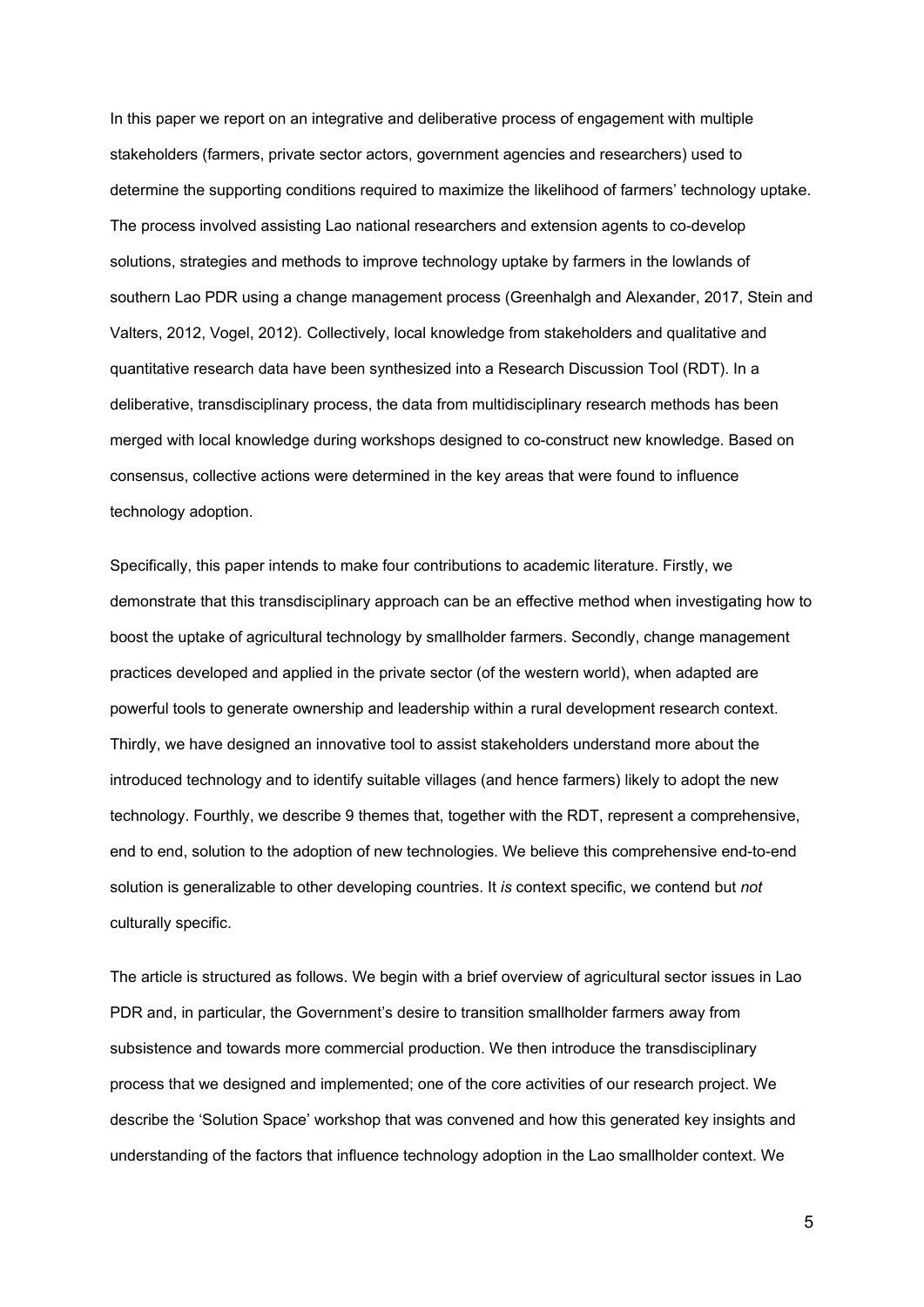illustrate the approaches used to co-construct the Research Discussion Tool - a transdisciplinary instrument - to increase the likelihood of technology uptake. We subsequently explore the key thematic areas that influence technology adoption. An outcome of the workshop has been the formulation of a comprehensive solution to support technology adoption. Finally, we conclude by reflecting on the implications for adoption research studies and for Lao government agricultural policies.

### **2. The agricultural sector in Lao PDR**

The Lao People's Democratic Republic (Lao PDR) is considered by the United Nations to be one of the 'Least Developed' countries in the world, based on figures reflecting national income, human assets and economic vulnerability (United Nations, 2018;2019, FAO, 2019). Recent Lao government policies have encouraged industrialization, intensive agricultural production and market integration to improve their ranking in the Least Developed Category (Cook, 2006, FAO, 2019). Furthermore, the country's economic growth has been reported at a five year average of over 7.9% and GDP is expected to continue to rise (Ministry of Planning and Investment, 2016 p4). Yet while poverty has been declining, household consumption continues to lag, particularly in rural areas and for lower socio-economic groups, more often for ethnic minorities (Pimhidzai et al., 2014).

Improvement of rural livelihoods is an important policy priority of the Lao Government as up to threequarters of Lao PDR's labour force work within the agricultural sector. FAO (2019) estimates that 80 percent of the rural population is represented by smallholder farmers, dependent on rice-based agriculture and livestock, producing on arable land of two to three hectares (Alexander et al., 2010, Alexander and Larson, 2016, Ministry of Agriculture and Forestry (MAF), 2010). Over the years Land Use Planning and Land Allocation (LUP/LA) programs in Lao PDR have been introduced with the area of land allocated to individual households based on each household's available labour and resources (Thongphanh, 2004). Philp et al. (2019) argue that smallholder farming on infertile, poorly structured soils results in marginal land productivity and low labour productivity. These farmers often face risks due to climate variability in the form of typhoons, floods and droughts and are constantly threatened by rodent and pest attacks, and animal disease epidemics (FAO, 2019, Roth and Grunbuhel, 2012). Hence, while farmers are generally considering opportunities to increase production and income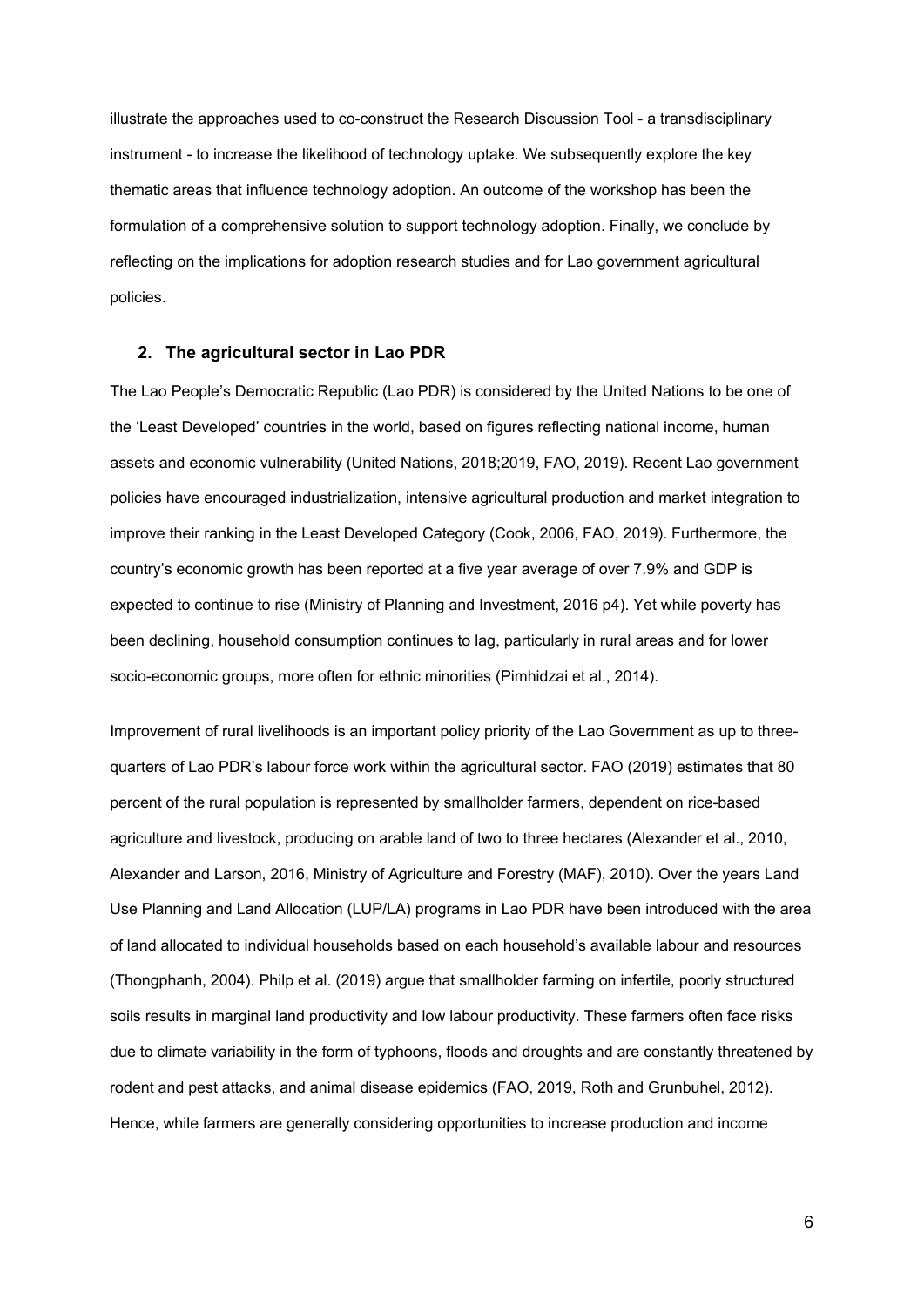through more intensive farming activities, many prefer out-migration and wage opportunities (Alexander et al., 2018, Manivong et al., 2014).

Lao government agricultural strategies and policies aim to support more intensive productivity in key areas, particularly in the more fertile plains in Southern Lao PDR, projecting a gradual transition from subsistence to commercial smallholder production (MAF, 2010). In response, there has been an expansion of commercial plantation crops best suited to agro-processing for the export market including coffee, cassava, maize and sugarcane, sweet potato and industrial tree crops (such as rubber, eucalyptus and acacia) (FAO, 2019, Ministry of Planning and Investment, 2016). Lao PDR contributes 0.2% of the world rice exports at an estimated value of US \$36.6 million per annum (Workman, 2019) and policies are in place to further increase rice exports (MAF, 2010). Livestock production has also become increasingly commercialized in recent years (Ministry of Planning and Investment, 2016, Stür and Gray, 2014). FAO (2019) calculates that 33% of farmers are primarily selling their produce, largely to local traders (FAO, 2019).

Our research is framed around the 'new technologies and agricultural practices' that have been previously introduced to smallholder farmers in southern Lao PDR (Larson and Alexander 2016). Our term 'technologies' encompasses any new technology, method or practice change including: drought resilient rice and crop varieties; use of appropriate inputs (e.g. varieties, fertilizer, time of planting, etc.); direct seeding of rice to reduce the labour requirement for planting; weed management; efficient irrigated water use; and more appropriate dry-season irrigated crops. Cash crops such as maize and grain legumes (mung bean and/or soybean) have also been introduced to sites with reliable irrigation. Extension systems have been targeted to scale out knowledge-based technologies such as new rice varieties and livestock and water management techniques. Projects have also been dedicated to developing effective and supportive agricultural policies for rice-based farming systems.

#### **3. Research efforts to understand technology uptake**

Globally, there has been significant agricultural research effort dedicated to understanding technology adoption (Alcon et al., 2014, Douthwaite et al., 2001, Feder et al., 1985, German et al., 2006, Ghadim and Pannell, 1999, Hailu et al., 2014, Knowler, 2015, Knowler & Bradshaw, 2007, Pannell et al., 2006, World Bank, 2012). Many researchers have explored factors that may improve the chance of farmers' adoption of new technologies (Alexander et al., 2018; Ayele et al., 2012, Clarke et al., 2016, Gilles et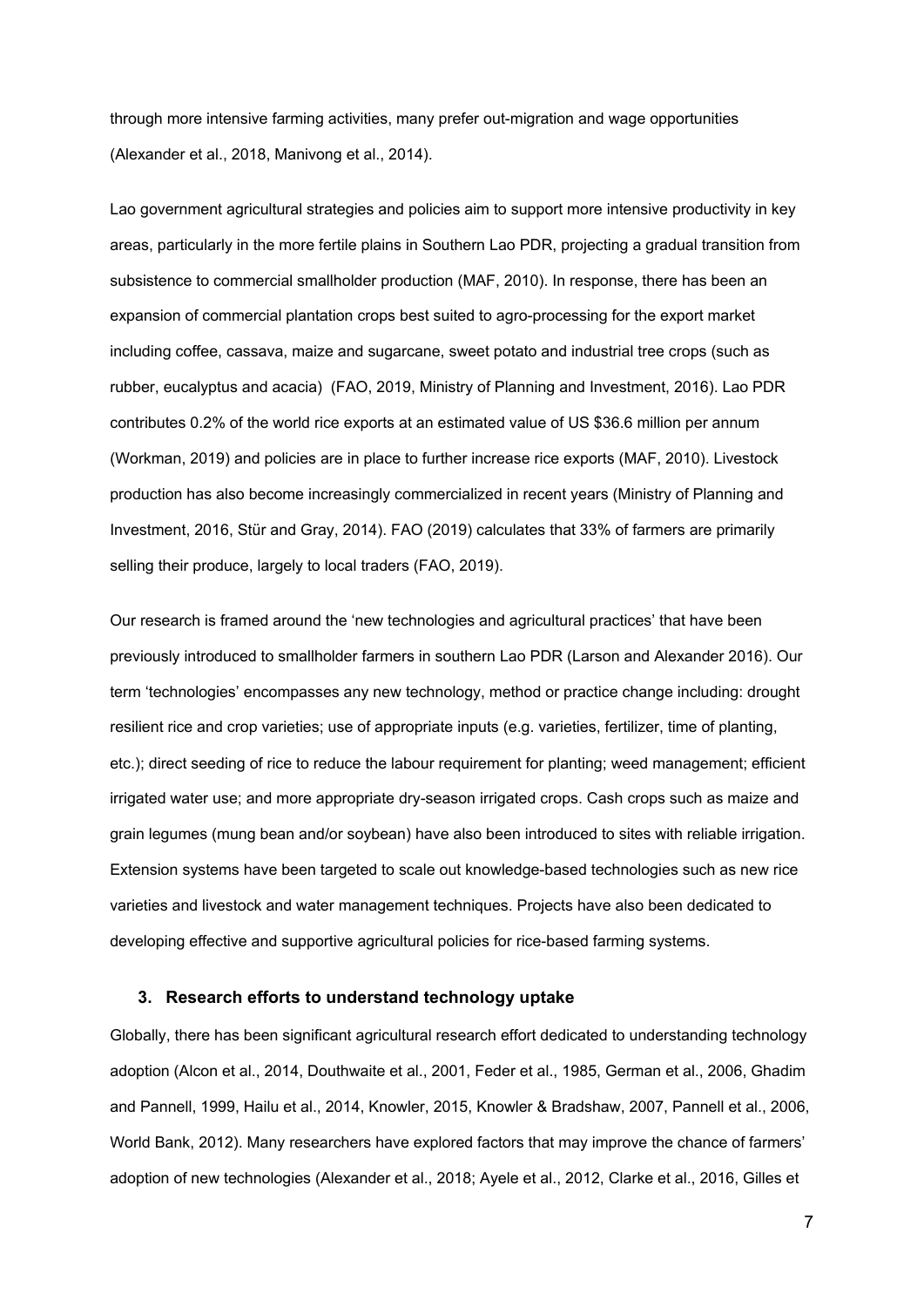al., 2013, Griliches, 1957, Hogset, 2005, Kebede, 1992, Leeuwis and Van den Ban, 2004, Marra et al., 2003, Pattanayak et al., 2003, Philp et al., 2019). However, we also know that technologies can be adopted in less prescribed terms, notably in terms of partial adoption, dis-adoption and re-adoption (Alexander et al., 2019, Brown et al., 2017, CIMMYT Economics Program, 1993, Cramb et al., 2015, Feder et al., 1985, Iwueke, 1990, Jain et al., 2009, Jones, 2005, Marra et al., 2003, Moser and Barrett, 2002, Ndagi et al., 2016, Neill and Lee, 2001, Rogers, 2003, Sanders et al., 1996, Tegengne, 2017).

Feder et al. (1985) described the key explanatory factors affecting adoption in a range of studies as: farm size, risk and uncertainty, human capital, labour availability, credit, constraints, tenure, supply constraints and aggregate adoption over time. Pattanayak et al. (2003) found that the factors more likely to be correlated with adoption decisions included: soil quality, extension and training, tenure, savings and credit and assets. Roberts (2015) claimed farmers' production decisions were influenced by mountainous geography, the physical environment, access to infrastructure (water, roads, electricity, irrigation etc.) and markets for their produce. Jones (2005) included farmer perceptions as another important category and found that adoption decisions were influenced by several variables: education, extension, membership, health, cash cropping and soil quality.

Farmers' perceptions of the relative advantage of taking up a new technology or practice are important to adoption outcomes. For example, Pannell et.al. (2006) claim that farmers may consider: (1) short term input costs, (2) yields, (3) prices, (4) medium to long term profits, (5) impacts on other parts of the system, (6) adjustment costs, (7) impacts on the riskiness of production, (8) system compatibility, (9) complexity, (10) government policies, (11) replacement activity costs, (12) existing beliefs and values, (13) family lifestyle, (14) self-image and brand loyalty, (15) environmental credibility and (16) time scale. Refer to Alexander et al. (2019) for more details on factors implicated in technology adoption.

#### **3.1 Research efforts to understand technology uptake in Lao PDR**

The transition from subsistence to commercial agricultural production in Lao PDR poses serious challenges. Alexander et al. (2018) found that regardless of Lao government rice production forecasts, farmers required specialized and tailored support for their envisaged livelihood and production goals, to allow sectoral transformation. Larson and Alexander (2016) found that households producing surplus rice for sale were not 'market-oriented' rice producers; rather, rice production was viewed as a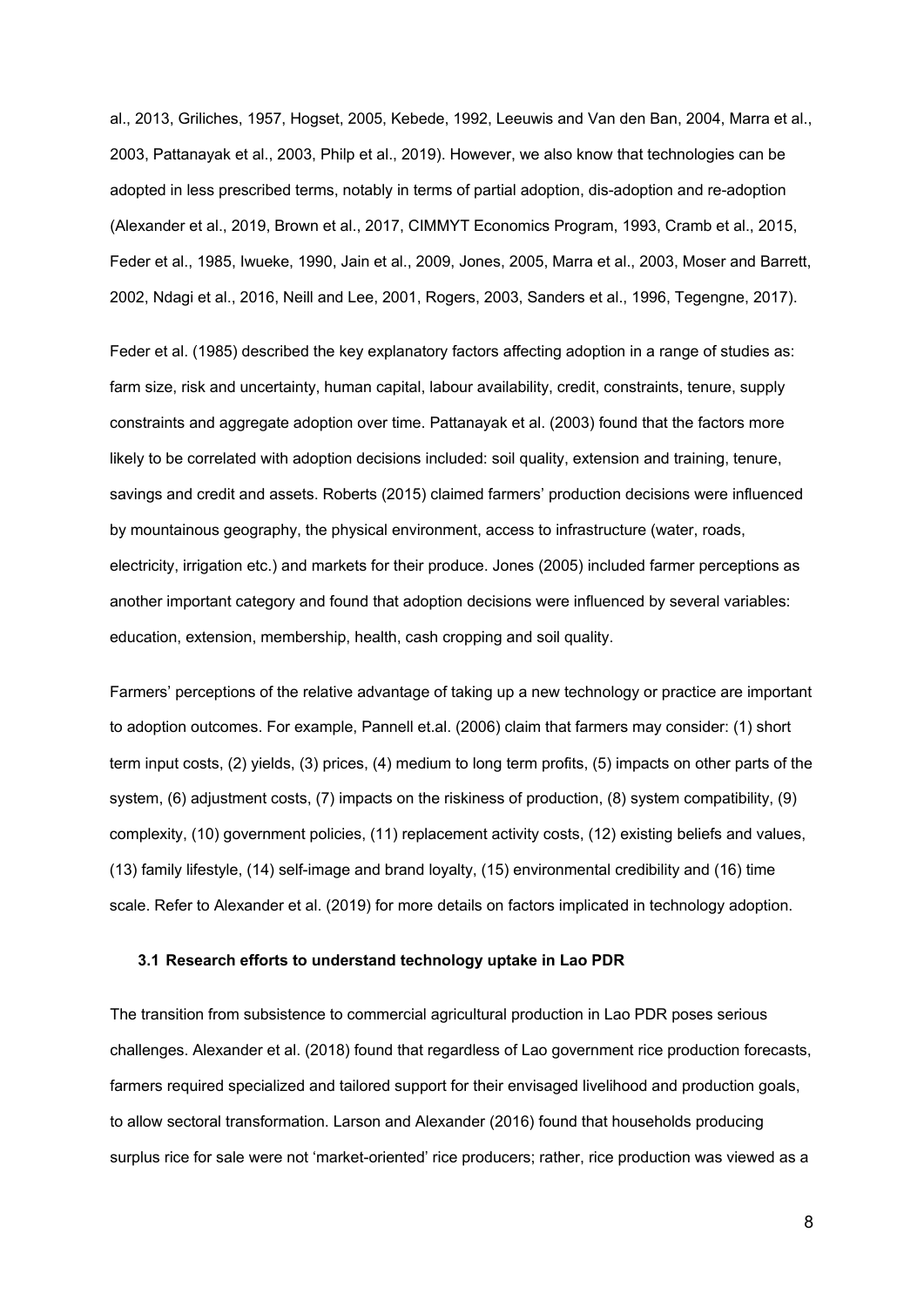platform on which to construct a diversified livelihood strategy. The key element of the strategy was the most efficient use of family labour, within or beyond the farm. Hence, farmers' production is not driven by government policies and targets, nor technologies that fail to meet their individual production goals. Hence, stakeholders associated with the introduction of technology require a greater understanding of the potential technology users and their preferred behaviours in order to better support technology uptake.

Agricultural research in Lao PDR conducted by Alexander et al. (2019) identified the factors influencing the adoption of innovative technologies by smallholder farmers. Alexander et al. (2019) found that several key attributes of the farmer were important to production decisions and their production goals were heavily dependent on the opportunities or constraints of their local 'agricultural research value chain'. For example, the factors found to influence farmers' propensity to adopt technologies included:(1) being proactive, (2) in need of support, (3) focus on production outcomes, (4) ease of selling produce, (5) trying to generate off-farm income, (6) competitive milling market (rice), (7) labour constraints, (8) risk avoidance and (9) access to storage and transport. The sustained usefulness of the technology was also relevant. Alexander et al. (2019) concluded that research activities should be geared towards farmers who are proactive and responsive to incentives as these farmers are also more likely to persist with the technology and to report benefits.

Moglia et al. (2018) developed a Bayesian Network model describing factors impacting on the chances of Lao smallholder farmers adopting a proposed change to farming practice. They found that a farmer's ability to change production was highly dependent on the farmer's individual views and the technology in question (Moglia et al., 2016). The model provided an opportunity to engage experts and other stakeholders in discussions about their assessment of the technology adoption process, and the opportunities, barriers and constraints faced by smallholder farmers when considering whether to adopt a technology (Moglia et al., 2018). This process provided a situation to co-construct knowledge amongst stakeholders and to tailor support as required by the farmers seeking to diversify production, often only about 25% of farmers (Alexander et al., 2019).

To assist Lao farmers in commercial agricultural production, Alexander et al. (2017) suggested a blend of pluralistic services, technical and financial assistance, the formation of functioning farmer associations/organizations, and linkages to local, national or international market opportunities, is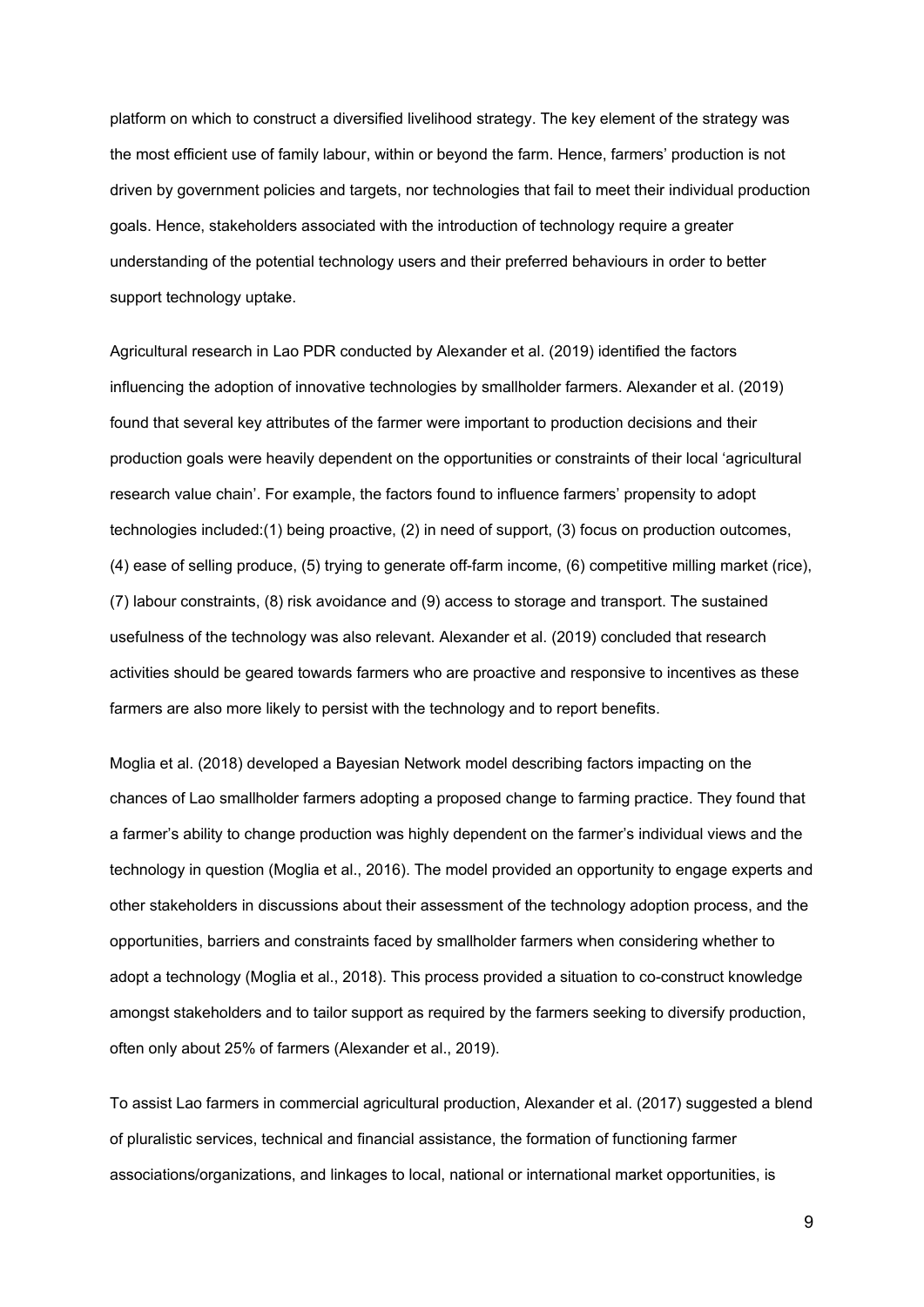required. A comprehensive set of services - improved extension services, private services, NGOs, and supply chain linkages provided by a variety of actors – is thought to have the best chance of successfully supporting smallholder farmers transitioning into commercial farming. Financial support, favourable agricultural policies, capacity development and development of functional farmer organizations are also essential to support farmers. Alexander et al. (2017) maintained that access to market opportunities continues to be a key motivation with farmers' showing a greater and more sustained interest in innovation when increased production assures financial returns for farmers. Consequently, farmers can be supported to achieve their production goals with agricultural systems support in place, based on their situational requirements and livelihood aspirations.

Fullbrook (2011) reviewed commercial farming production in Lao PDR, where farmers, investors and agricultural officers continued to experience success and failure in their interactions and quest for viable, profitable enterprise agreements. Fullbrook (2011) suggested the need for enduring and trusted relationships between farmers and public/private partnerships to ensure successful production agreements. A key component was to make accurate market information available to farmers.

Technology uptake can often be triggered by changing circumstance. Clarke et al. (2018) reviewed the drivers, barriers and key elements affecting adoption of dry direct seeding methods in southern Lao PDR. They revealed a "perfect storm" of challenges and opportunities that triggered rapid adoption of dry direct seeding technology, although the method had been previously introduced over many years, through multi-organizational efforts and in a number of key rice growing regions (Laing et al., 2015, Clarke et al., 2016, Newby et al., 2013). Clarke et al. (2018) suggested that the unique local microscale complexity of agricultural systems requires a variety of tailored inputs that are more effective than generic support regimes. Changes to agricultural practices take time and require persistence.

# **4. Transdisciplinary processes**

We undertook an overall transdisciplinary approach to determine the key influences on technology adoption and to engage stakeholder networks to assist farmers to apply introduced technologies. The overall process is depicted in Figure 1.The genesis of the research project was recognition by both the Lao institutions and funding body that results from a number of projects in southern Lao provinces did not meet expectations. Initially, the proposal development was based on a scoping exercise with Lao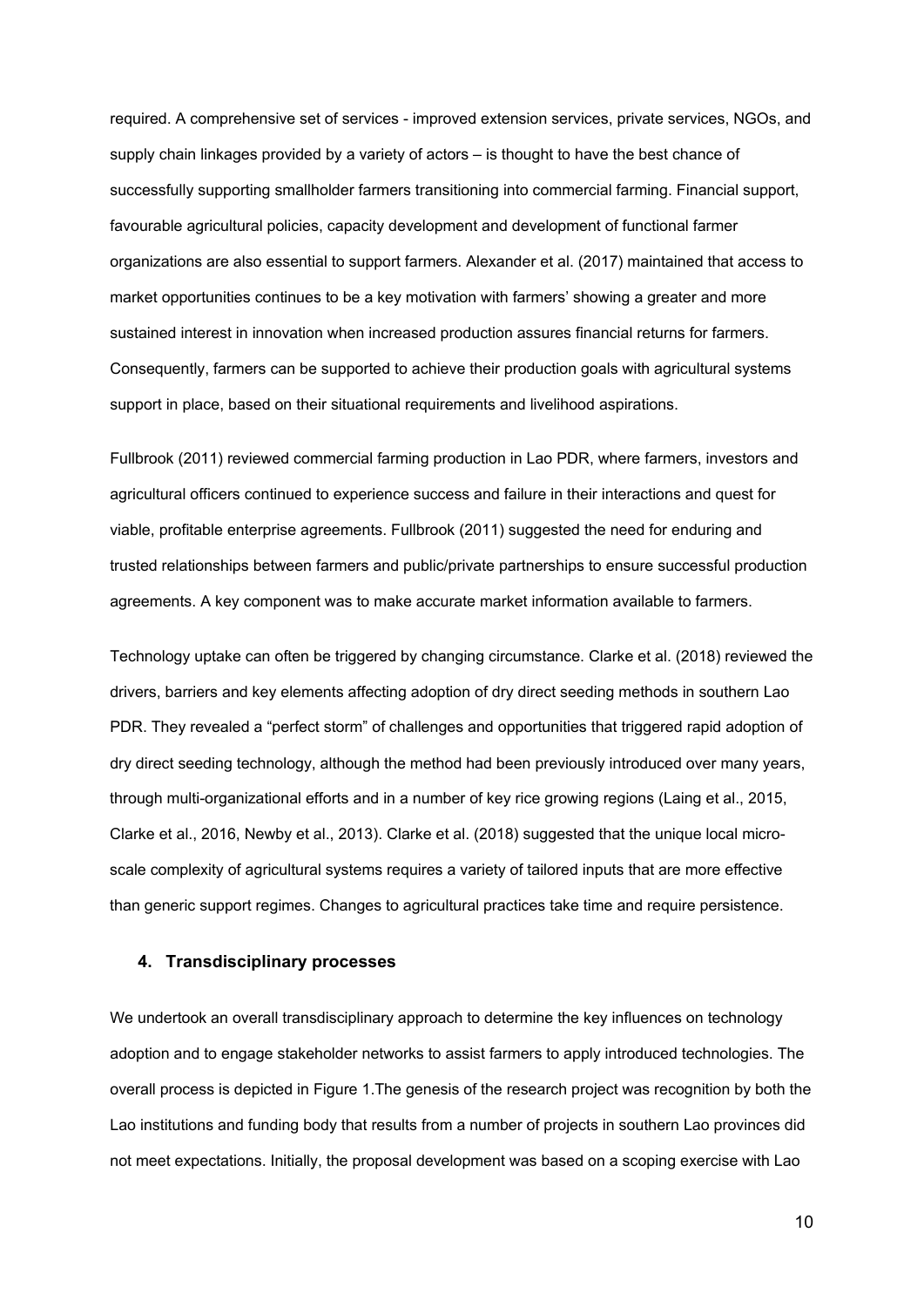colleagues. A number of research activities were developed to thoroughly investigate adoption issues. Lao colleagues contributed to development of several research methods, such as: Q methods, Bayesian modelling and gaming theory. They also contributed to instrument designs, clarifying the appropriateness of concepts for Lao culture and language. Joint efforts determined village selection, data collection and discussion on the application of the Research Discussion Tool (RDT). Research activities were co-constructed and administered by international researchers and Lao agricultural researchers from the National Agricultural and Forestry Institute (NAFRI), the National University of Laos (NUoL) and the Department of Technical Extension and Agro-Processing (DTEAP). In the provinces, Provincial Agriculture and Forestry Officers (PAFO), District Agriculture and Forestry Officers (DAFO) and students from NUoL collaborated in data gathering exercises. Research activities involved farmers, heads of villages, government officers, district governors and rice millers, representing key stakeholders of the agricultural research value chain for local rice production.

The design and implementation of the Solution Space Workshop was jointly convened, except where expert facilitation was required to synthesize the comprehensive solution depicted by nine thematic areas (section 4.6).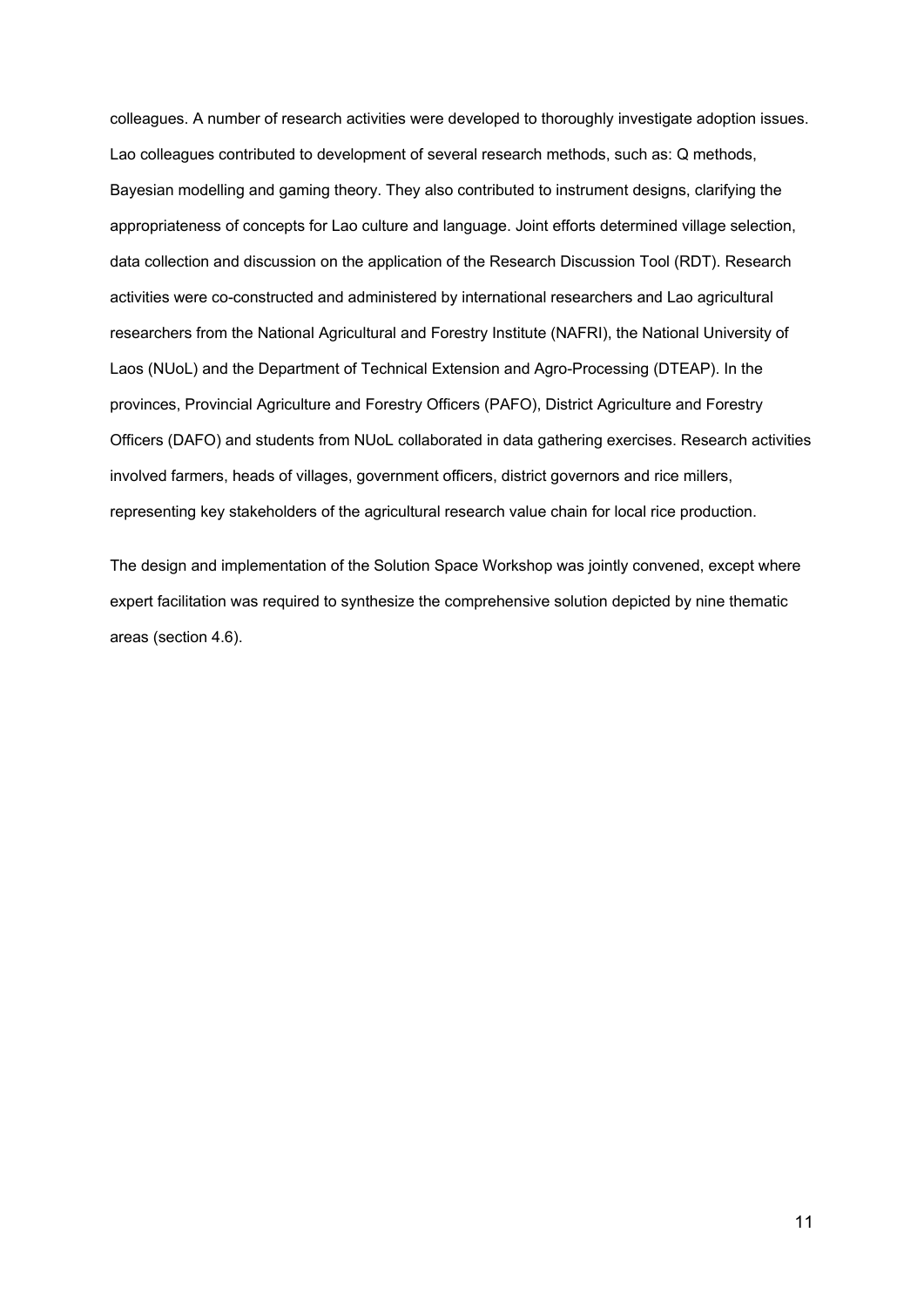

**Figure 1: Activities to develop and evaluate the transdisciplinary process**

# **4.1 Research activities**

We selected several scientific methods to enable triangulation of results using a broad brush research approach. This is essential in a foreign setting, where Australian researchers are not necessarily aware of the normative values, behaviours and beliefs held by smallholder Lao farmers living in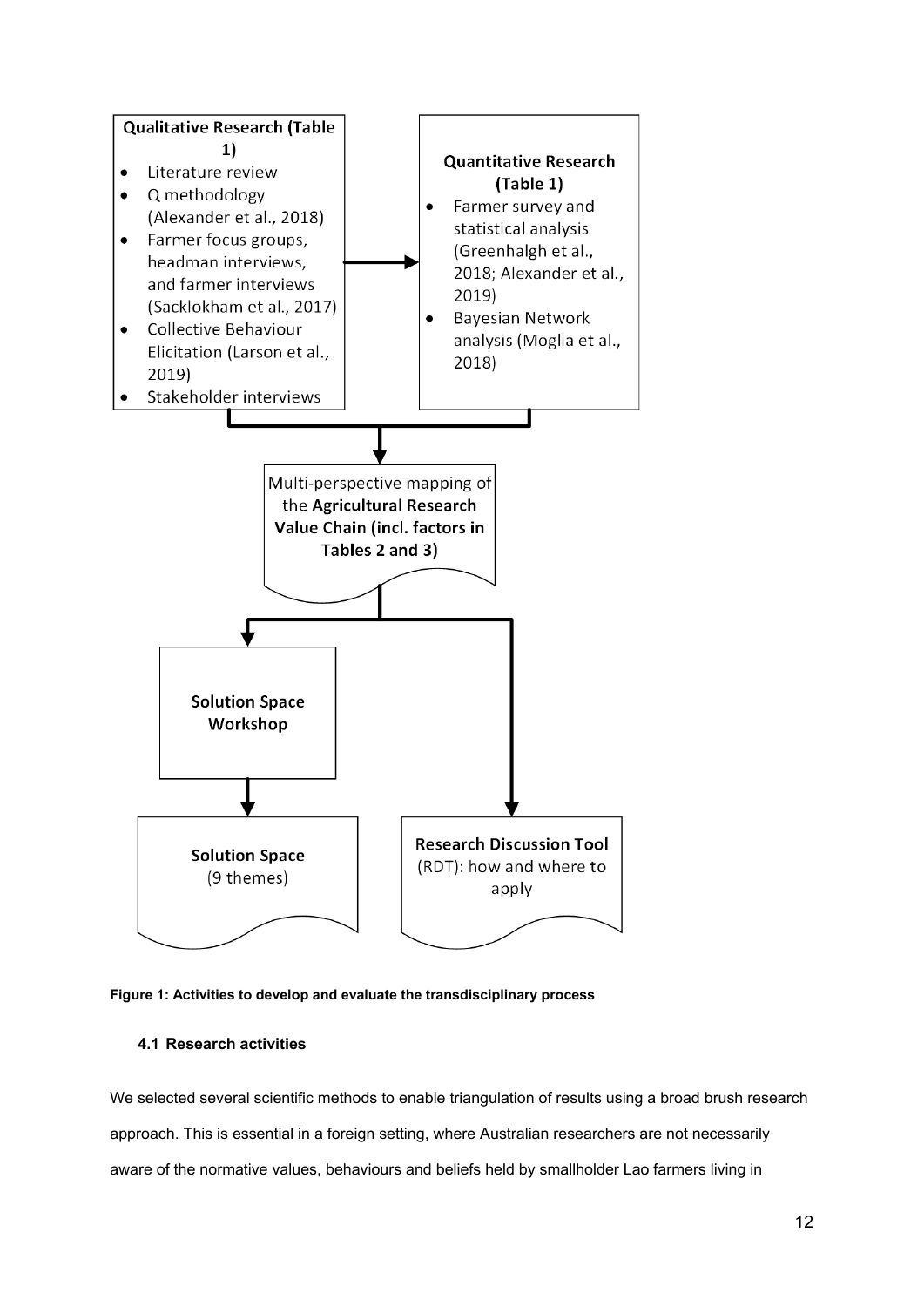remote rural areas. A review of the literature on economic impacts and outcomes of agricultural projects operating in southern Lao PDR over the last decade highlighted the socio-economic issues faced by smallholder farmers and the situational elements faced by research teams when introducing new technologies (Larson and Alexander, 2016). We then conducted research activities in selected villages in southern Lao PDR including: focus group discussions, interviews, and surveys, electronic voting, Q methodology, Bayesian Network analysis and agent-based modelling activities. Table 1 indicates the numbers of participants for each research activity. For more details see (Alexander et al., 2019, Alexander et.al., 2018, Alexander et.al., 2016, Alexander and Larson 2016, Larson and Alexander, 2016, Larson et. al., 2019, Moglia et al., 2018, Sacklokham et. al., 2017). Female farmers were encouraged to participate and represented one third of the sample. Findings from individual research activities emphasized constraints, barriers and opportunities that new technologies may present to farmers from a range of viewpoints.

| <b>Research activity</b> | <b>Respondents</b>                  | Research aim                             |
|--------------------------|-------------------------------------|------------------------------------------|
| <b>Village Head</b>      | 40 interviews                       | Semi-structure interviews                |
| interviews               |                                     | Provided qualitative data outlining key  |
|                          |                                     | issues in each village.                  |
| Adoption factors         | 83 rankings (45 male/38 female):    | 33 questions ranked 0-10 in              |
| ranking                  | including farmers, PAFO/DAFO,       | importance                               |
|                          | researchers, students &             | Quantitative data on stakeholders'       |
|                          | international scientists            | perceptions of adoption issues.          |
|                          |                                     | Informed BN & CBE activities             |
| Farmer focus groups      | 20 male/20 female groups            | ~6 participants/group using a            |
|                          |                                     | structured questionnaire                 |
|                          |                                     | Provided qualitative data for key        |
|                          |                                     | gender issues, RDT & themes              |
| Farmer survey and        | 114 survey & interviews (66         | Open-ended questions 5-6 per village-    |
| interviews               | male/48 female)                     | Preferably participants involved in      |
|                          |                                     | previous projects.                       |
|                          |                                     | Qualitative and quantitative data for    |
|                          |                                     | key gender issues, RDT & themes.         |
|                          |                                     | Provided explanatory qualitative         |
|                          |                                     | material and village specific production |
|                          |                                     | details.                                 |
|                          |                                     | Informed BN & CBE activities             |
| Q methodology            | $\sim$ 2 participants per village   | Used photographs in a ranking            |
|                          | provided 35 farmers (19 male/16     | exercise to elicit qualitative data for  |
|                          | female)                             | RDT & themes and key gender issues.      |
|                          |                                     | Informed BN & CBE activities             |
| Farmer perception        | 745 e-voting (452 male/293          | Provided quantitative data               |
| survey                   | female)                             | Informed BN & CBE activities.            |
| Stakeholder              | 19 interviews included: District    | Semi-structured interviews of            |
| interviews:              | Directors, District administrators, | stakeholders to understand boundary      |
|                          | District extension staff, rice      | issues and supply chain.                 |
|                          | millers& a Lao research scientist   | Informed BN & CBE activities.            |
| <b>Bayesian Network</b>  | The preliminary model was tested    | Synthesized village and local            |
| (BN) model               | in a provincial workshop with local | stakeholder information into one         |

|  |  |  |  | Table 1 Research data collection details from 40 villages |  |  |  |
|--|--|--|--|-----------------------------------------------------------|--|--|--|
|--|--|--|--|-----------------------------------------------------------|--|--|--|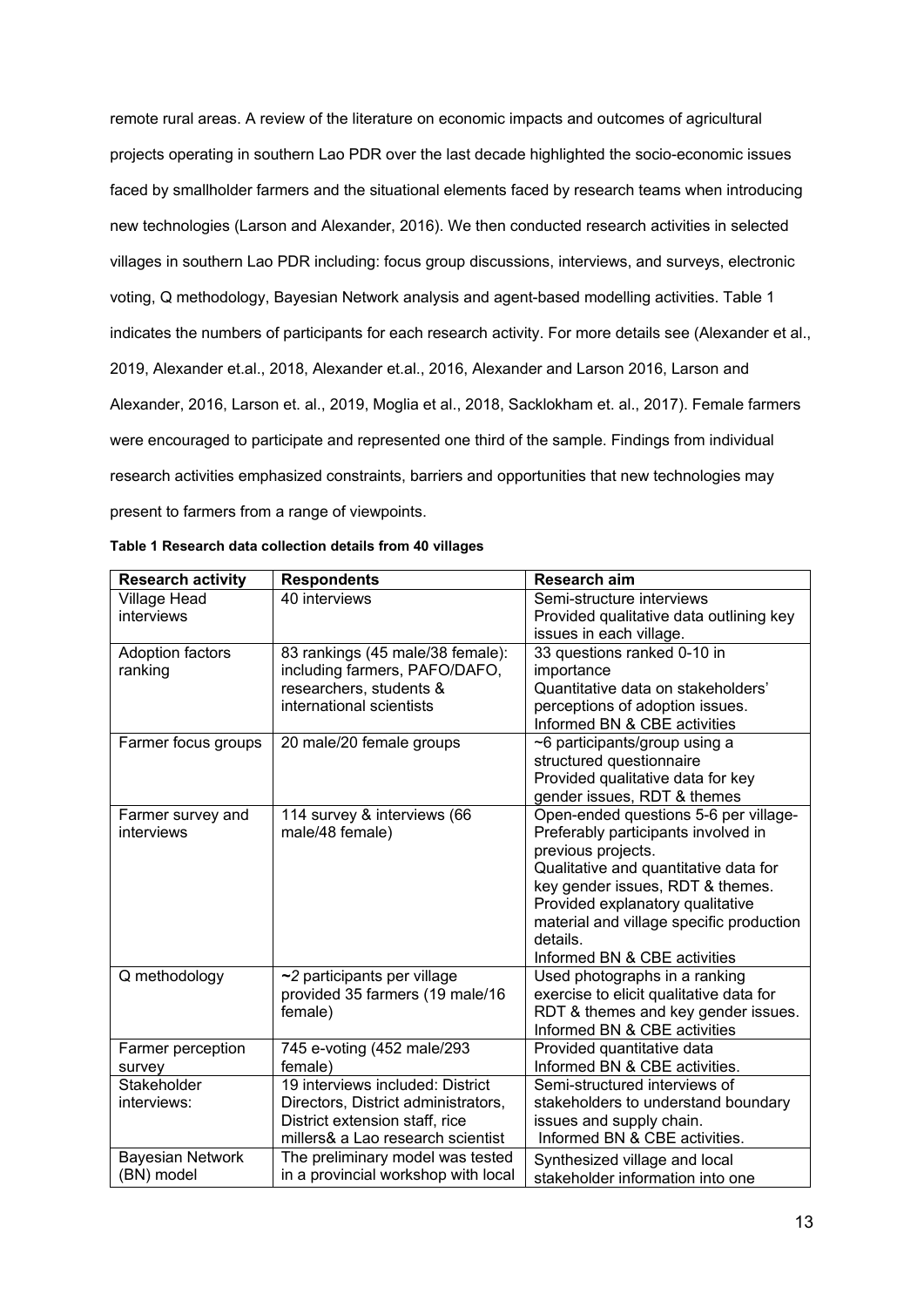|                                                         | experts and stakeholders before<br>finalizing the BN model.                                                                          | consistent framework of probabilistic<br>logic. The BN model answered the<br>initial research question. "What<br>influences smallholder adoption of<br>proven technologies?"                                      |  |  |  |
|---------------------------------------------------------|--------------------------------------------------------------------------------------------------------------------------------------|-------------------------------------------------------------------------------------------------------------------------------------------------------------------------------------------------------------------|--|--|--|
| Collective Behaviour<br>Elicitation (CBE)<br>activities | 4 villages in one district, groups<br>of 10 participants: 40 men/39<br>women & players representing<br>traders and extension workers | Uncovered tacit and explicit beliefs,<br>decisions, and actions that lead to<br>"pinch points" where farmers must<br>make "go/no-go" decisions regarding<br>uptake of new technologies.                           |  |  |  |
| Socio-economic<br>literature review                     | model and underpinned CBE activities                                                                                                 | Economic impacts and outcomes of agricultural projects operating in<br>southern Lao PDR. Informed development of surveys, focus group<br>questions, interview questions and used to develop Bayesian Network (BN) |  |  |  |

Data collection provided an opportunity to conduct transdisciplinary research, where multi-disciplinary knowledge, crossing disciplinary boundaries, was created in a multi-institutional setting. The challenge was to create an holistic approach from the findings of individual research activities, to develop solutions through stakeholder involvement and to ensure outcomes of socially responsible science whereby technology uptake would improve farmers' livelihoods and fit their production goals (Bernstein, 2015). In this way the normative values, behaviours and beliefs held by smallholder Lao farmers became more explicit and collaborative knowledge development/ transfer was enabled.

#### **4.2 Data synthesis**

Data analysis was conducted on individual research activities to determine the key influences on technology adoption. Triangulation and synthesis of cross-disciplinary data was the initial activity. The volume of data ensured appropriate statistical analysis could be undertaken and qualitative information provided explanatory detail. The key finding was that there was no simple 'solution' that would immediately improve rates of adoption. Rather there was a complex ecology of factors that contribute to a spectrum of adoption decisions. Figure 2 outlines the conceptual framework that was derived from our research. Examples of the factors within the conceptual diagram (Fig 2.) are presented in Table 2 while an example of the key factors that influence the introduction of a specific technology, direct seeding application for rice production, are presented below Figure 3.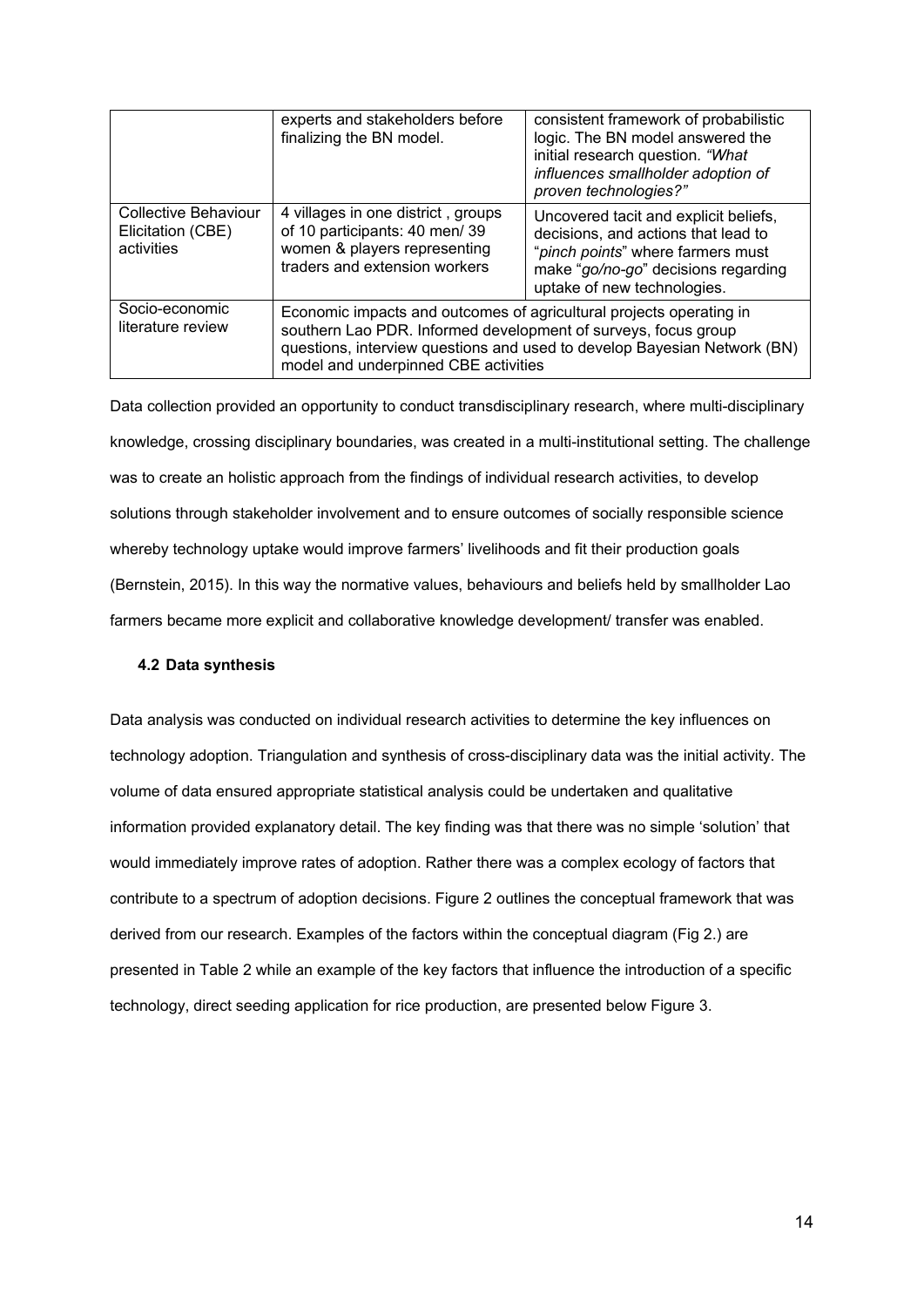

**Figure 2 Conceptual diagram of influences on farmers' decisions**

Note that farmers continually evaluate the usefulness of technology and suitability for their production system and while they do adopt technologies, dis-adoption and/or partial adoption can occur over time.

Table 2 indicates the initial set of factors derived from research activities. These factors were examined by a broad group of stakeholders in a workshop setting with several additional factors included by splitting some factors into respective components. The final selection is available in Annex A.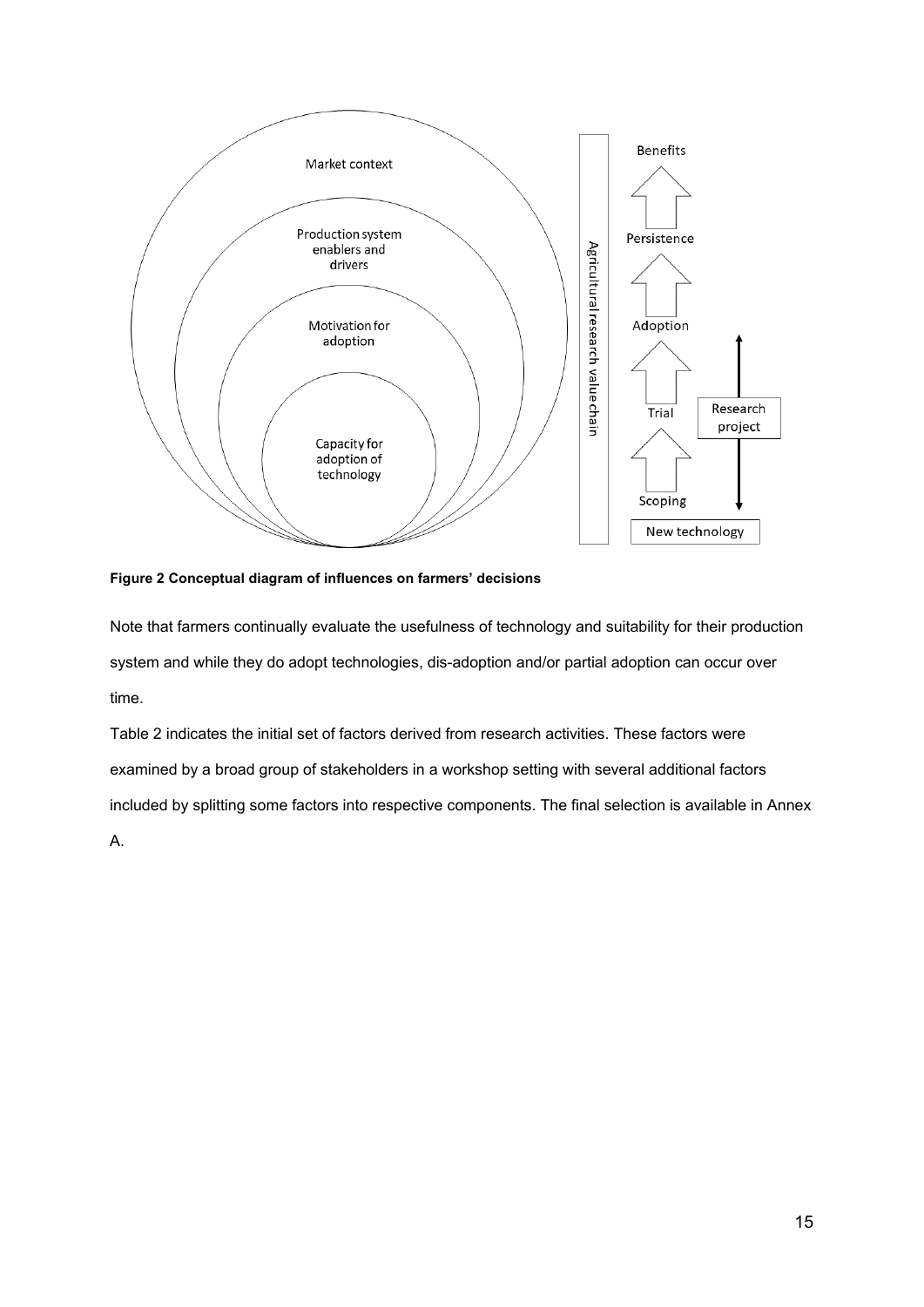

# **Figure 3 The initial set of factors within the farmers' production system, farmers' decision drivers/motivators and farmers' decision enablers that influence technology uptake.**

Under the hierarchy of factors described in Figure 3, the following provides an example of 32 RDT factors for direct seeding technology. The subset could be further tested through facilitated workshop activities to determine the quintessential components important to the introduction and uptake of direct seeding technology:

• **Biophysical elements:** Suitable land, Soil, Water, Rice varieties/availability, Plant/livestock, disease, Pesticide, Vaccination, Fencing, Fertilizer, Weeds.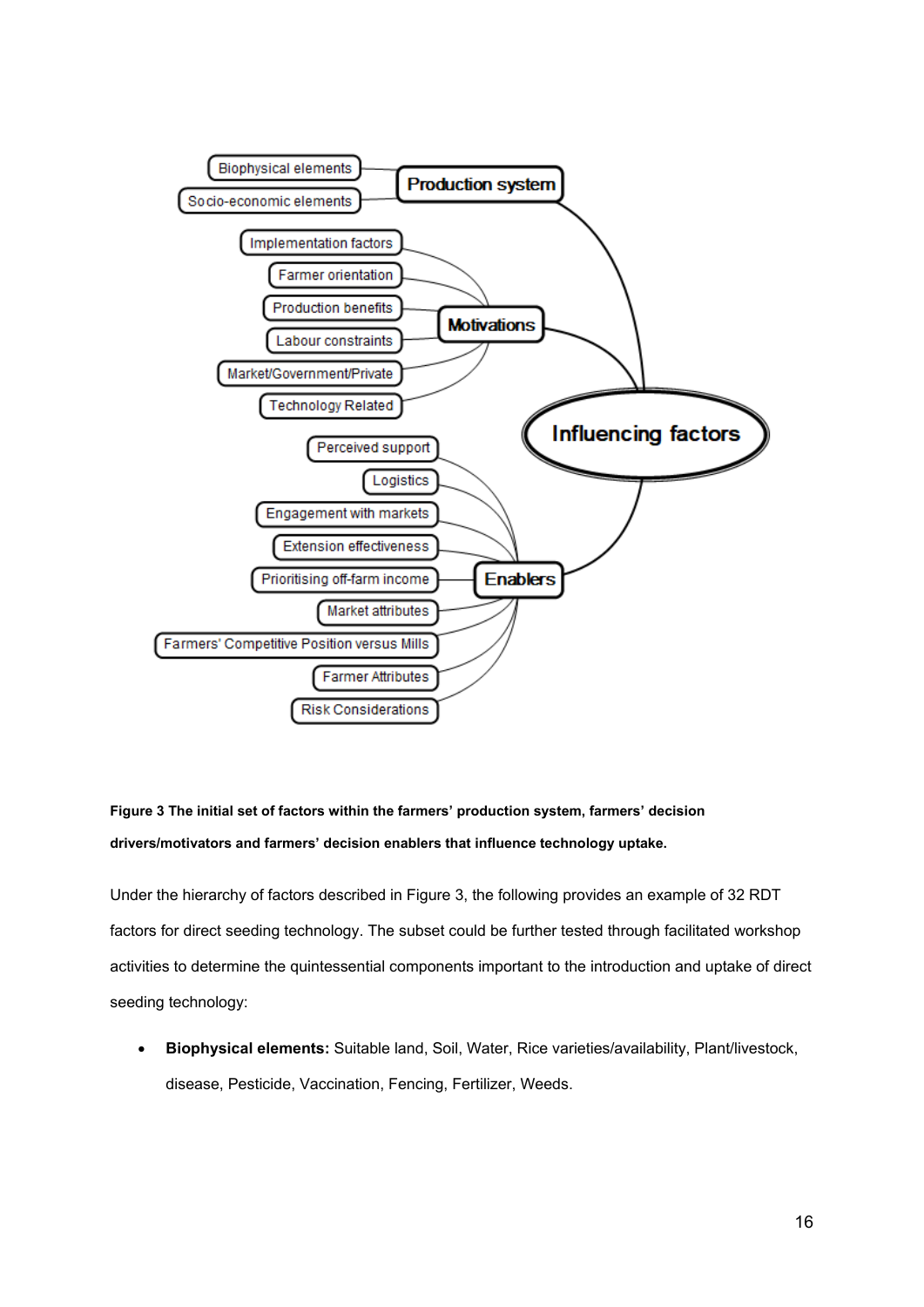- **Socio-economic elements**: Farmer mindset, Production/social calendar, Cost of technology, Price of labour, Farmers' technical capacity, New technology – required training, inputs etc., Land ownership, PAFO/DAFO extension activities.
- **Research Project Implementation**: Solves main problem; Guiding coalition ready (e.g. village support); Outcomes understood; Help available if needed (e.g. village/external); Trialable - the technology can be trialed prior to commitment.
- **Farmers' Orientations:** Size of benefit (profit); Quick wins (seasonal); Labour requirements; Time/labour availability; How different to what I do now?; Adoption behavior (when/what/how long); Trust (in the technology); Attitude to risk of failure; Level of trust in perceived benefit.
- **Production Benefits**: Reduced input costs (e.g. reduced labour); Crop productivity; Ease/convenience.
- **Community Attributes:** Traditions; Social influence; What does my neighbour do?
- **Labour Constraints:** Perceived cost of change (e.g. additional labour).
- **Market/Government/Private:** Market access; Fit with government policy; Public/private support.
- **Technology Related:** Access to new technology, Affordability of new technology, Reputation of technology, Interest in new technology.
- **Perceived Support**: Technical support; First adopters; Clear expectations.
- **Engagement with Markets**: Improving livestock; Multiple rice buyers; Fair prices for rice.
- **Extension Effectiveness**: Interaction with DAFOS; Skills; Regular visits to the village by DAFOS.
- **Logistics**: On-farm/local storage, Multiple transport providers.
- **Market Attributes**: Easy to sell, Commodity prices (down or up), Global rice competition (access to markets), Traders (number and relationships), Farmer groups (effectiveness), Trader/farmer agreements.
- **Farmers' Competitive Position versus Mills**: Multiple mills, Local market prices for rice.
- **Farmer Attributes**: Trust, Labour, Fairness, Farmer co-operation, Skills/knowledge, Complex technology – training required, Impact on the seasonal calendar, Maintenance/repair of machinery.
- **Risk Considerations:** Size of risk-small?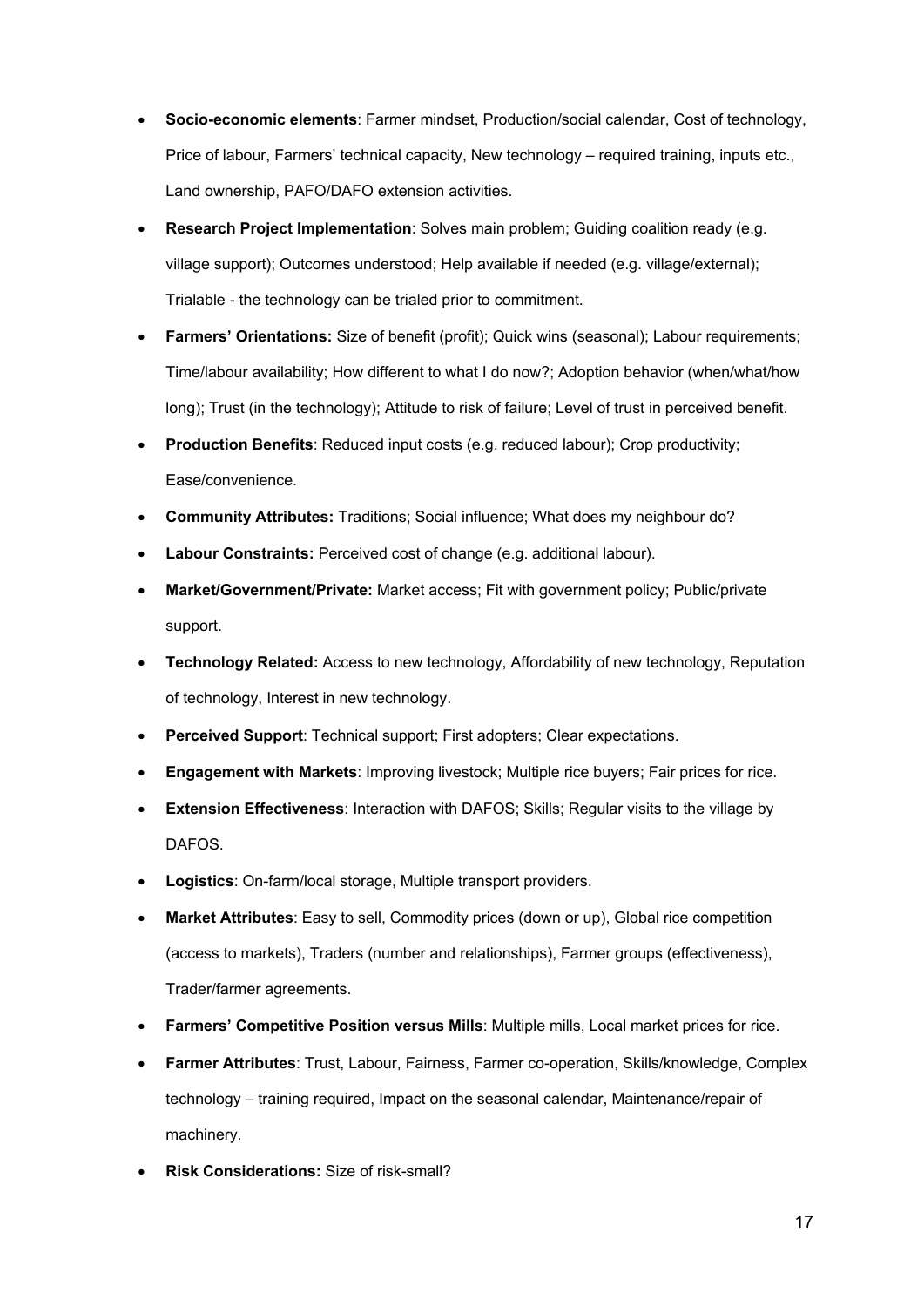It was noted that the relative importance of each factor in the above list is dependent on the specific technology being introduced and the local context for the farmer. The large number of interacting factors implicated in technology uptake explains in part why many technical projects do not achieve their expected rates of adoption. An important conclusion is that there are numerous factors that need to be addressed for a given technology to be adopted on a broad scale. Researchers are not normally in a position to address all these factors and initially, projects may not be in a position to recognize more than a few important drivers/motivators and enablers. We argue that boosting adoption is a highly complex issue.

#### **4.3 Creating a 'Solution Space'**

A 'Solution Space' is a process based on change management models and tools shown to influence the practice of change leadership and assist in planned change for complex organizations (Beckhard and Harris, 1987). These tools and methods allow multiple perspectives to be heard, enabling a diverse number of opinions to be aired and sensitive or mutually exclusive views to be discussed by group members. This serves to remove blindspots, and critically evaluate assumptions on which the success of technology relies. In this 'Solution Space', discussions were supported by our concurrent situational, contextual research findings, covering all the key factors that have been identified through our research. All workshop material and discussions were conducted primarily in Lao language and occasionally through interpreters; with all presentations in Lao script. Hence, a significant two-way transfer of knowledge was achieved. Importantly, this approach allowed junior through to senior staff to contribute in meaningful ways to discussions. This was important as many provincial and district staff attended the workshop and had an opportunity to share their local knowledge. Facilitation methods enabled a trusting environment to be established; one within which the voices of junior staff and the relatively powerless (lower ranked staff, female staff etc.) to be heard whilst also allowing authority figures to finalize decisions. A crucial consideration is the hierarchical nature of the governance systems and leadership within Lao PDR (Case et al., 2017). The outcome 'Solutions' are a combination of strategic/institutional, economic/social/political and operational/local actions to be formulated and implemented within various timeframes. Importantly, this approach generates a high level of ownership of 'solution/s' by those who will have to implement change.

#### **4.4 'Solution Space' workshop**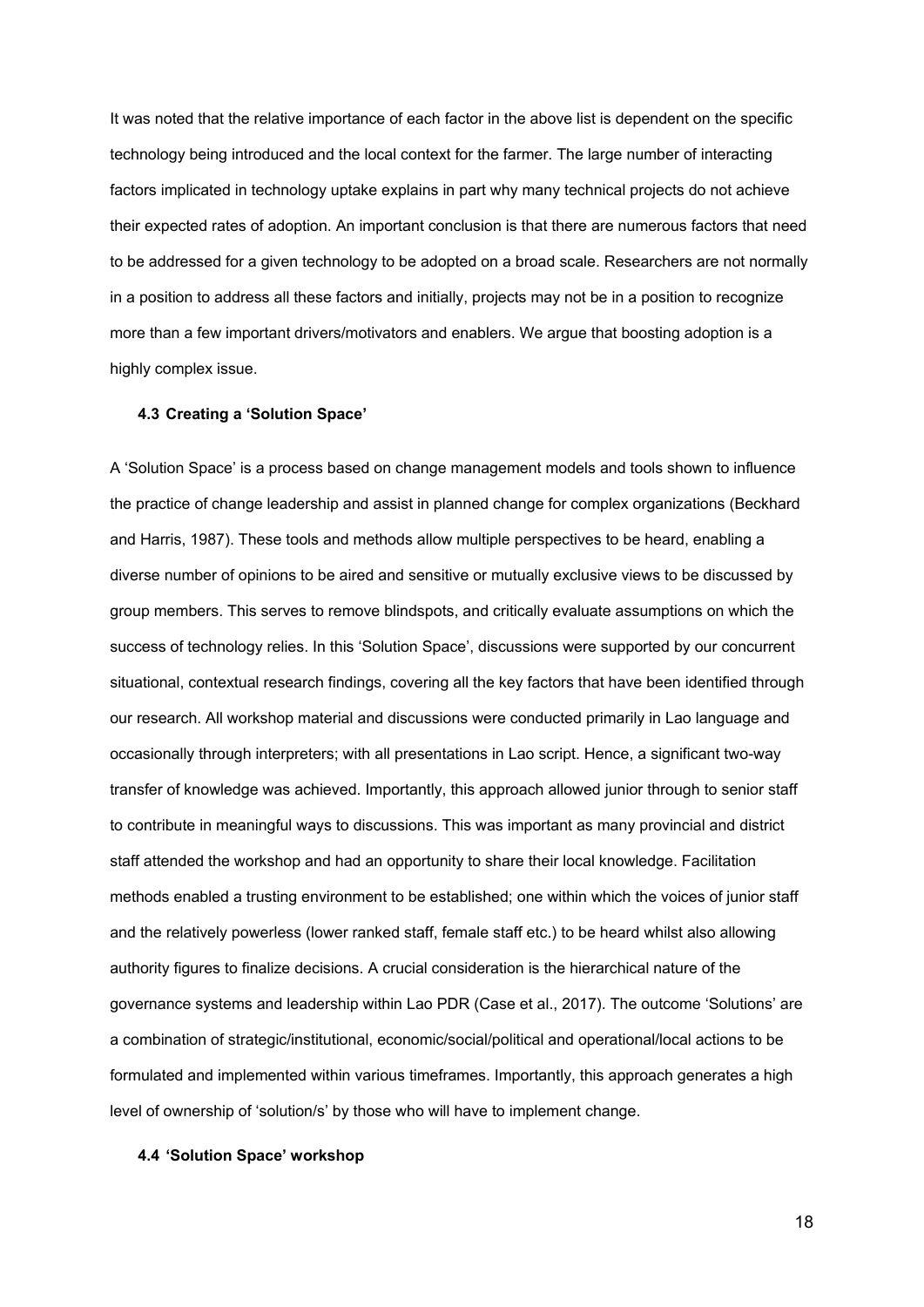We held a workshop to collaboratively reflect on the key influences on technology adoption and to determine how to engage stakeholder networks to assist farmers to apply introduced technologies. The Solution Space workshop held in December 2016 was designed to review key research results and formulate a comprehensive solution to enhance technology adoption in rice-based agricultural systems in southern Lao PDR. The workshop was designed around the principles and practices of change management (Beckhard and Harris, 1987, Greenhalgh and Alexander, 2017). During the 3 day workshop all possible 'solutions' or parts of 'solutions' that could be implemented to address the main areas of concern that arose from the factor synthesis (Tab.2) were discussed. Initially, the conceptual diagrams (Fig.2 and Fig. 3) were presented to Lao colleagues and provincial stakeholders and during the workshop a comprehensive set of decision drivers/motivators and decision enablers for a 'generalized technology' were formulated and termed the Research Discussion Tool (RDT). Details are available in the report by Greenhalgh and Alexander (2017). In addition, a set of 9 areas representing a higher abstraction of the synthesis was achieved in break-out group activities, confirmed by consensus workshop activities. The workshop outcome designated the 'Solution Space' was formulated and is represented by the RDT and the 9 themed areas. The broad nature of the 9 solution areas and 78 factors within the RDT tool suggests that the 'Solution Space' is comprehensive and can be adapted for use with other technologies, regions and countries with relatively minor modification. Figure 3 depicts the process used to develop and evaluate the RDT.

#### **4.5 Constructing the Research Discussion Tool**

Results were synthesized into discussion guidelines for researchers/technical officers in the form of a Research Discussion Tool - incorporating 78 factors with a traffic light action system for use by project personnel and local government officials to elicit local knowledge Annex A. The co-constructed RDT (adoption drivers/motivators, enablers, opportunities, barriers etc.), was envisaged as a platform for discussions between stakeholders to gain a common understanding of the technology and then to select suitable villages to introduce a specific technology. Subsequently, the efficacy of the RDT was established through collaboration with several concurrent agricultural technology projects (Greenhalgh et al., 2018). Immediate uses of the RDT were deduced by team members for: (a) selection of villages; (b) review of previously selected villages; and (c) guidelines for monitoring and evaluation (M&E) activities. In addition, it was envisaged that the tool would be useful in the project proposal stage to identify the significant factors for the project-specific technology. The tool would also be suitable as an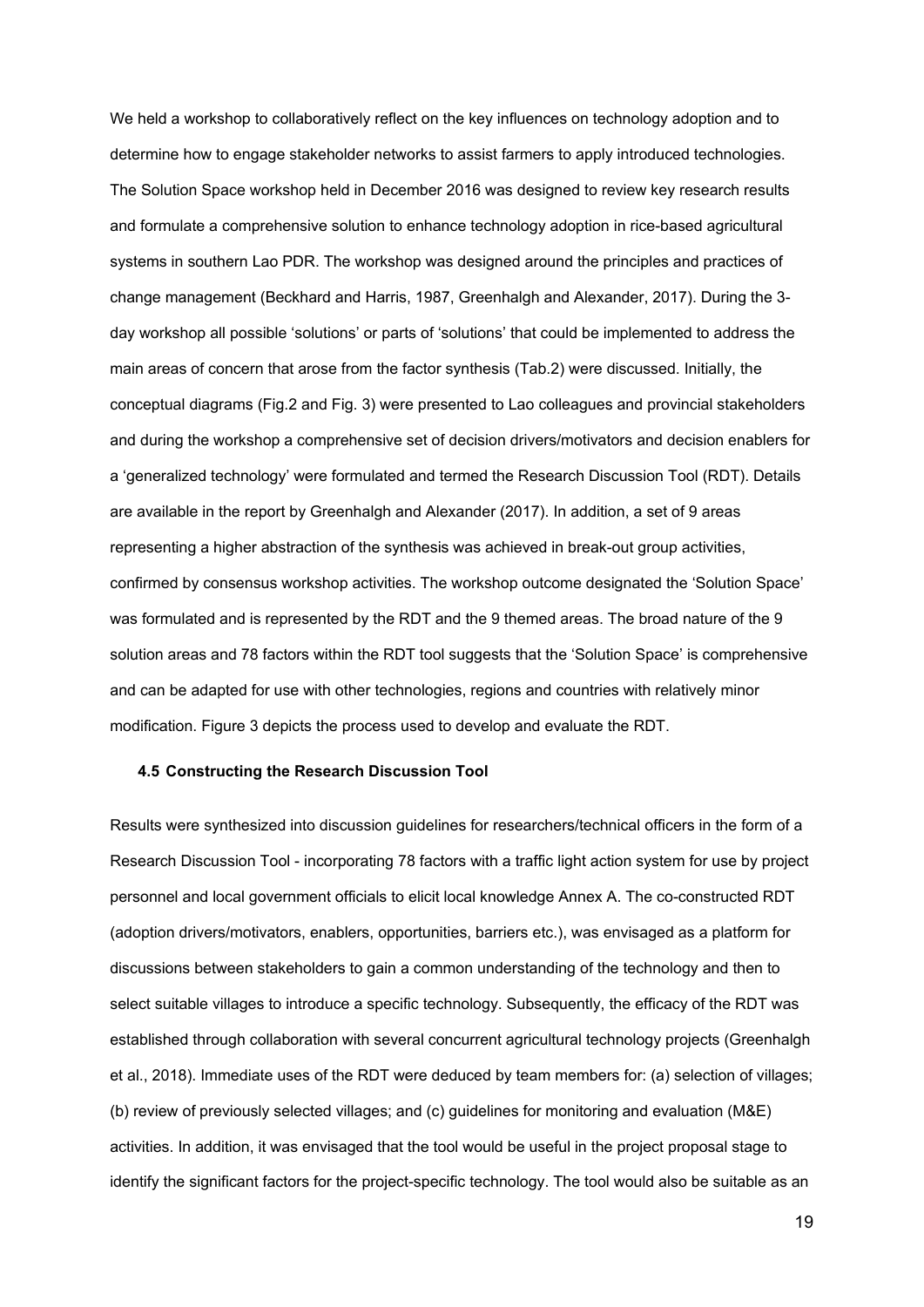adapted planning and management tool. Finally, it was foreseen that the tool could identify lessons learnt at the close of the project.

Note that the RDT is designed to prompt discussions between researchers, government staff, men, women and young farmers and people involved in the supply chain. The tool is to be used when a new technology is introduced. The tool is constructed for a specific technology by the project teams through discussions of what is important from the list of 78 factors for that technology (Annex A). While gender issues, the role and implications for women when using an introduced technology are not explicit, the discussions prompted by the RDT guide (Annex A) allows for voices, opinions and implications to be aired.

### **4.6 Thematic areas influencing technology uptake**

A second outcome of the Solution Space Workshop was the articulation of 9 thematic areas. These 9 'focus' areas all have the potential to have an influence on the adoption of new technologies. These areas are abstracted factors arising from the RDT, the implications of these factors and additional areas that impact adoption. The 9 thematic areas were developed through extensive deliberation within the workshop process and were finalized to include: (1) Proposal process, (2) Markets, (3) Private sector, (4) Extension effectiveness, (5) Training, (6) Farmer organizations, (7) Policy support, (8) Institutional organization and (9) Monitoring and evaluation.

Three areas that impact technology adoption and do not directly affect farmers were included in the thematic areas: (1) Proposal process, (7) Policy support (government) and (8) Institutional organization (intercollegiate practices). In order to operationalize the 9 thematic areas, Lao partner organizations were asked to select an area of concern in which they would undertake research activities. Nominally, these 'Project Charters' were established to outline research activities that our Lao partners from 3 national institutions would address in order for our overall project to have an impact at the high thematic level and to further assess adoption potentials.

Our partnership model required Lao colleagues to decide their priorities in addressing the 9 areas including:

1) **Proposal development process**: The research proposal is an essential starting point for improving farmer adoption rates of new technologies. Many of the issues that arise in the field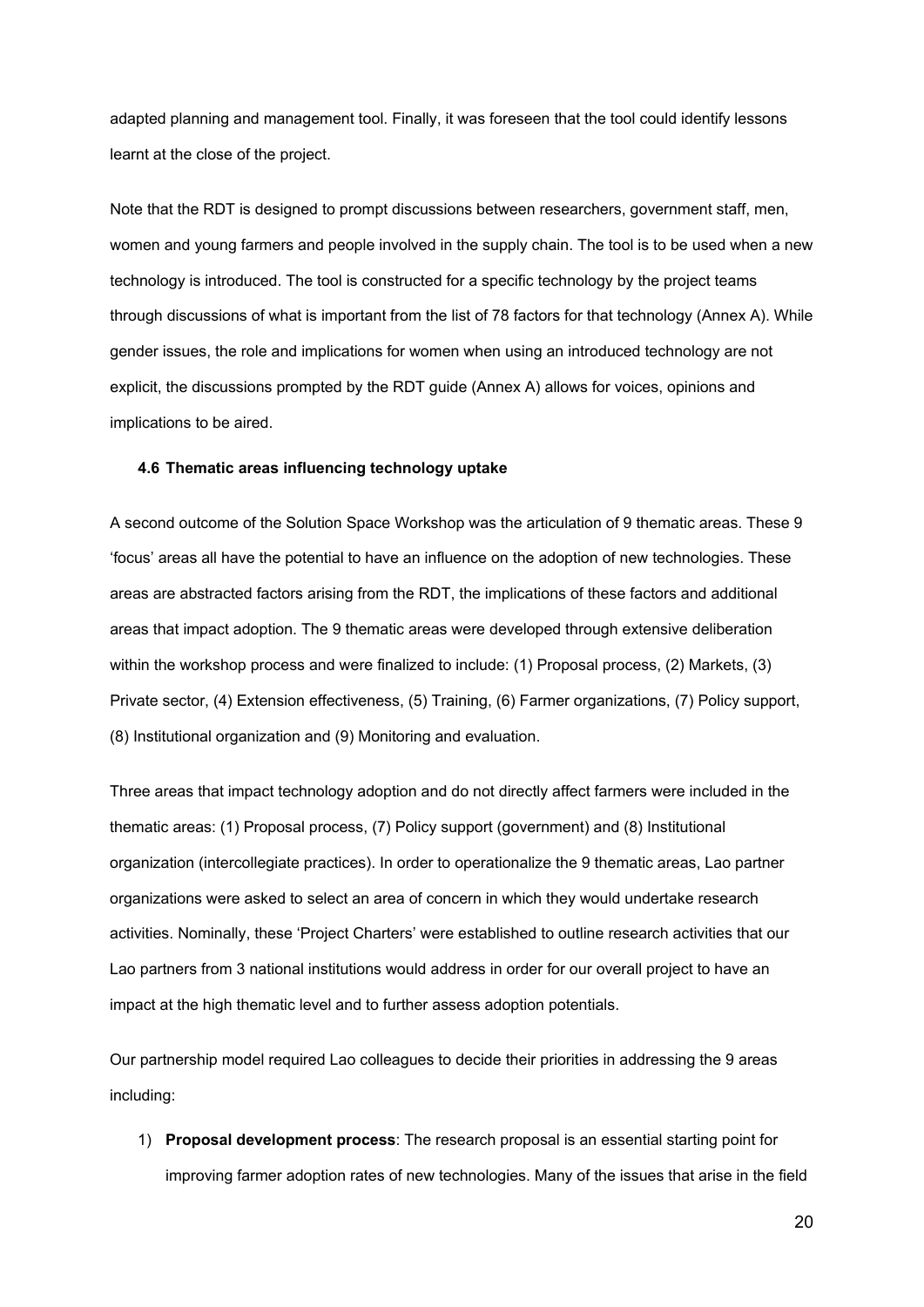could be eliminated or heavily mitigated through a gentle modification of the proposal development process. For example, a well-planned and extended scoping exercise designed to answer all the relevant questions about the research project (using the RDT and 9 themes), would tend to eliminate most of the common issues arising in research for development projects. This could also be achieved by including an "adoption expert" in the research team who has considerable influence over the research design.

- 2) **Markets**: The relevant details concern the availability and accessibility of markets, as well as pricing of any additional output or products resulting from the adoption of new technologies.
- 3) **Private sector actors**: This area concerns the mobilization of private sector partners that can have a direct impact on farmer adoption issues. For practical purposes, this area may have to be combined with 'markets' above, for a more comprehensive solution. It was noted that in Lao PDR the term 'private sector organization' refers to all actors in the end-to-end supply chain. The terms supply chain and value chains are often used interchangeably.
- 4) **Extension effectiveness**: The effectiveness of the extension role is a crucial determinant in lifting farmer adoption rates of new technology. Precisely how this role is carried out and how to overcome current constraints (e.g. skill/knowledge gaps) are issues to be addressed.
- 5) **Training**: Training is recognized as a key enabler to lift adoption rates. Specifically, Lao colleagues involved in extension activities require training across a number of areas including technical aspects of agriculture relevant to Lao conditions: technical aspects of specific technologies being introduced, management and organization skills, and people-oriented skills to improve adoption rates such as presentation skills, technology demonstration skills and facilitation skills.
- 6) **Farmer organizations**: Farmer cooperation is seen as an effective vehicle to aid in boosting adoption rates of new technology. The exact nature, role and operating method of farmer organizations are current topics of discussion.
- 7) **Policy support**: Current Government of Lao policy is to raise farmer incomes. This area provides an opportunity to review current policy initiatives with a view to identifying further policy options that could facilitate farmer adoption rates.
- 8) **Institutional organization**: There is a view that a permanent 'taskforce' consisting of key staff from local academic institutions and relevant government organizations (NAFRI, NUOL and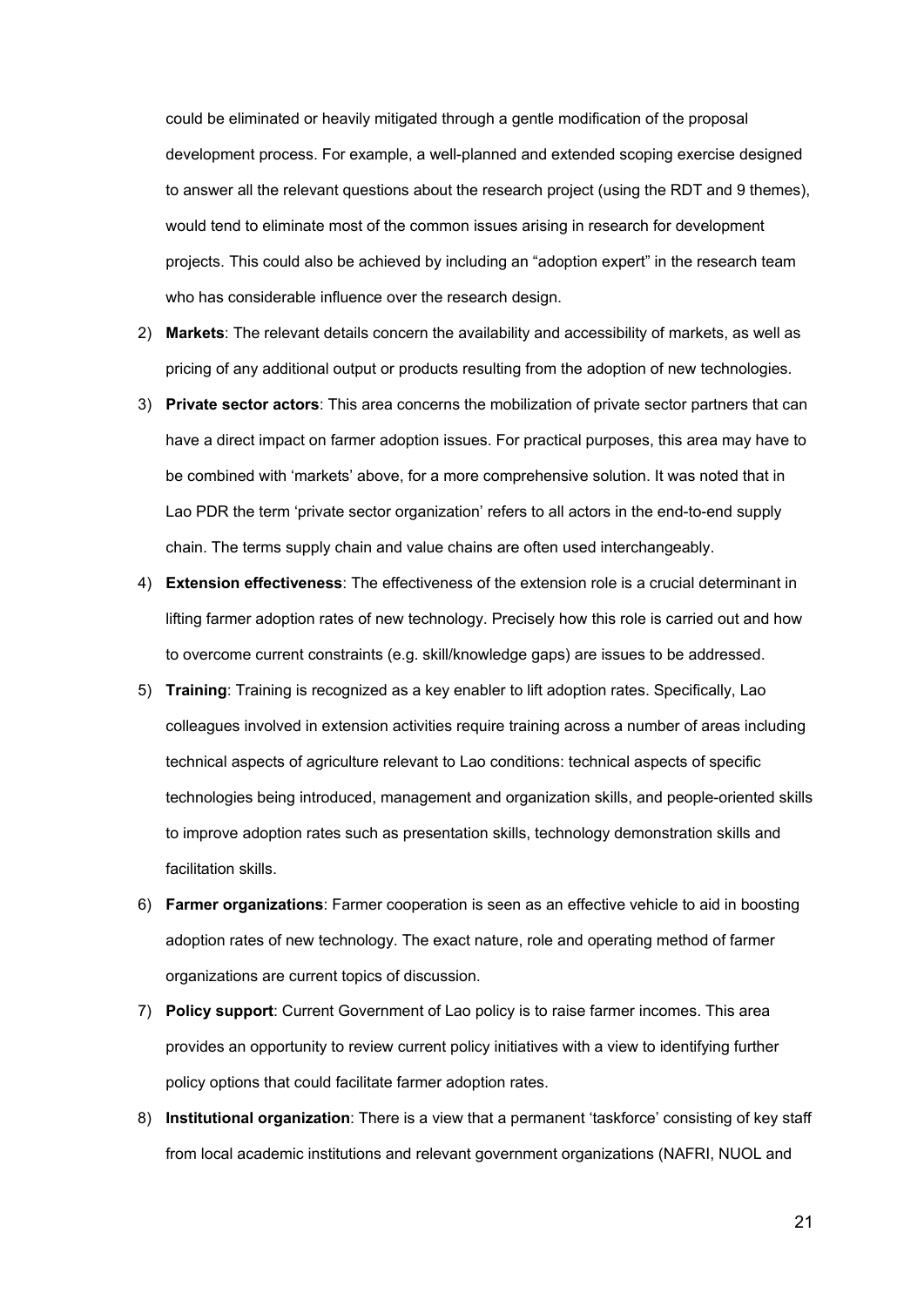DAEC) may improve the effectiveness of managing, in particular, large complex research projects.

9) **Monitoring and evaluation (M&E):** To enable ongoing learning and improvement, this area looks at the effectiveness of current M&E in ensuring that the potential benefits of new technology are actually realized, and also that management frameworks achieve expected results.

When deciding their priorities, choices in the deployment and activation of meaningful ground level actions across the 9 areas were guided by the degree of difficulty and institutional capacity. For example, the area involving (5) **Training** - particularly of extension officers (i.e. PAFOS/DAFOS in the Lao context) appeared relatively straightforward, albeit expensive. Actions in the areas of **Markets** (2) and **Private Sector** (3) were inherently difficult due to local factors.

The final day of the 3-day Solution Space workshop involved senior Lao officials who were presented with workshop developments explaining the key influences of smallholder technology adoption and the 'solutions' that would improve adoption rates formulated through the RDT and 9 thematic areas. A key item in the discussion was recognition of the need to connect with the farmer. The effective use of the Solution Space as represented by the RDT and the 9 themes has been designed to do exactly that. Senior Lao officials had an opportunity to discuss workshop outcomes with national, provincial and district staff within the Ministry of Agriculture and Forestry.

### **5 Discussion**

Scoones (2009) developed the sustainable livelihoods framework as a checklist of issues that impact rural development used to guide contextual understanding and discussions of key issues. Using change management techniques to mobilize scientific research findings, we present a participatory and more targeted approach to understanding the core elements (factors) that influence rural transitions toward agricultural commercialization through the introduction of new technologies. We have illustrated a process that creates new hybrid knowledge systems involving actors with different worldviews, positions and knowledges. We have described a deliberative process used to inform research priorities, problem definitions and research options as suggested by (Vogel et al., 2007). Bernstein (2015) and Scoones et al. (2018) agree that co-constructed new knowledges are essential for transdisciplinary research, to form creative solutions by involving stakeholders and ensuring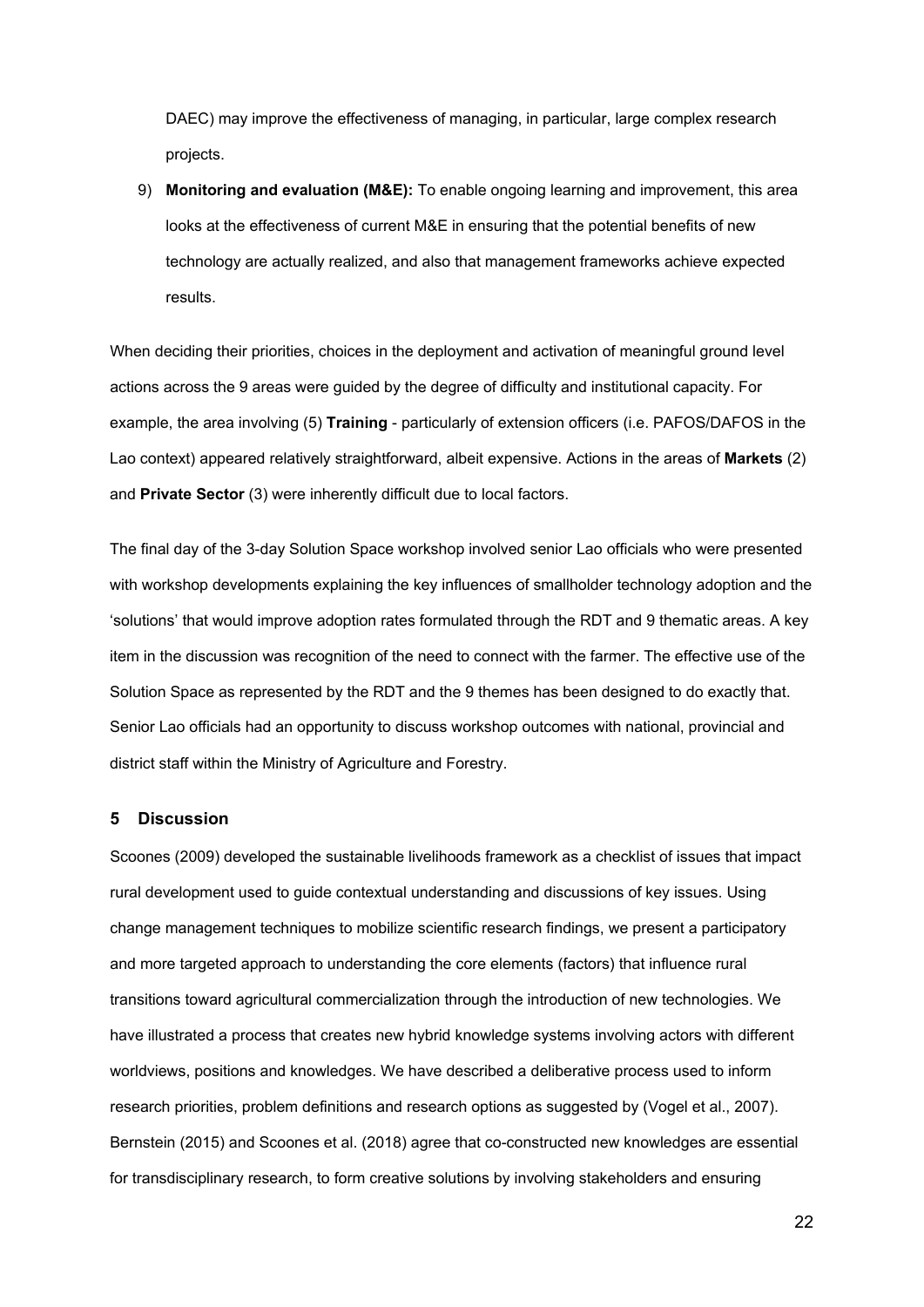socially responsible science results. In this paper, we have outlined a process that reflects on realworld problems and combines expert facilitation to enable co-designed research that correctly applied, engages stakeholders and lifts the probability of impact (Blythe et al., 2017, Davila et al., 2018, van Kerkhoff and Lebel, 2015). By co-constructing new knowledge and engaging stakeholders, our approach provides a participatory method for arriving at solutions for the particular issue of creating value from agricultural technology for smallholder farmers (Jasanoff, 2004).

#### **5.1 Principles of co-constructed knowledge**

Based on the outcomes of the workshop we are able to deduce a series of principles that might usefully inform the co-construction of knowledge in the context of rural development. Our recommendations are that: (1) all project participants and other stakeholders to be involved in implementation activities have an opportunity to contribute to 'solution space' discussions; (2) a broad range of participants is important for quality informed discussions to take place; (3) all ideas are accepted and considered in activities that lead up to articulating the 'solution space' (4) some ideas may be discarded later during the evaluation/testing phase; (5) ideas may be contributed by individuals or groups and in the workshop process ideas are converted into one or more of the integrative solutions; (6) the solution(s) is then tested and evaluated for completeness; and (7) preimplementation planning and detailed implementation plans are subsequently developed and enacted. Furthermore, for successful transdisciplinary processes to be conducted attention is required to ensure a broad group of relevant stakeholders participate, that power imbalances or biases from different disciplines/knowledge types or perceived stakeholder positions are mitigated, that gender aspects are fully considered and sensitive issues and differences in perspectives are managed.

#### **5.2 Efficacy of the solution(s)**

International development cooperation programs struggle to achieve sustainable results by failing to respond to the dynamics of local stakeholders' relations (Khaled, 2018). Ratner et al. (2018) claim that multi-stakeholder dialogue, understanding context-specific local issues and research project flexibility are all essential to project success. By adapting change management techniques, we have shown that new knowledge can be created and used to design effective solutions to the barriers, constraints and opportunities that farmers face in relation to technology adoption. This approach also has the potential to harness collaborative exchanges with other projects that are often using the same Lao government staff while introducing different technologies in similar geographical regions.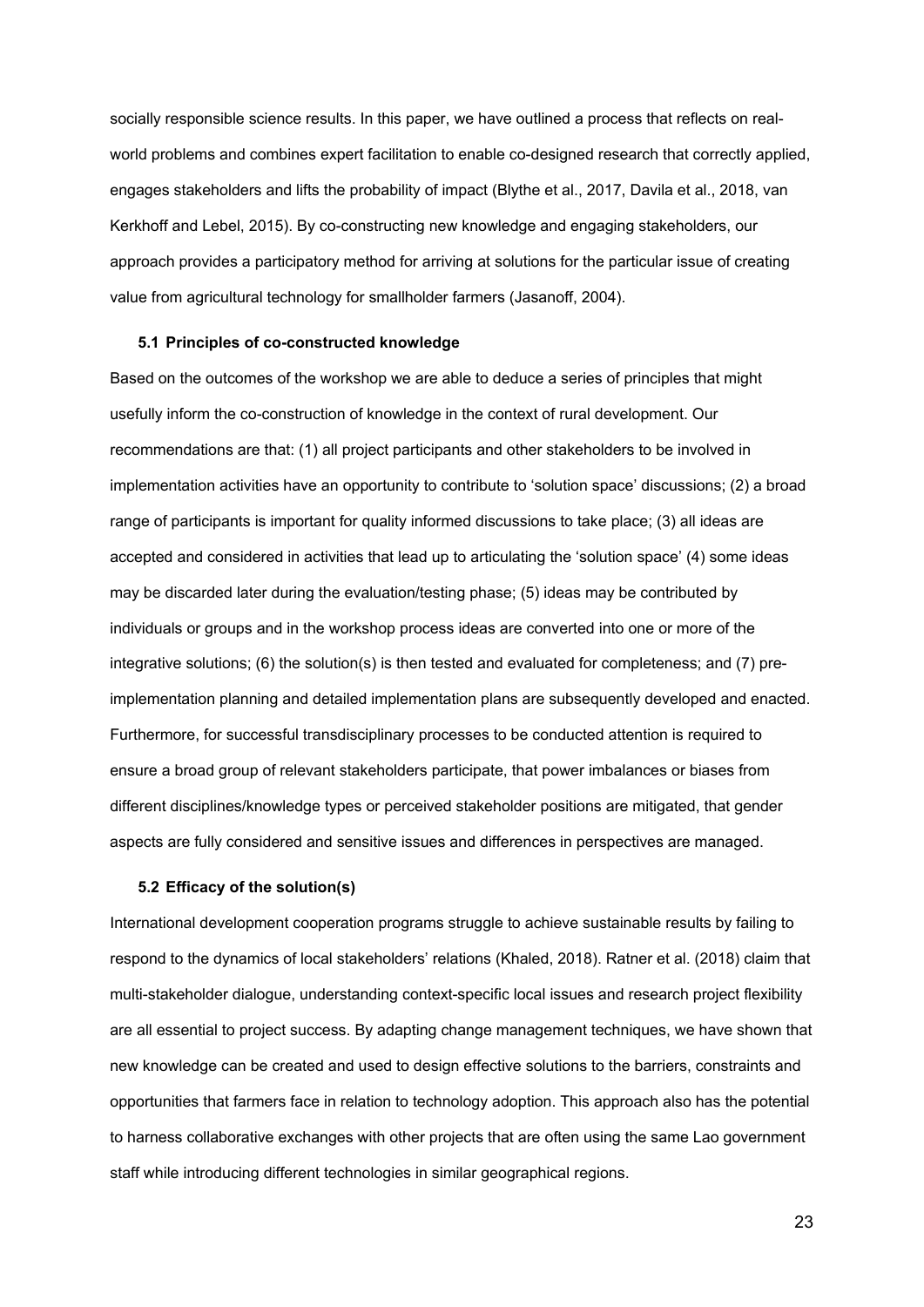#### **5.3 Limitations of the study**

Some important limitations of our research are listed here:

- The original research was undertaken, for good reasons, in a way that was not technology specific. Accordingly, our analysis identifies an array of factors that can influence technology adoption. However, we believe that more targeted and innovation-specific use of the RDT and 9 areas would pinpoint more precisely the factors that are most germane for any given technology. Further research is required to explore technology- and product-specific issues in light of the agricultural research value chain pertinent to a specific technology (see Alexander et al., 2019).
- To ensure that the tool works as expected, further formal evaluation of the effectiveness of the RDT is required and hence is a current limitation. Further research is required in order to adequately evaluate the cost, benefits and value proposition of using the tool, developing solutions and accounting for contextual thematic influences.
- This research has largely been undertaken with the assumption that technology adoption is positive both for farmers and for the community in general, but this is clearly not always the case, and before embarking on activities to boost adoption rates, careful consideration must be given to properly understand the often unpredictable outcomes of technology adoption.

# **6 Evaluation**

The RDT has been successfully trialled in concurrent research projects for specific technologies such as dry season cropping, forage production, use of greenhouses and a 'best practice' project (Greenhalgh et al., 2018, National University of Laos (NUoL), 2018). The use of the RDT in projects at various stages of project progression has enabled discussions between diverse stakeholders. Discussions highlighted the barriers and constraints to adoption when introducing technologies, which tended to vary according to the technology, project and/or region. The RDT created a platform for important discussions for stakeholders to gain a common understanding of the technology and the requirements for productive adaption. Use of this process should theoretically increase adoption rates through better village selection processes and allow for stakeholders to more fully understand the technology and requirements for productive technology adoption.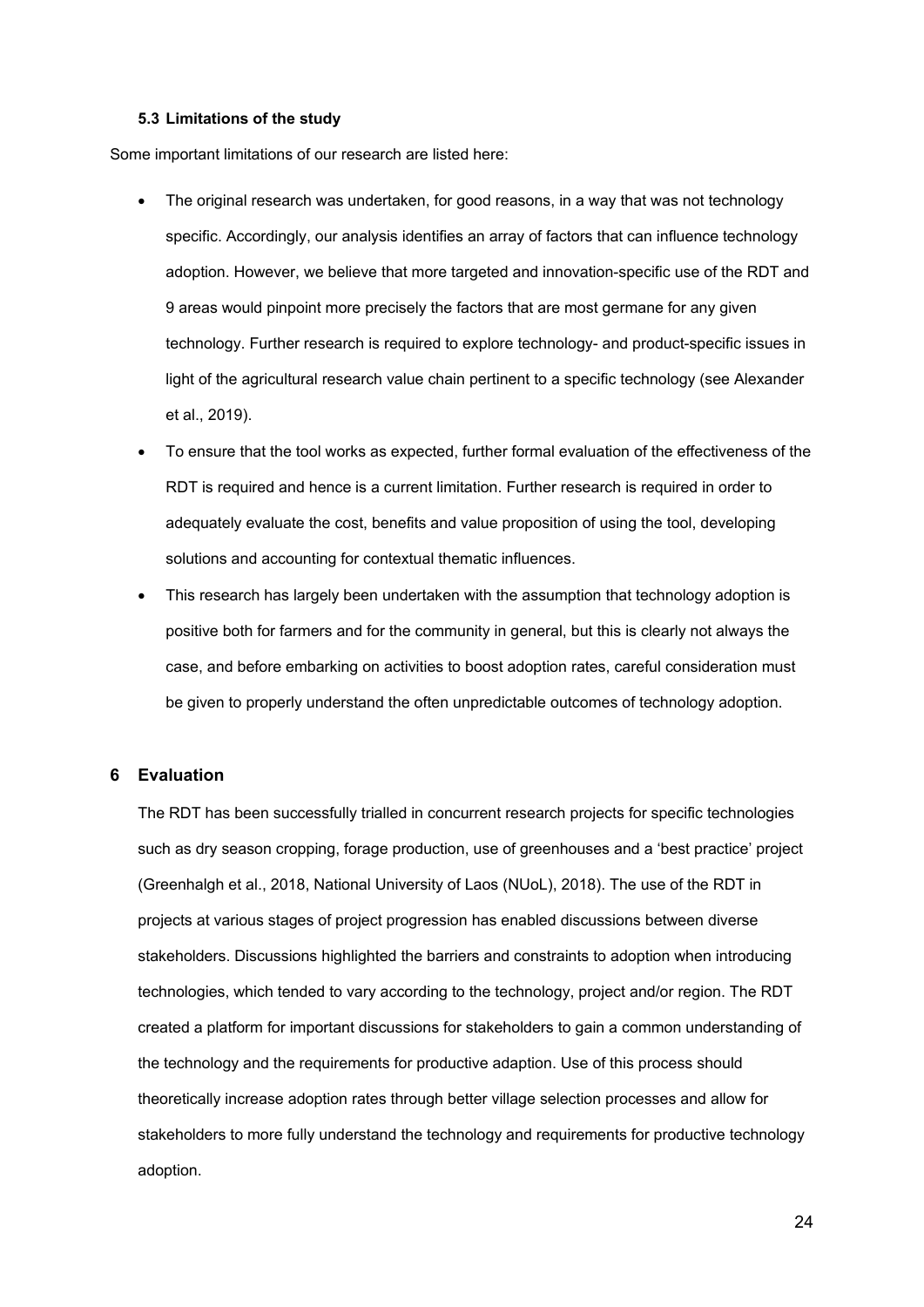Recommendations from the initial trialling of the RDT indicated that the tool was useful and ensured collaborative activities were purposeful and successful. The selection of participants was critical to the success of establishing the most important factors for a given technology. Involving farmers in these discussions verified the accuracy and efficacy of the tool (National University of Laos (NUoL), 2018).

Several project teams have been surprised that their project trials have not been fully understood by government staff and farmers and that future significant efforts are required to ameliorate these difficulties prior to the project successfully progressing. For example, the cost of a recommended greenhouse was six times greater than available Chinese greenhouses, and hence unlikely to be adopted as ripened fruit do not gain a higher price at market. A best-practice project was unable to articulate best practices and hence there was an inability to communicate project details to Lao researchers and farmers. If these details continue to be overlooked, adoption uptake will continue to be less than anticipated. Lao researchers have been empowered to question the veracity of the introduced techniques and the complex nature of adoption- thereby deflecting blame for failed adoption outcomes.

Research activities are planned to evaluate the impact of the use of the RDT in scoping exercises to support the design phase of newly proposed projects, subject to directives by the funding body. A more detailed evaluation of the tool will be provided in forthcoming publications.

# **7 Conclusion**

The Lao government's agricultural strategies and policies aim to support greater agricultural productivity in key geographic regions, particularly in the more fertile plains in Southern Lao PDR, by supporting a gradual transition from subsistence to commercial smallholder production. In this paper we have reported on an integrative and deliberative research process of engagement with multiple stakeholders (farmers, private sector actors, government agencies and researchers) used to determine the supporting conditions required to maximize the likelihood of farmers' technology uptake. The process involved assisting Lao national researchers and extension agents to co-develop solutions in line with government policies to increase productivity in targeted areas of southern Lao PDR.

This research has shown that there are usually no simple 'one- or two-factor' solutions to technology uptake; rather we have found a typically more complex ecology of factors - farmers' decision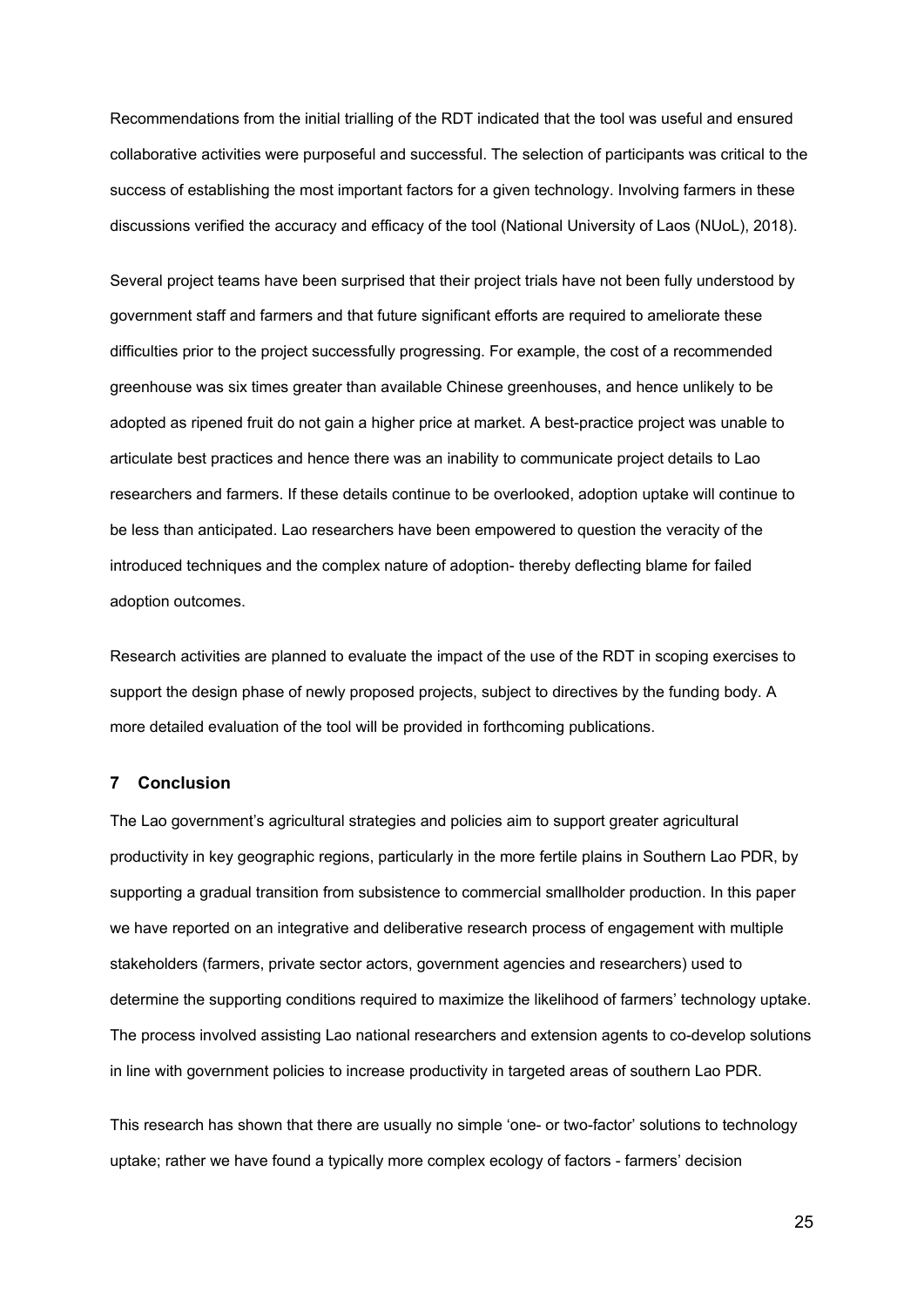motivations and farmers' decision enablers within farmers' production systems. The relative importance of each factor is dependent on the specific technology that is introduced. Hence, projects that introduce new technologies struggle to address all relevant factors and often do not have the ability to deal with the complex array of factors that are at play. A key benefit of the outcomes of this research, the RDT and the 9 thematic areas, identify solutions, factors and areas of concern for a specific technology through co-constructed knowledge that builds capacity and embeds local knowledge within projects.

In this paper we have reported on the application of a transdisciplinary approach and argued that it provides an effective method of investigating the relative potential and value of uptake of agricultural technology by smallholder farmers. Change management practices used in organizational change have been shown to be powerful tools that can generate ownership and leadership within a research program. We have designed an innovative tool to assist stakeholders understand more about the introduced technology and to identify suitable villages, and hence farmers, likely to adopt the new technology. In addition, we have described 9 themes that represent a comprehensive, end-to-end, solution to the adoption of new technologies with the potential to enhance the future probability of adoption of new technology.

#### **Acknowledgements**

Funding: This work was supported by the Australian Centre for International Agricultural Research (ACIAR) [Project no. ASEM/2014/052: 'Smallholder farmer decision-making and technology adoption in southern Lao PDR: opportunities and constraints']. We are grateful to ACIAR for their support. We would also like to thank staff based in our Lao partner institutions for their support and assistance, namely, colleagues at the National University of Laos, the National Agriculture and Forestry Institute and the Department of Technical Extension and Agro-Processing. Fieldwork conducted for the study was approved by James Cook University's Human Ethics Research Committee: Approval H6109. Declarations of interest: none.

#### **References**

Alcon, F., Tapsuwan, S., Martínez-Paz, J. M., Brouwer, R., & de Miguel, M. D. 2014. Forecasting deficit irrigation adoption using a mixed stakeholder assessment methodology. *Technol. Forecast. Soc. Chang.*, 83, 183–193.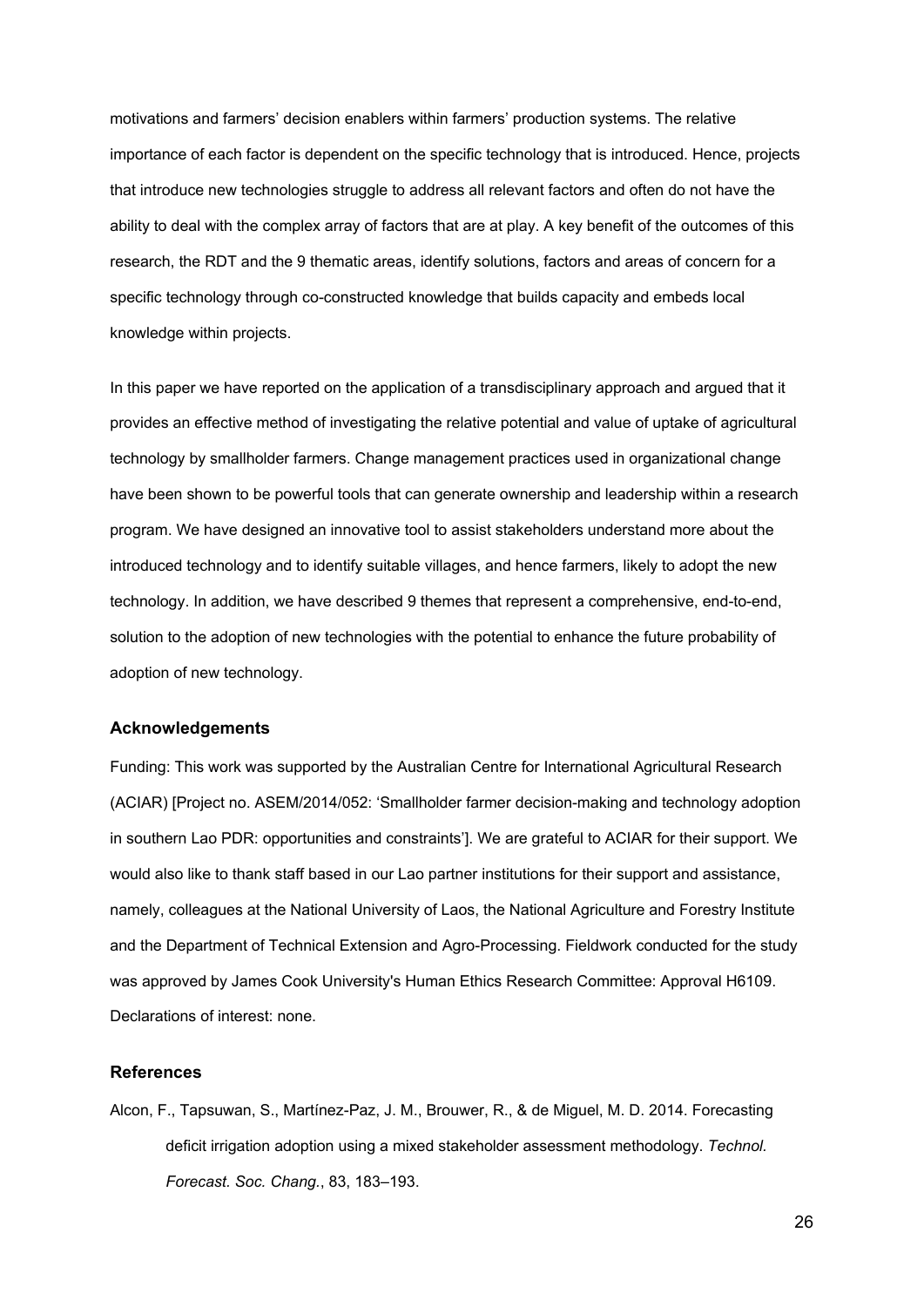- Alexander, K., Case, P., Jones, M., & Connell, J. 2017. Commercialising smallholder agricultural production in Lao People's Democratic Republic. *Development in Practice*, 27, 965-980.
- Alexander, K., Greenhalgh, G., Moglia, M., Thephavanh, M., Sinavong, P., Larson, S., Jovanovic, T., & Case, P. 2019. What is technology adoption? Exploring the agricultural research value chain for smallholder farmers in Lao PDR. *Agriculture and Human Values*, 15 June 2019, [https://doi.org/10.1007/s10460-019-09957-8.](https://doi.org/10.1007/s10460-019-09957-8)
- Alexander, K., & Larson, S. 2016. Smallholder farmer decision-making and technology adoption in southern Lao PDR: opportunities and constraints. Activity 1.5: Stakeholders perceptions. Report for ACIAR ASEM/2014/052 project 'Smallholder farmer decision-making and technology adoption in southern Laos: opportunities and constraints'. Canberra, ACT, Australia: ACIAR. Web site https://sites.google.com/view/acrtechnologyadoption/projectreports
- Alexander, K., Larson, S., Case, P., Parry, L., Thammavong, P., Jovanovic, T., Moglia, M., Connell, J., Khounsy, B., & Sacklokham, S. 2016. Smallholder farmer decision-making and technology adoption in southern Lao PDR: opportunities and constraints. Activity 1.5: Stakeholders perceptions- Adoption Factors and Q Methodology. Report for ACIAR ASEM/2014/052 project 'Smallholder farmer decision-making and technology adoption in southern Laos: opportunities and constraints'. Canberra, ACT, Australia: ACIAR. Web site https://sites.google.com/view/acrtechnologyadoption/project-reports
- Alexander, K. S., Miller, J., & Lipscombe, N. 2010. Sustainable development in the uplands of Lao PDR. *Sustainable Development*, 18, 62–70.
- Alexander, K., Parry, L., Thammavong, P., Sacklokham, S., Pasouvang, S., Connell, J., Jovanovic, T., Moglia, M., Larson, S., & Case, P. 2018. Rice farming systems in Southern Lao PDR: Interpreting farmers' agricultural production decisions using Q methodology. *Agricultural Systems*, 160, 1-10.
- Ayele, S., Duncan, A., Larbi, A. & Khanh, T.T. 2012. Enhancing innovation in livestock value chains through networks: Lessons from fodder innovation case studies in developing countries. *Science and Public Policy*, 39, 333–346.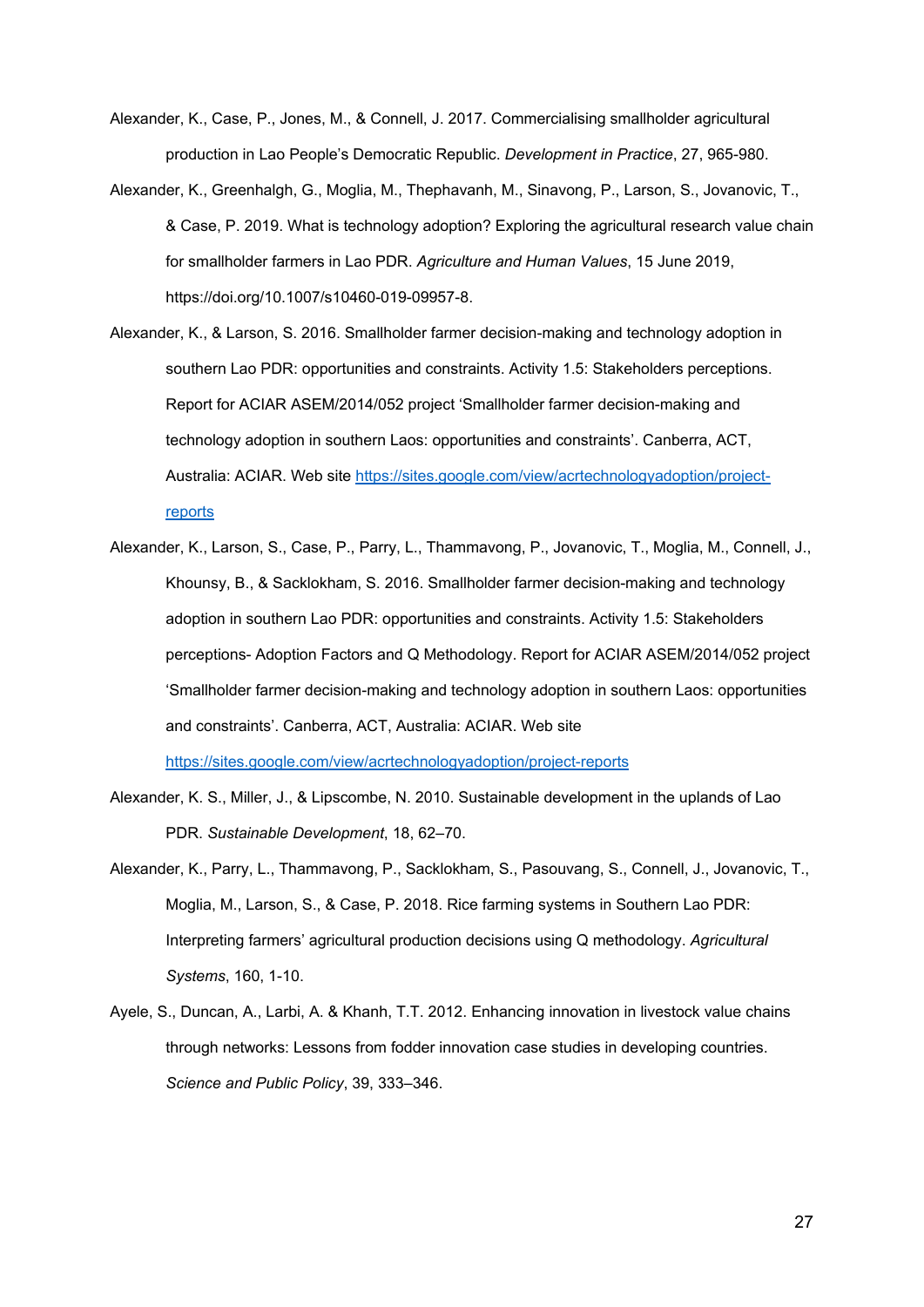- Basu, S., & Leeuwis, C. 2012. Understanding the rapid spread of system of rice intensification (SRI) in Andhra Pradesh: Exploring the building of support networks and media representation. *Agricultural Systems*, 111, 34–44.
- Beckhard, R., & Harris, R. T. 1987. *Organizational transitions: Managing complex change.* University of Michigan, Addison-Wesley Publishing Company.
- Bernstein, J. H. 2015. Transdisciplinarity: A review of its origins, development, and current issues. *Journal of Research Practice,* 11(1) Article R1.
- Biggs, S. 2007. Building on the positive: an actor innovation approach to finding and promoting propoor institutional and technical innovations. *International Journal Agricultural Resources, Governance and Ecology and Society,* 6(2) (special issue on institutional change in agricultural innovation systems), 144–164.
- Blythe, J., Nash, K., Yates, J., & Cumming, G. 2017. Feedbacks as a bridging concept for advancing transdisciplinary sustainability research. *Current Opinion in Environmental Sustainability*, 26– 27, 114–119*.*
- Brown, P. R., Nuberg, I., & Llewellyn, R. 2017. Stepwise frameworks for understanding the utilisation of conservation agriculture in Africa. *Agricultural Systems*, 153, 11–22.
- Case, P., Connell, J., & Jones, M. 2017. The language of leadership in Laos. *Leadership*, 13(2), 173– 193.
- Cash, D. W. 2000. *In order to aid in diffusing useful and practical information: Cross-scale boundary organizations and agricultural extension*. Harvard University, Belfer Center for Science and International Affairs, John F. Kennedy School of Government.
- Chambers, R. 1983. *Rural development: Putting the last first.* London, Longman.
- CIMMYT Economics Program. 1993. The adoption of agricultural technology: A guide for survey design. Mexico, D.F.: CIMMYT. Web site

<https://libcatalog.cimmyt.org/Download/cim/42412.pdf> .

Clarke, E., Jackson, T., Keoka, K., & Phimphachanvongsod, V. 2016. Study of farmer experiences and approaches with mechanised dry direct seeding in Savannakhet province: Crop-livestock systems platform for capacity building, testing practices, commercialisation and community learning (CSE/2014/086). ACIAR, Canberra.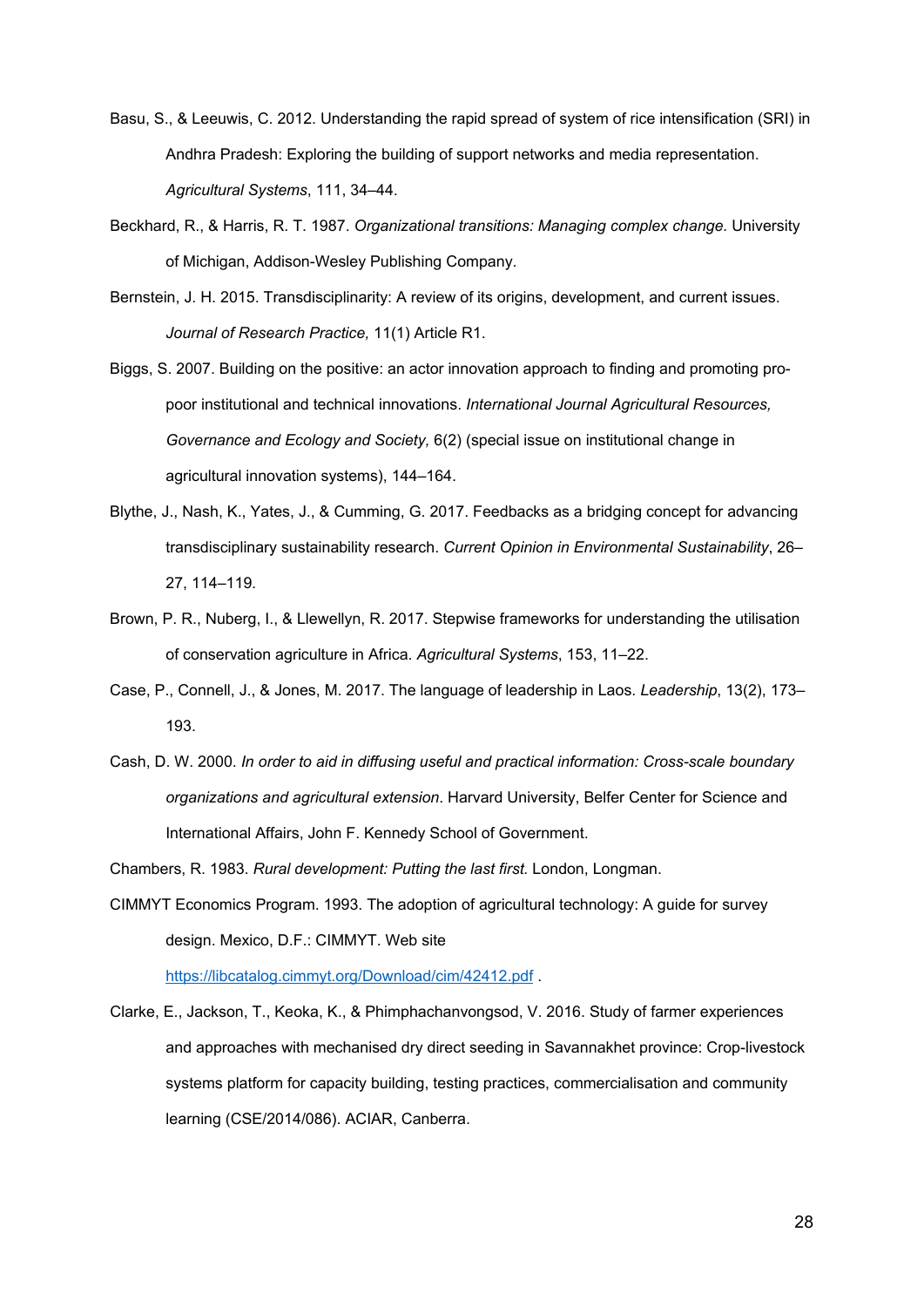- Clarke, E., Jackson, T. M., Keoka, K., Phimphachanvongsod, V., Sengxua, P., Simali, P., & Wade, L. J. 2018. Insights into adoption of farming practices through multiple lenses: an innovation systems approach. *Development in Practice*, 28(8), 983–998. DOI: 10.1080/09614524.2018.1504890
- Collinson, M. 2000. Part 1: Understanding farmers and their farming. Editorial introduction. *In:* Collinson, M. & FAO (eds.) *A history of Farming Systems Research.* CAB International, Wallingford, Oxon, UK: FAO and CABI Publishing.
- Cook, S. 2006. Structural change, growth and poverty reduction in Asia: Pathways to inclusive development. *Development Policy Review*, 6, s51–80.
- Cramb, R. A., Gray, G. D., Gummert, M., Haefele, S. M., Lefroy, R. D. B., Newby, J. C., Stür, W., &. Warr, P. 2015. Trajectories of rice-based farming systems in mainland Southeast Asia. ACIAR, Canberra: Australian Centre for International Agricultural Research. ACIAR Monograph No. 177.
- Davila, F., Dyball, R., & Amparo, J. M. 2018. Transdisciplinary research for food and nutrition security: Examining research-policy understandings in Southeast Asia. *Environmental Development*, 28, 67–82.
- Dias, C. S. L., Rodrigues, R. G., & Ferreira, J. J. 2019. What's new in the research on agricultural entrepreneurship? *Journal of Rural Studies*, 65, 99–115.
- Douthwaite, B., Apgar, J. M., Schwarz, A.-M., Attwood, S., Sellamuttu, S. S., & Clayton, T. 2017. A new professionalism for agricultural research for development. *International Journal of Agricultural Sustainability*, 15(3), 238–252.
- Douthwaite, B., & Hoffecker, E. 2017. Towards a complexity-aware theory of change for participatory research programs working within agricultural innovation systems. *Agricultural Systems*, 155, 88–102.
- Douthwaite, B, Keatinge, J.D.H., & Park, JR. 2001. Why promising technologies fail: The neglected role of user innovation during adoption. *Research Policy*, 30(5), 819–36

FAO. 2019. Laos at a glance Web site http://www.fao.org/laos/fao-in-laos/laos-at-a-glance/en/.

Farrington, J., & Martin, A. 1988. Farmer participation in agricultural research: a review of concepts and practices. Agricultural Administration Unit Occassional Paper 9.: ODI.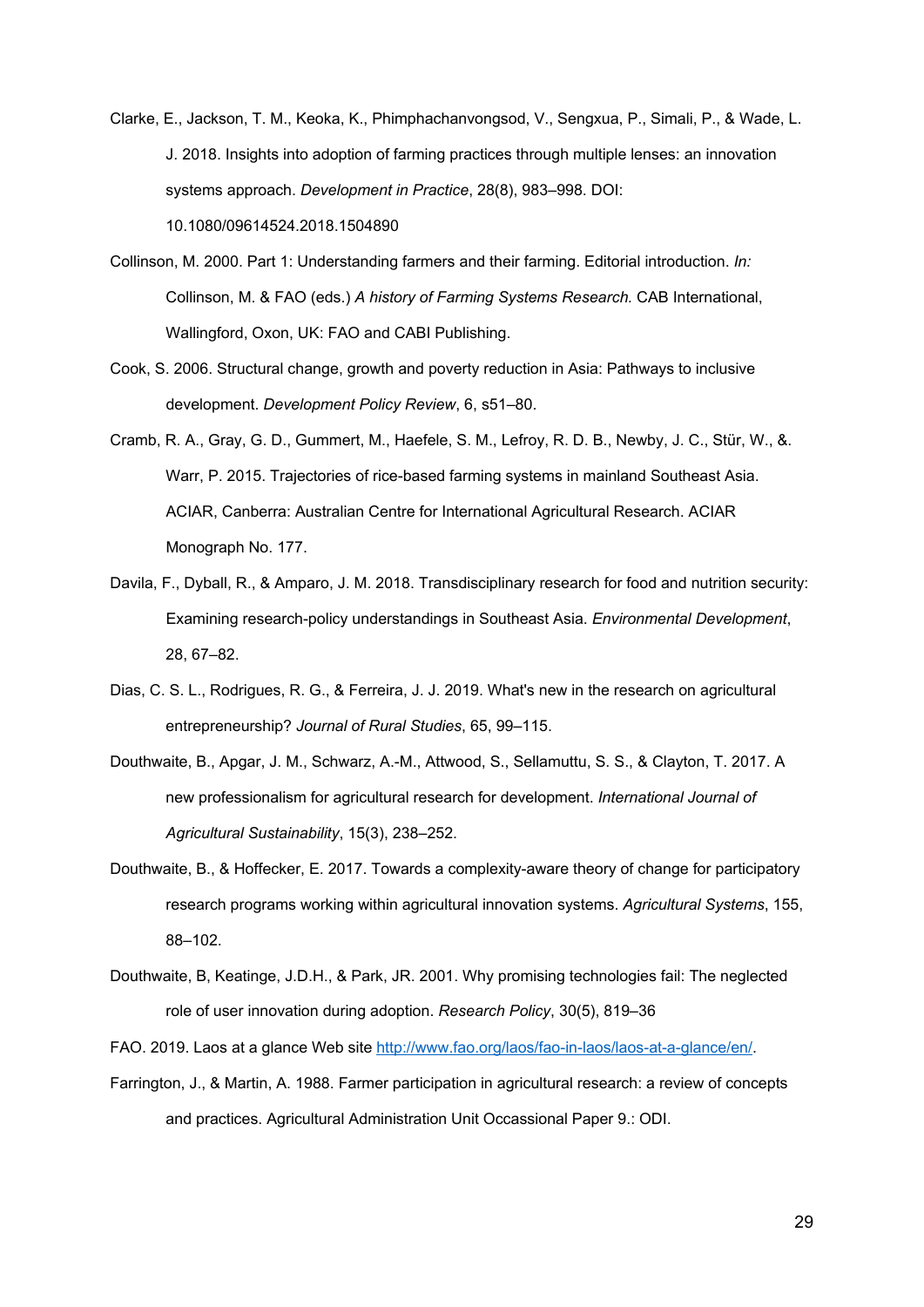- Feder, G., Just, R. E., & ZIlberman, D. 1985. Adoption of agricultural innovations in developing countries: A survey. *Economic Development and Cultural Change*, 33, 255–298.
- Friederichsen, R., Minh, T. T., Neef, A., & Hoffmann, V. 2013. Adapting the innovation systems approach to agricultural development in Vietnam: challenges to the public extension service. *Agric Hum Values*, 30, 555–568.
- Fullbrook, D. 2011. Smallholder production agreements in the Lao PDR: Qualifying Success. Laos: Laos Extension for Agriculture Project (LEAP) for the Government-Donor Sub Working Group on Farmers and Agribusiness. Vientiane, Swiss Agency for Development and Cooperation.
- Gardner, K., & Lewis, D. 1996. *Anthropology, development and the post-modern challenge*. London, Pluto Press.
- Geels, F. W., & Schot, J. 2007. Typology of sociotechnical transition pathways. *Research Policy*, 36, 399–417.
- Geels, F. W., & Schot, J. 2011. A multi-level perspective on transitions. *In:* Grin, J., Rotmans, J., & Schot., J. (eds.) *Transitions to sustainable development: New directions in the study of long term transformative change (Routledge Studies in Sustainability Transitions)* Amsterdam, Netherlands, Routlegde.
- German, L., Mowo, J., & Kingamkono, M. 2006. A methodology for tracking the ''fate'' of technological interventions in agriculture. *Agriculture and Human Values*, *23*, 353–369.
- Ghadim, A. A., & Pannell, D. J. 1999. A conceptual framework of adoption of an agricultural innovation. *Agricultural Economics*, 21(2), 145–154.
- Gilles, J. L., Thomas, J. L., Valdivia, C., & Yucra, E. S. 2013. Laggards or leaders: conservers of traditional agricultural knowledge in Bolivia. *Rural Sociology*, 78, 51–74.
- Greenhalgh, G., & Alexander, K. 2017. Smallholder farmer decision-making and technology adoption in southern Lao PDR: Activity 2.1 Solution Spaces. Canberra, ACT, Australia: ACIAR. Web site https://sites.google.com/view/acrtechnologyadoption/project-reports
- Greenhalgh, G., Larson, S., Alexander, K., Thammavong, P., Sacklokham, S., Pasouvang, S., Thaphavanh, M., Khounsy, B., & Sisphaythong, T. 2018. Development, testing, monitoring and evaluation of the Research Discussion Tool (RDT). Smallholder farmer decision-making and technology adoption in southern Lao PDR: opportunities and constraints. ACIAR. Web site https://sites.google.com/view/acrtechnologyadoption/project-reports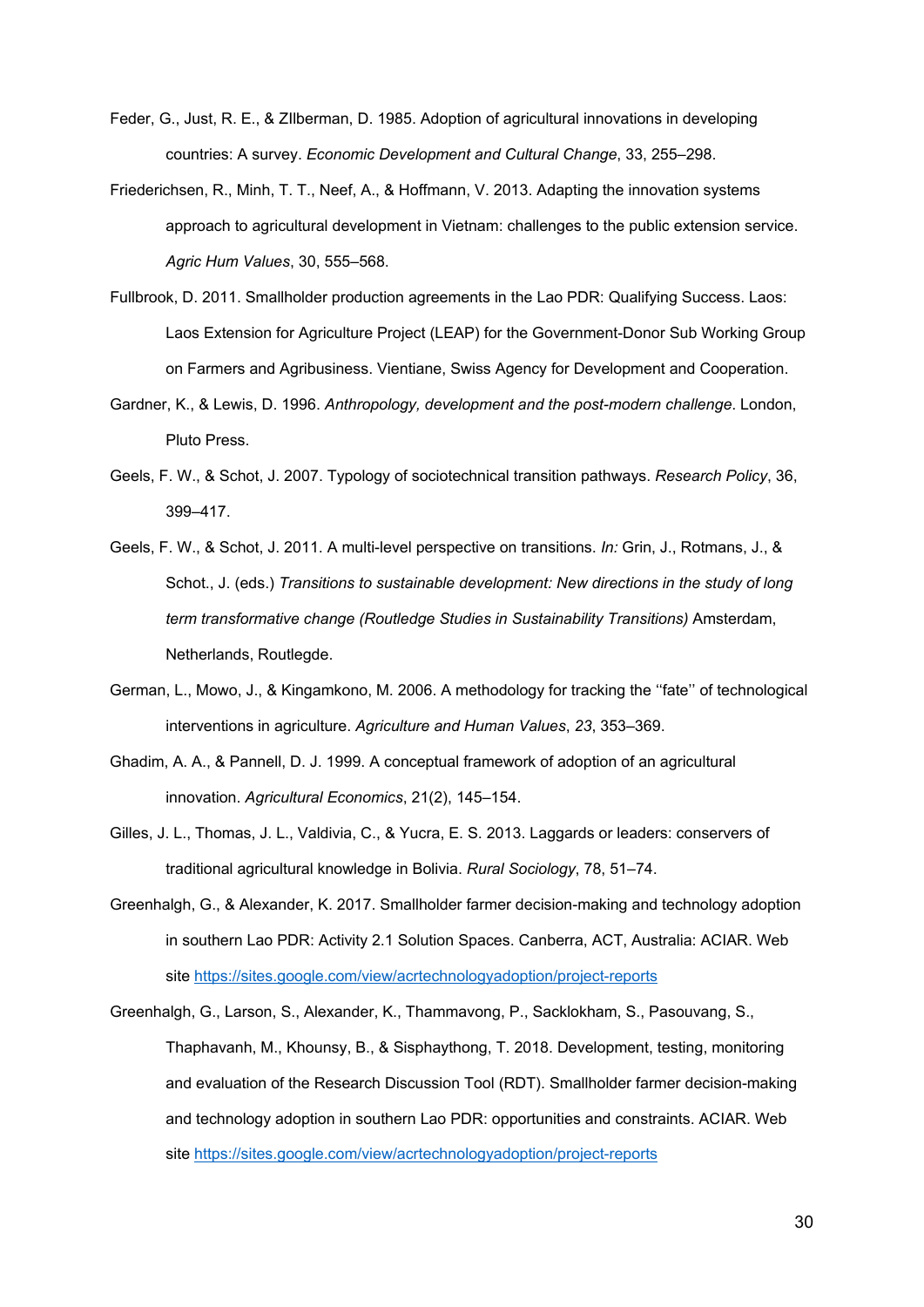- Griliches, Z. 1957. Hybrid corn: an exploration in the economics of technological change. *Econometrica*, 25, 501–523
- Hailu, B. K., Abrha, B. K., & Weldegiorgis, K. A. 2014. Adoption and impact of agricultural technologies on farm income: Evidence from Southern Tigray, Northern Ethiopia. *International Journal of Food and Agricultural Economics*, *2*(4), 91–10.
- Hall, A., Janssen, W., Pehu, E., & Rajalahti, R. 2006. Enhancing agricultural innovation: How to go beyond the strengthening of research systems. Agricultrure and Rural Development Washington, DC: The International Bank for Reconstruction and Development/The World Bank.
- Hogset, H. 2005. Social networks and technology adoption. American Agricultural Economics Association Annual Meeting, July 24-27, 2005. Providence, Rhode Island.
- Iwueke, C. C. 1990. Adoption behaviour of farmers toward yam minisett technique in Imo state Nigeria. *Nigerian Agricutural Journal*, 25, 16–17.
- Jain, R., Arorra A., & Raju. S. S. 2009. A novel adoption index of selected agricultural technologies: Linkages with infrastructure and productivity. *Agricultural Economics Research Review*, 22, 109–120.
- Jasanoff, S. 2004. *States of knowledge: the co-production of science and social order.* London, Routledge.
- Jiggins, J. 2000. Forward. *In:* Collinson, M. (ed.) *A history of farming systems research* CAB International, Wallingford, Oxon, UK: FAO and CABI Publishing.
- Jones, K. M. 2005. Technology adoption in West Africa: adoption and disadoption of soybeans on the Togo-Benin border. Master of Science dissertation, Department of Natural Resource Management. Raleigh, NC :North Carolina State University, USA.
- Kebede, Y. 1992. Risk behavior and new agricultural technologies: the case of producers in the central highlands of Ethiopia. *Quarterly Journal of International Agriculture*, 31, 269–284.
- Khaled, K. 2018. Stakeholders' relations and power dynamics in development cooperation: lessons learnt from Egypt. *Development in Practice*, 28, 785–798.
- Klerkx, L., & Nettle, R. 2013. Achievements and challenges of innovation coproduction support initiatives in the Australian and Dutch dairy sectors: a comparative study. *Food Policy*, 40, 74– 89.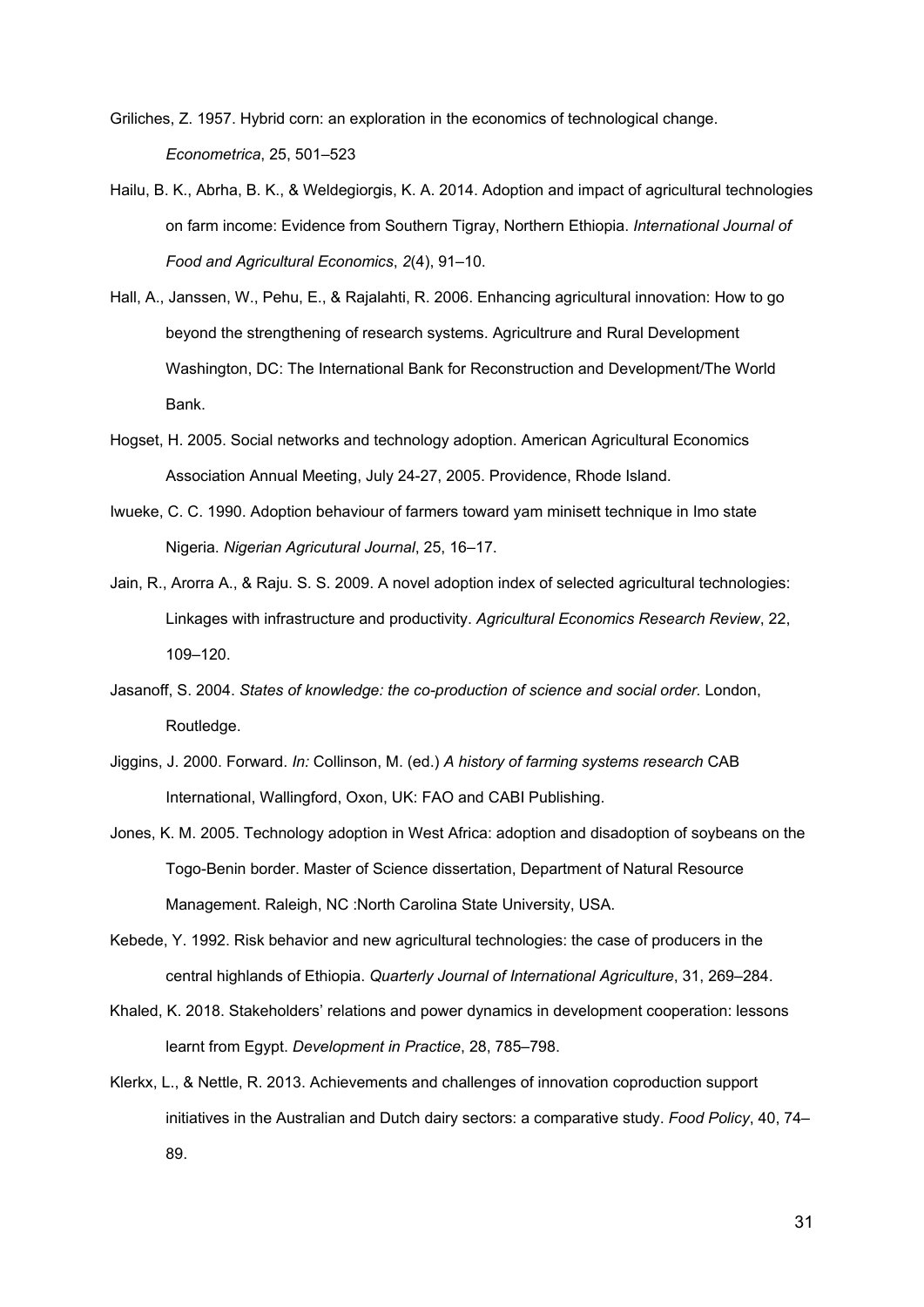- Knowler, D. 2015. *Farmer Adoption of Conservation Agriculture: A Review and Update*: Springer International Publishing.
- Knowler, D., & Bradshaw, B. 2007. Farmers' adoption of conservation agriculture: A review and synthesis of recent research. *Food Policy*, *32*(1), 25–48.
- Laing, A., Roth, C., Gaydon, D., Phengvichith, V., Sipaseuth, Thiravong, K., Vorlasan, S., & Schiller, J. 2015. Combining field trials and crop modelling of dry direct seeded rice to reduce production risks in Lao PDR under current and future climates.Building Productive, Diverse and Sustainable Landscapes: Proceedings of the 17th ASA Conference, 20–24 September 2015, Hobart, Australia. Web site www.agronomy2015.com.au.
- Lamprinopoulou, C., Renwick, A., Klerkx, L., Hermans, F., & Roep, D. 2014. Application of an integrated systemic framework for analysing agricultural innovation systems and informing innovation policies: Comparing the Dutch and Scottish agrifood sectors. *Agricultural Systems*, 129**,** 40–54.
- Leeuwis, C., & A. Van den Ban, A. 2004. *Communication for rural innovation: Rethinking agricultural extension*. Oxford: Blackwell Science.
- Larson, S., Perez, P., Giger-Dray, A., Moglia, M., Thammavong, P., Thephavanh, M., Sodahak, V,. Khounsy, B., Philp, J., Boyd, D., & Alexander, K. 2019. What influences smallholder adoption of proven agricultural technologies? Identifying differences in men and womens' agricultural production decision making in southern Laos using Collective Behaviour Elicitation (CBE) Gaming activities. Seeds of Change Conference, Canberra University, 2nd–4th April 2019.
- Larson, S., & Alexander, K. 2016. Smallholder farmer decision-making and technology adoption in southern Lao PDR: opportunities and constraints. Activity 1.4 Summary of the secondary livelihoods and economic data. Report for ACIAR ASEM/2014/052 project 'Smallholder farmer decision-making and technology adoption in southern Laos: opportunities and constraints'. Canberra, ACT, Australia: ACIAR. Web site

<https://sites.google.com/view/acrtechnologyadoption/project-reports>

- Latour, B. 1998. From the world of science to the world of research? *Science and Engineering Ethics*, 280, 208–209.
- Ministry of Agriculture and Forestry (MAF). 2010. Strategy for Agriculture Development 2011 to 2020: Sector Framework, Vision, and Goals Agriculture and Forestry for Sustainable Development,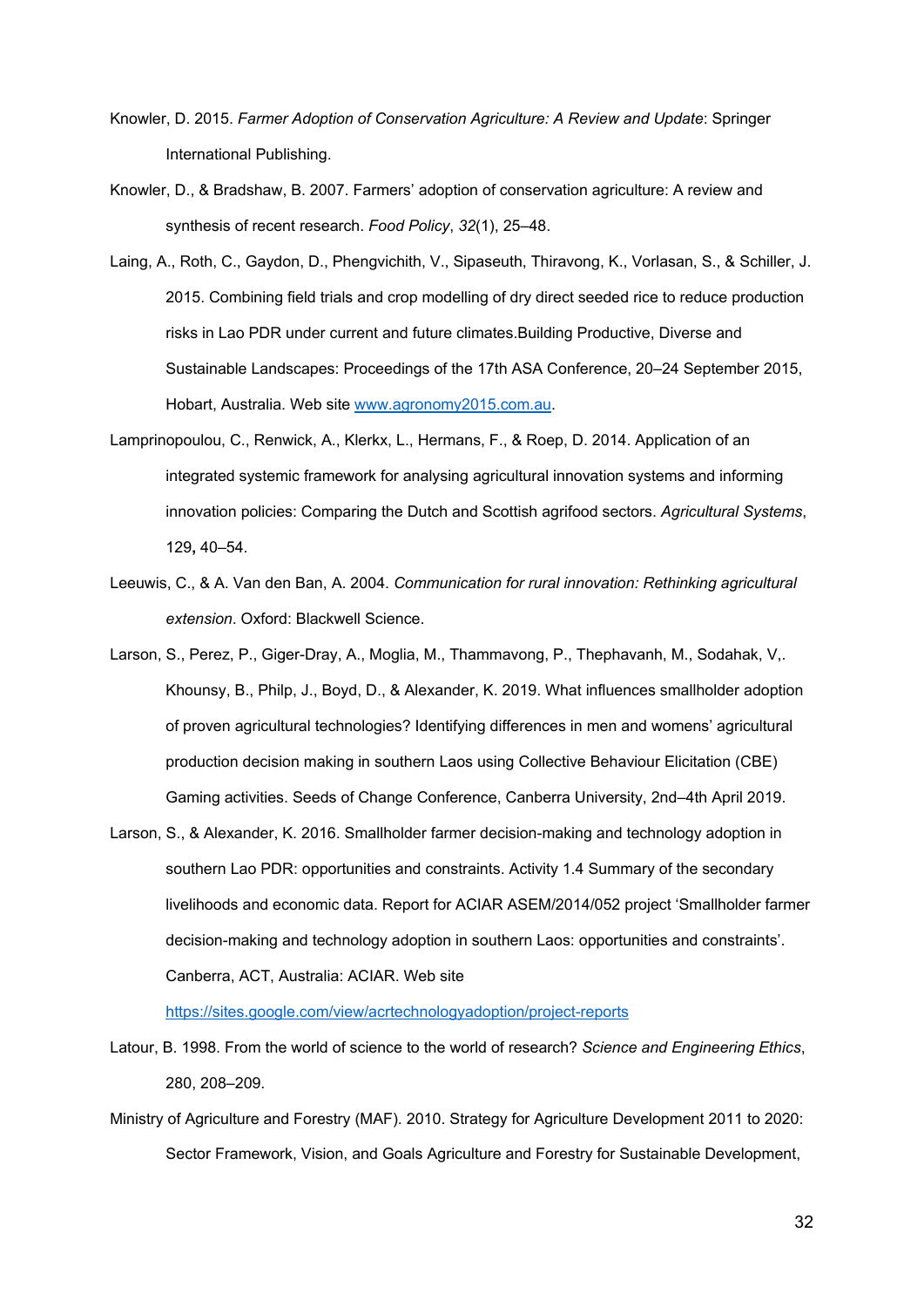Food and Income Security. Retrieved from

[http://theredddesk.org/sites/default/files/strategy\\_for\\_agricultural\\_development\\_2011\\_to\\_2020](http://theredddesk.org/sites/default/files/strategy_for_agricultural_development_2011_to_2020_1.pdf) [\\_1.pdf](http://theredddesk.org/sites/default/files/strategy_for_agricultural_development_2011_to_2020_1.pdf)

- Manivong, V., Cramb, R., & Newby, J. 2014. Rice and remittances: Crop intensification versus labour migration in southern Laos. *Human Ecology*, 42, 367–379.
- Marra, M., Pannell D. J., & Ghadim. A. A. 2003. The economics of risk, uncertainty and learning in the adoption of new agricultural technologies: where are we on the learning curve? *Agricultural Systems*, 75, 215–234.
- Ministry of Planning and Investment 2016. The 8th Five-Year National Socio-economic Development Plan (2016–2020) .Officially approved at the VIIIth National Assembly's Inaugural Session, 20–23 April 2016, Vientiane.
- Moglia, M., Alexander, K., & Connell, J. 2016. Developing a Bayesian Network model to describe technology adoption by rice farmers in Southern Laos. Report for ACIAR ASEM/2014/052 project 'Smallholder farmer decision-making and technology adoption in southern Laos: opportunities and constraints'. Melbourne: CSIRO. Web site https://sites.google.com/view/acrtechnologyadoption/project-reports
- Moglia, M., Alexander, K., Thephavanh, M., Thammavong, P., Sodahak, V., Khounsy, B., Vorlasan, S., Larson, S., Connell, J., & Case, P. 2018. A Bayesian Network model to explore practice change by smallholder rice farmers in Lao PDR. *Agricultural Systems*, 164, 84–94.
- Morris, W., Henly, A., & Dowell, D. 2017. Farm diversification, entrepreneurship and technology adoption: Analysis of upland farmers in Wales. *Journal of Rural Studies*, 53, 132–143.
- Moser, C. M., & Barrett C.B. 2002. Labor, liquidity, learning, conformity and smallholder technology adoption: The case of SRI in Madagascar. Cornell University Dept. of Applied Economics and Management. Working Paper. Cornell University. Web site

[https://papers.ssrn.com/sol3/papers.cfm?abstract\\_id=328662.](https://papers.ssrn.com/sol3/papers.cfm?abstract_id=328662)

National University of Laos (NUOL) 2018. Using the Research Discussion Tool: ASEM/2014/052: Report activities January–June 2018. Web site

https://sites.google.com/view/acrtechnologyadoption/project-reports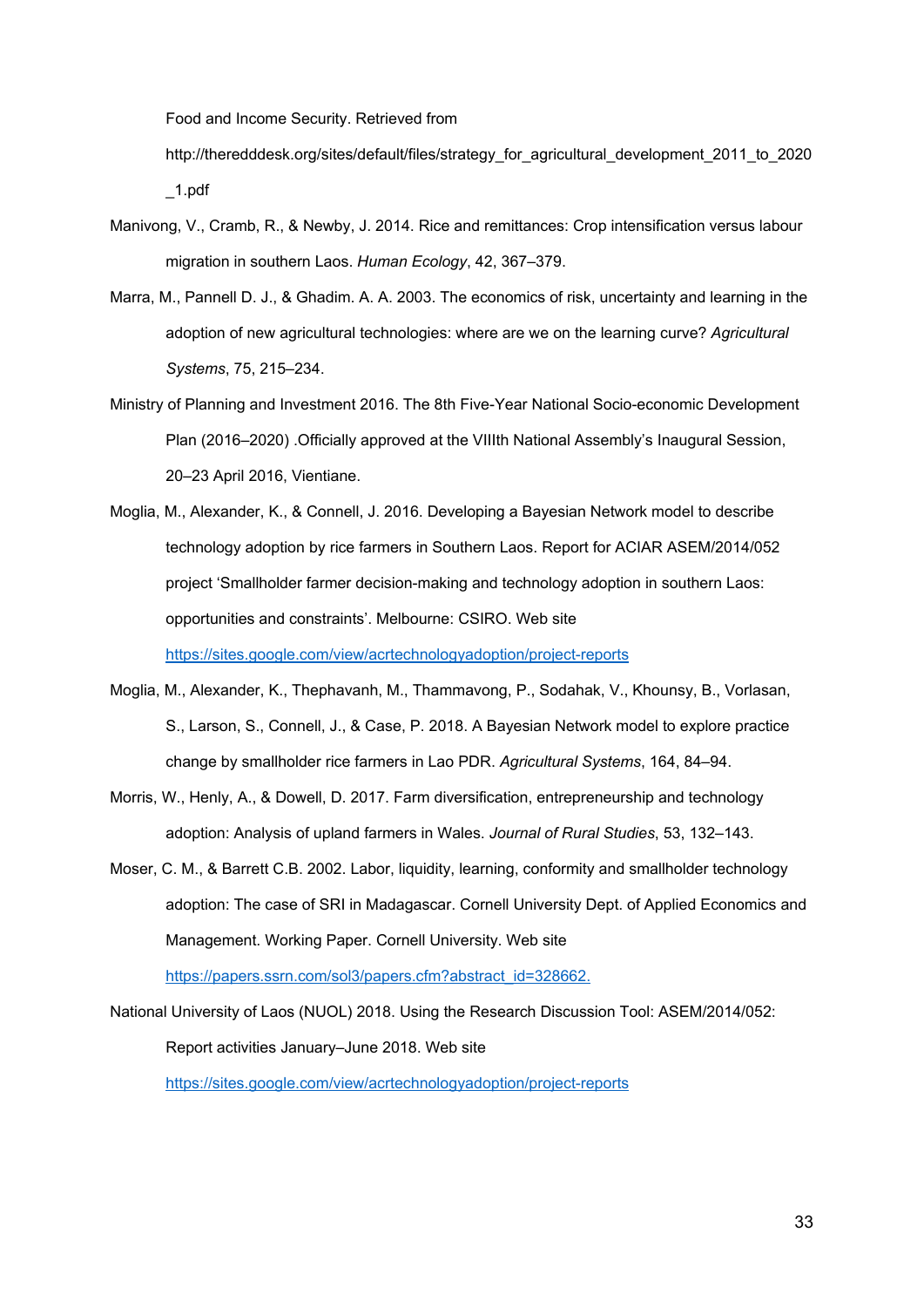- Ndagi, A. H., Kolo, I., NYabagi, A. A., & Garba, Y. 2016. Adoption of production technologies by lowland rice farmers in Lavun local government areas of Niger State, Nigeria. *International Journal of Agricultural Extension*, 4, 49–56.
- Nederlof, E. S., Roling, N., & Huis, A. 2007. Pathway for agricultural science impact in West Africa: Lessons from the convergence of sciences programme. *International Journal of Agricultural Sustainability, 5*, 247–264.
- Neill, S. P., & Lee. D. R. 2001. Explaining the adoption and disadoption of sustainable agriculture: The case of cover crops in Northern Honduras. *Economic Development and Cultural Change*, 49, 793–817.
- Newby, J. C., Manivong, V., & Cramb, R. A. 2013. Intensification of lowland rice-based farming systems in Laos in the context of diversified rural livelihoods. 57th AARES Annual Conference, 2013 Sydney, Australia.
- Orr, A. 2012. Why were so many social scientists wrong about the green revolution? Learning from Bangladesh. *J. Dev. Stud.*, 48, 1565–1586.
- Pannell, D. J., Marshall, G. R., Barr, N., Curtis, A., Vanclay, F., & Wilkinson, R. 2006. Understanding and promoting adoption of conservation practices by rural landholders. *Australian Journal of Experimental Agriculture*, *46*, 1407–1424.
- Pattanayak, S. K., Mercer, D.E. Sills, E., & Yang, J.C. 2003. Taking stock of agroforestry adoption studies. *Agroforestry Systems*, 57, 173–186.
- Pereira, L., Karpouzoglou, T., Doshi, S. A., & Frantzeskaki, N. 2015. Organising a safe space for navigating social-ecological transformations to sustainability. *International Journal of Environmental Research and Public Health*, 12, 6027–6044.
- Pereira, M. A., Fairweather, J. R., Woodford, K. B., & Nuthall, P. L. 2016. Assessing the diversity of values and goals amongst Brazilian commercial-scale progressive beef farmers using Qmethodology. *Agricultural Systems*, 1–8.
- Philp, J. N. M., Vance, W., Bell, R. W., Chhay, T., Boyd, D., Phimphachanhvongsod, V., & Denton. M. D. 2019. Forage options to sustainably intensify smallholder farming systems on tropical sandy soils. A review. *Agronomy for Sustainable Development*, 39, 30.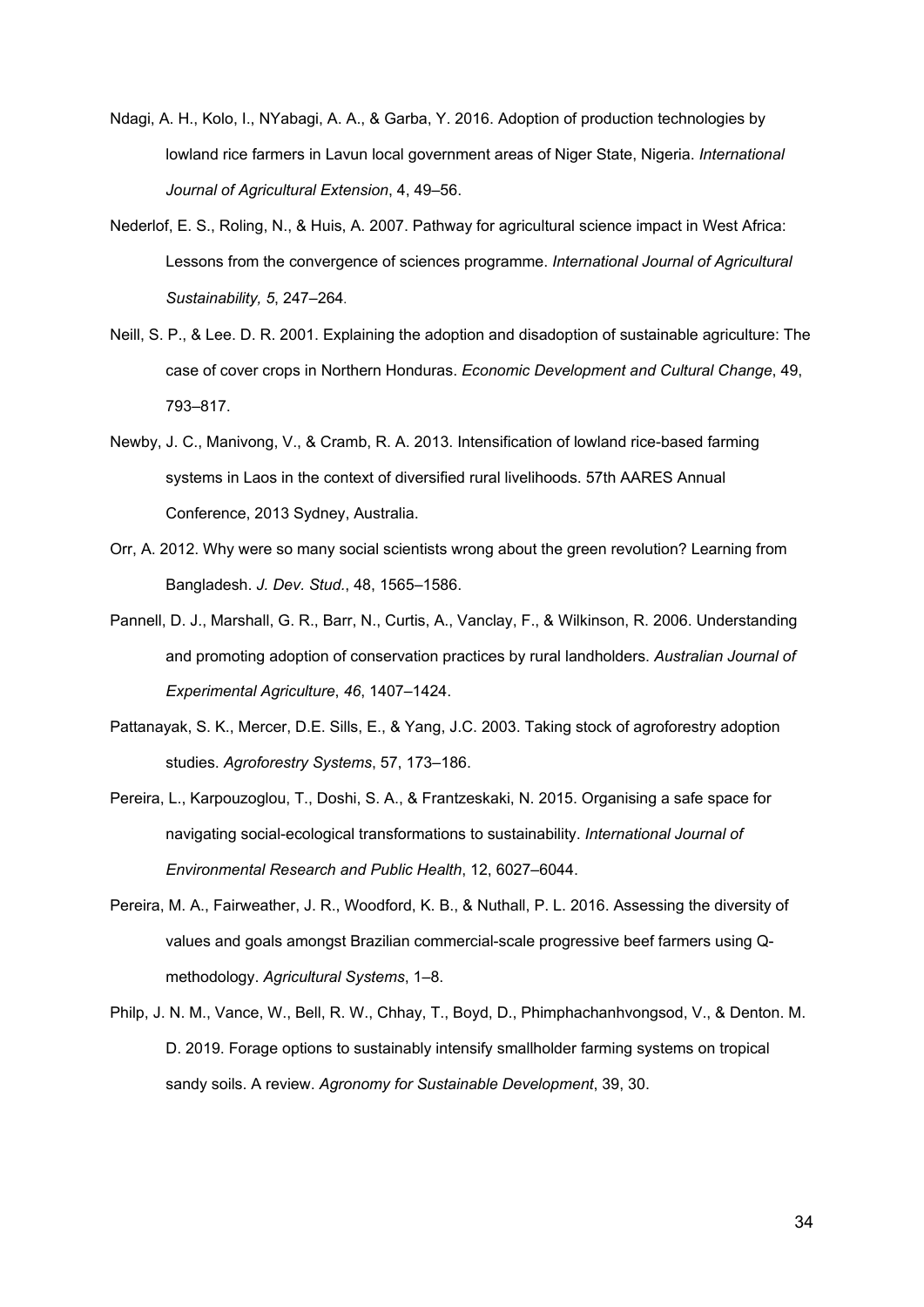- Pimhidzai, O., Fenton, N., Souksavath, P., & Sisoulath, V. 2014. Poverty Profile in Lao PDR. Poverty Report for the Lao consumption and expenditure survey 2012–2013. *In:* World Bank. (ed.). Vientiane, Laos: Ministry of Planning and Investment, Lao Statistics Bureau.
- Potter, R., Binns, T., Elliot, J., & Smith, D. 2008. *Geographies of development. An introduction to Development Studies* (3rd edition). Pearson Education Limited, Essex, England.
- Pretty, J. N. 1998. *Capital assets and natural resource improvements: Linkages and new challenges.* University of Essex, Colchester, UK., Centre for Environment and Society.
- Pretty, J. N. 1995. Participatory learning for sustainable agriculture. *World Development*, 23, 1247– 1263.
- Ratner, B., Burnley, C., Mugisha, S., Madzudzo, E., Oeur, I., Mam, K., Rüttinger, L., Chilufya, L., & Adriázola, P. 2018. Investing in multi-stakeholder dialogue to address natural resource competition and conflict. *Development in Practice*, 28, 799–812.
- Roberts, M. 2015. Understanding farmer decision making in Northern Lao PDR. *Culture, Agriculture, Food and Environment*, 37, 14–27.

Rogers, E.M. 2003. *Diffusion of innovations*, 5th ed. New York: Free Press.

- Roth, C., & Grunbuhel, C. 2012. Developing multi-scale adaptation strategies: A case study for Farming Communities in Cambodia and Laos. *Asian Journal of Environment and Disaster Management*, 4, 425–446.
- Sacklokham, S., Larson, S., Alexander, K., & Khounsy, B. 2017. Can the Lao People's Democratic Republic improve food security through policies designed to improve farming production and improve smallholder farmers' livelihoods? Aspirations and reality. Ninth EuroSEAS Conference, University of Oxford, 16–18 August, 2017. Book of Abstracts. Web site http://www.euroseas.org/
- Sanders, J. H., Shapiro, B. I., & Ramaswamy, S. 1996. The economics of agricultural technology in semi-arid sub-Saharan Africa. The Johns Hopkins Studies in Development. Baltimore, MD: The Johns Hopkins University Press.
- Scoones, I. 2009. Livelihoods perspectives and rural development. *The Journal of Peasant Studies*, 36, 171–196.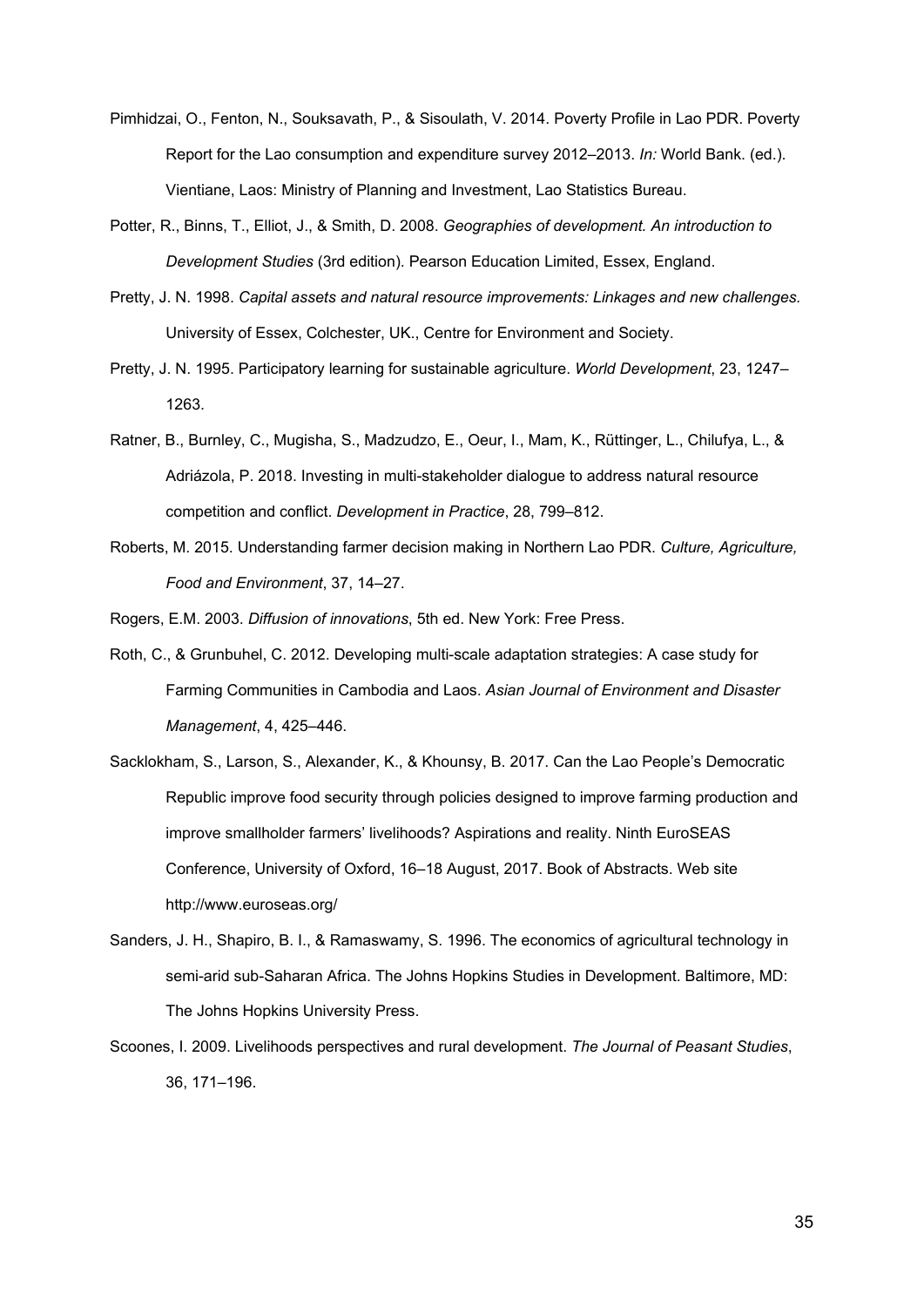- Scoones, I., Stirling, A., Abrol, D., Atela, J., Charli-Joseph, L., Eakin, H., Ely, A., Olsson, P., Pereira, L., Priya, R., Van Zwanenberg, P., & Yang, L. 2018. Transformations to sustainability. STEPS Working Paper 104. Brighton: STEPS Centre.
- Spielman, D. J., Ekboir, J., & Davis, K. 2009. The art and science of innovation systems inquiry: Applications to sub-saharan african agriculture. *Technology in Society*, 31, 399–405.
- Stein, D., & Valters, C. 2012. Understanding 'theory of change' in international development: A review of existing knowledge. Justice and Security Research Programme (JSRP) and The Asia Foundation (TAF) collaborative project : JSRP Paper 1.
- Stevenson, J. R., Villoria, N., Byerlee, D., Kelley, T., & Maredia, M. 2013. Green Revolution research saved an estimated 18 to 27 million hectares from being brought into agricultural production. *Proceedings of the National Academy of Sciences*, 110, 8363–8368.
- Stür, W., & Gray, G. D. 2014. Review of rice-based farming systems in mainland southeast Asia Working Paper 3. Livestock in smallholder farming systems of mainland Southeast Asia. University of Queensland Australia and International Centre for Tropical Agriculture (CIAT), Hanoi.
- Sumberg, J., & Thompson, J. 2012. *Contested agronomy: agricultural research in a changing world.* New York, Routledge.
- Sumberg, J., Thompson, J., & Woodhouse, P. 2013. Why agronomy in the developing world has become contentious. *Agriculture and Human Values*, 1, 71–83.
- Tegengne, Y. 2017. Factors affecting adoption of legume technologies and its impact on income of farmers: The Case of Sinana and Ginir Woredas of Bale Zone*.* MSc in Agriculture (Agricultural Economics) MSc dissertation: Haramaya University, Haramaya
- Thongphanh, D. 2004. Does decentralisation meet the needs of local people?: Implementing land and forestland allocation in two local communities, Lao PDR. Tenth Conference of the International Association for the Study of Common Property. Oaxaca, Mexico.
- Thornton, P. K., Schuetz, T., Förch, W., Cramer, L., Abreu, D., Vermeulen, S., & Campbell, B. M. 2017. Responding to global change: A theory of change approach to making agricultural research for development outcome-based. *Agricultural Systems*, 152, 145–153.
- United Nations. 2018. LDC Identification Criteria & Indicators. Web site https://www.un.org/development/desa/dpad/least-developed-country-category/ldc-criteria.html.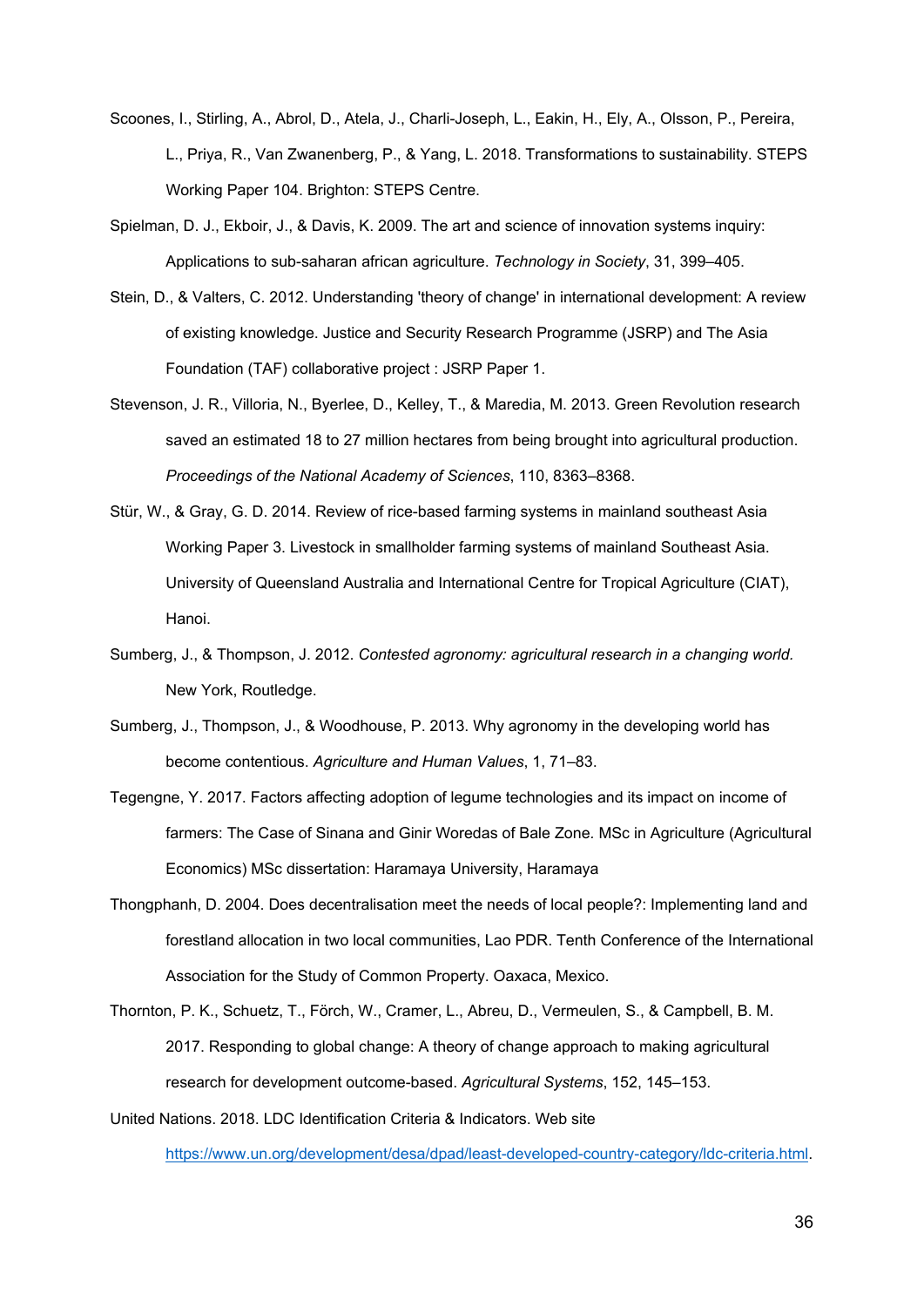- United Nations. 2019*.* Least Developed Countries Category. CDP Secretariat Visists Lao People's Democratic Republic. Web site [https://www.un.org/development/desa/dpad/theme/least](https://www.un.org/development/desa/dpad/theme/least-developed-countries-category/)[developed-countries-category/](https://www.un.org/development/desa/dpad/theme/least-developed-countries-category/)
- van Kerkhoff, L. E., & Lebel, L. 2015. Coproductive capacities: rethinking science-governance relations in a diverse world. *Ecol. Soc.*, 20(1), Art.14.
- Vogel, C., Moser, S. C., Kasperson, R. E., & Dabelko, G. D. 2007. Linking vulnerability, adaptation, and resilience science to practice: Pathways, players, and partnerships. *Global Environmental Change*, 17, 349–364.
- Vogel, I. 2012. Review of the use of 'theory of change' in international development. London: Department for International Development.
- Vosti, S., & Witcover, J. 1996. Slash-and-burn agriculture- household perspectives. *Agriculture, Ecosystems and Environment*, 58, 23–38.
- Workman, D. 2019. Rice exports by country*.* Website http://www.worldstopexports.com/rice-exportscountry/.
- World Bank. 2012. Agricultural Innovations Systems An Investment Source Book. *In:* The World Bank (ed.). Washington D.C. .
- Wossen, T., Abdoulaye, T., Alene, A., Haile, M. G., Feleke, S., Olanrewajub, A., & Manyong, V. 2017. Impacts of extension access and cooperative membership on technology adoption and household welfare. *Journal of Rural Studies*, 54, 223–233.

# **Annex A Research Discussion Tool**

| Date:                                                                                                                                         |                                                          |   |                      |  |                |
|-----------------------------------------------------------------------------------------------------------------------------------------------|----------------------------------------------------------|---|----------------------|--|----------------|
| Project Name and Number:                                                                                                                      |                                                          |   |                      |  |                |
|                                                                                                                                               | Project Funding Institution and Research Program Manager |   |                      |  |                |
| <b>Project Description:</b>                                                                                                                   |                                                          |   |                      |  |                |
| Main Project Objectives:                                                                                                                      |                                                          |   |                      |  |                |
|                                                                                                                                               | Key Stakeholders                                         |   |                      |  |                |
| <b>Discussion Group Details</b>                                                                                                               |                                                          |   |                      |  |                |
| Institution<br>Name                                                                                                                           |                                                          |   |                      |  |                |
|                                                                                                                                               |                                                          |   |                      |  |                |
| Which of the following items are important (High, Medium, Low) for this particular project? What is the status of the<br>important items now? |                                                          |   |                      |  |                |
| <b>Elements of the Farmer Production System</b>                                                                                               |                                                          |   |                      |  |                |
| Importance<br><b>HML</b>                                                                                                                      | Item                                                     | Х | Status now<br>?<br>✓ |  | Comment/Action |
|                                                                                                                                               | 1. Biophysical                                           |   |                      |  |                |
|                                                                                                                                               | Soil                                                     |   |                      |  |                |
|                                                                                                                                               | Water                                                    |   |                      |  |                |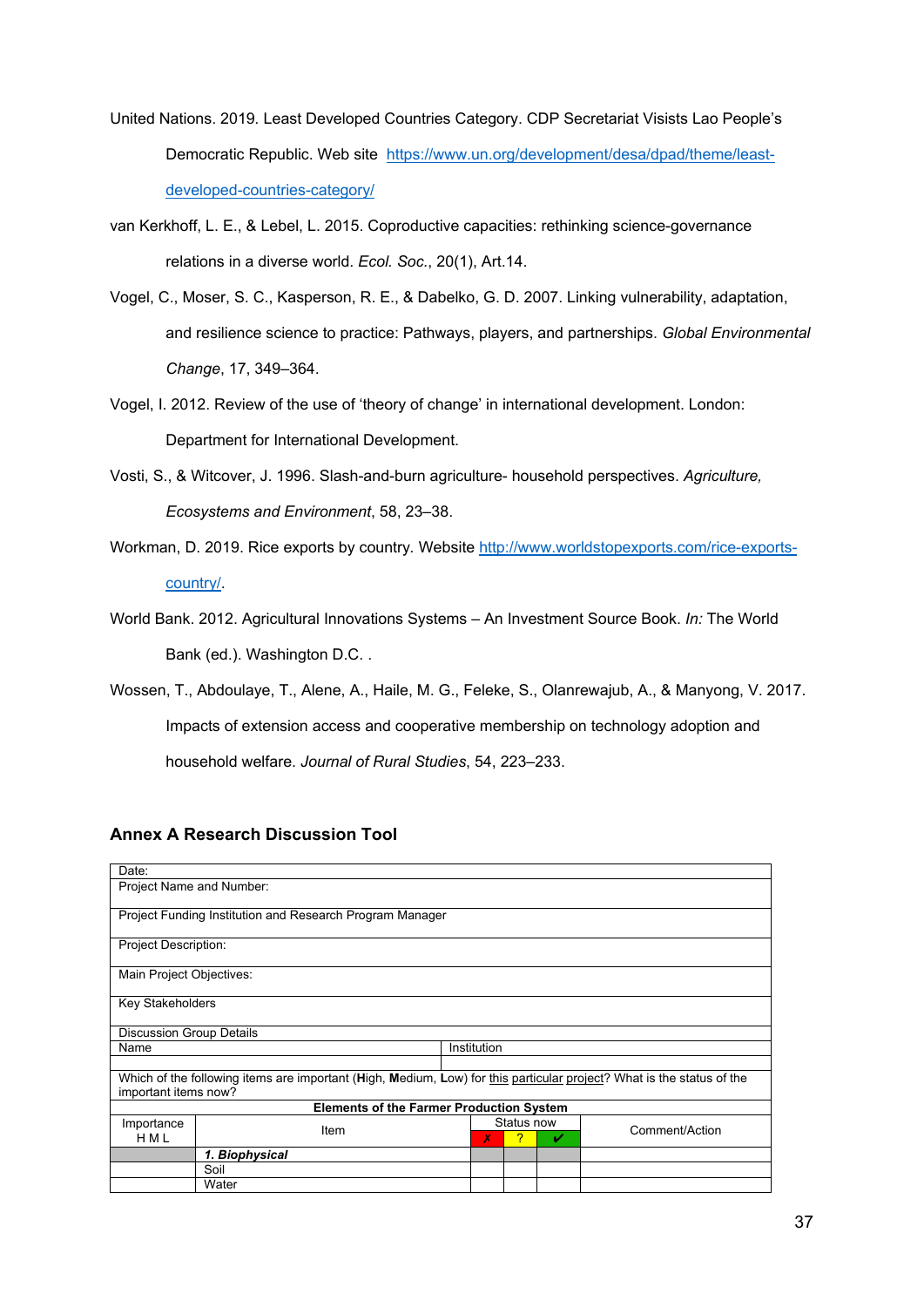|                     | Pesticide                                    |   |                |   |                |
|---------------------|----------------------------------------------|---|----------------|---|----------------|
|                     |                                              |   |                |   |                |
|                     | Suitable land                                |   |                |   |                |
|                     | Rice variety availability                    |   |                |   |                |
|                     | Plant disease                                |   |                |   |                |
|                     | Livestock disease                            |   |                |   |                |
|                     | Vaccination                                  |   |                |   |                |
|                     | Fencing                                      |   |                |   |                |
|                     | Fertilizer                                   |   |                |   |                |
|                     | 2. Socio-Economic                            |   |                |   |                |
|                     |                                              |   |                |   |                |
|                     | Social calendar                              |   |                |   |                |
|                     | Farmer mind-set / strategy                   |   |                |   |                |
|                     | Cost of technology                           |   |                |   |                |
|                     | Price of labour                              |   |                |   |                |
|                     | Farmer technical capacity                    |   |                |   |                |
|                     | New technology: level of training required   |   |                |   |                |
|                     | Land ownership                               |   |                |   |                |
|                     | <b>Decision Drivers/Motivators</b>           |   |                |   |                |
| Importance          |                                              |   | Status now     |   |                |
| HML                 | Item                                         | x | $\overline{?}$ | ✓ | Comment/Action |
|                     |                                              |   |                |   |                |
|                     | 1. Research Project Implementation           |   |                |   |                |
|                     | Solves main problem                          |   |                |   |                |
|                     | Guiding coalition ready                      |   |                |   |                |
|                     | Outcomes understood                          |   |                |   |                |
|                     | Help available if needed                     |   |                |   |                |
|                     | Trialable                                    |   |                |   |                |
|                     | 2. Production Benefits                       |   |                |   |                |
|                     | Reduced input costs                          |   |                |   |                |
|                     | Crop productivity                            |   |                |   |                |
|                     | Ease/convenience                             |   |                |   |                |
|                     |                                              |   |                |   |                |
|                     | 3. Labour Constraints                        |   |                |   |                |
|                     | Perceived cost of change - additional labour |   |                |   |                |
|                     | 4. Technology Related                        |   |                |   |                |
|                     | Access to the new technology                 |   |                |   |                |
|                     | Affordability of the new technology          |   |                |   |                |
|                     | Reputation of the technology                 |   |                |   |                |
|                     | Interest in the new technology               |   |                |   |                |
|                     | 5. Individual Farmer Aspects                 |   |                |   |                |
|                     | Size of benefit                              |   |                |   |                |
|                     | Quick wins                                   |   |                |   |                |
|                     | Labour requirements                          |   |                |   |                |
|                     | Time / labour                                |   |                |   |                |
|                     | How different to what I do now               |   |                |   |                |
|                     | Adoption behaviour                           |   |                |   |                |
|                     | Trust                                        |   |                |   |                |
|                     |                                              |   |                |   |                |
|                     | Attitude to risk of failure                  |   |                |   |                |
|                     | Level of trust in perceived benefits         |   |                |   |                |
|                     | <b>6. Community Aspects</b>                  |   |                |   |                |
|                     | Traditions                                   |   |                |   |                |
|                     | Social influence                             |   |                |   |                |
|                     | What my neighbour does                       |   |                |   |                |
|                     | 7. Market and Government                     |   |                |   |                |
|                     | Market access                                |   |                |   |                |
|                     | Fit with Government policy                   |   |                |   |                |
|                     | Public or private support                    |   |                |   |                |
|                     | <b>Decision Enablers</b>                     |   |                |   |                |
|                     |                                              |   | Status now     |   |                |
| Importance<br>H M L | Item                                         | X | 2              | V | Comment/Action |
|                     |                                              |   |                |   |                |
|                     | 1. Perceived Support                         |   |                |   |                |
|                     | <b>Technical support</b>                     |   |                |   |                |
|                     | First adopters                               |   |                |   |                |
|                     | Clear expectations                           |   |                |   |                |
|                     | 2. Engagement with Markets                   |   |                |   |                |
|                     | Improving livestock                          |   |                |   |                |
|                     | Multiple rice buyers                         |   |                |   |                |
|                     | Fair prices for rice                         |   |                |   |                |
|                     | 3. Prioritizing Off-Farm Income              |   |                |   |                |
|                     | Prioritizing off-farm income                 |   |                |   |                |
|                     | 4. Competitive Position versus Mills         |   |                |   |                |
|                     | Multiple mills                               |   |                |   |                |
|                     | Local market prices for rice                 |   |                |   |                |
|                     | 5. Risk Considerations                       |   |                |   |                |
|                     |                                              |   |                |   |                |